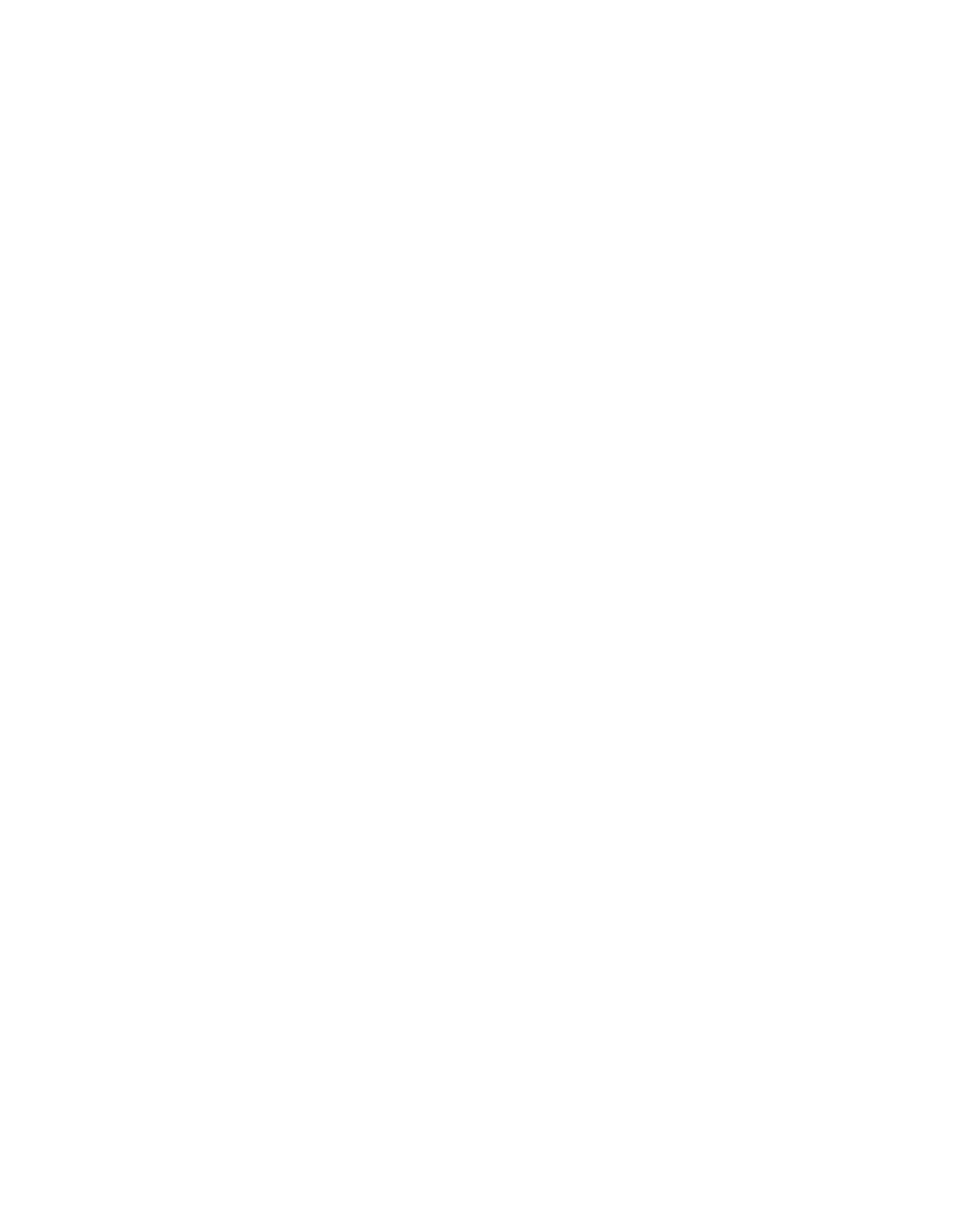# **RULES FOR JUDICIAL-CONDUCT AND JUDICIAL-DISABILITY PROCEEDINGS**

### TABLE OF CONTENTS

|    |     | <b>ARTICLE I. GENERAL PROVISIONS</b>  |                |  |
|----|-----|---------------------------------------|----------------|--|
| 1. |     |                                       |                |  |
|    | (a) |                                       | $\mathbf{1}$   |  |
|    | (b) |                                       | $\mathbf{1}$   |  |
| 2. |     |                                       |                |  |
|    | (a) |                                       | $\overline{2}$ |  |
|    | (b) |                                       | $\overline{2}$ |  |
| 3. |     |                                       |                |  |
|    | (a) |                                       | $\overline{3}$ |  |
|    | (b) |                                       | $\overline{3}$ |  |
|    | (c) |                                       | $\overline{3}$ |  |
|    | (d) |                                       | $\overline{3}$ |  |
|    | (e) |                                       | $\overline{3}$ |  |
|    | (f) |                                       | $\overline{3}$ |  |
|    | (g) |                                       | $\overline{3}$ |  |
|    | (h) |                                       | $\overline{3}$ |  |
|    |     | ARTICLE II. MISCONDUCT AND DISABILITY |                |  |
| 4. |     | Misconduct and Disability Definitions |                |  |
|    | (a) |                                       | $\overline{4}$ |  |
|    | (b) |                                       | 6              |  |
|    | (c) |                                       | 6              |  |
|    |     | ARTICLE III. INITIATION OF COMPLAINT  |                |  |
| 5. | 10  |                                       |                |  |
|    | (a) |                                       | 10             |  |
|    | (b) |                                       | 10             |  |
| 6. |     |                                       |                |  |
|    | (a) |                                       | 11<br>11       |  |
|    | (b) |                                       | 12             |  |
|    | (c) |                                       | 12             |  |
|    | (d) |                                       | 12             |  |
|    | (e) |                                       | 12             |  |
| 7. |     |                                       | 13             |  |
|    | (a) |                                       | 13             |  |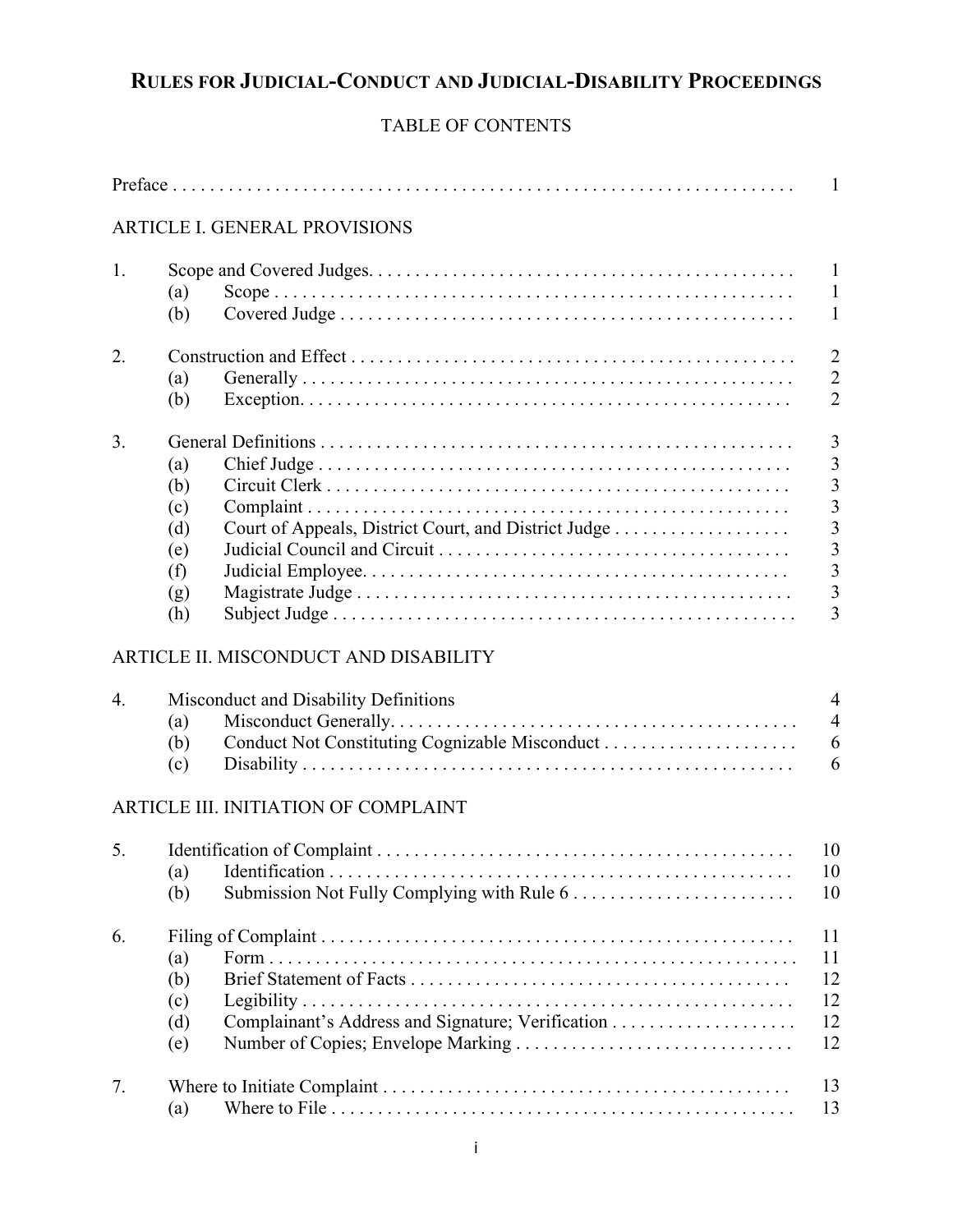|     | (b)        |                                                           | 13       |  |
|-----|------------|-----------------------------------------------------------|----------|--|
| 8.  | (a)        |                                                           | 14<br>14 |  |
|     | (b)        |                                                           | 14       |  |
|     | (c)        |                                                           | 14       |  |
|     | (d)        | Complaint Against Judge and Another Noncovered Person     | 14       |  |
|     |            |                                                           |          |  |
| 9.  |            |                                                           | 15       |  |
| 10. |            |                                                           | 15       |  |
|     | (a)        |                                                           | 15       |  |
|     | (b)        |                                                           | 15       |  |
|     |            | ARTICLE IV. REVIEW OF COMPLAINT BY CHIEF JUDGE            |          |  |
| 11. |            |                                                           | 16       |  |
|     | (a)        |                                                           | 16       |  |
|     | (b)        |                                                           | 16       |  |
|     | (c)        |                                                           | 16       |  |
|     | (d)        |                                                           | 17       |  |
|     |            |                                                           | 17       |  |
|     | (e)<br>(f) |                                                           | 17       |  |
|     | (g)        | Notice of Chief Judge's Action; Petition for Review       | 17       |  |
|     | (h)        |                                                           | 18       |  |
|     |            | ARTICLE V. INVESTIGATION AND REPORT BY SPECIAL COMMITTEE  |          |  |
|     |            |                                                           |          |  |
| 12. |            |                                                           | 22       |  |
|     | (a)        |                                                           | 22       |  |
|     | (b)        |                                                           | 23       |  |
|     | (c)        | Bankruptcy Judge or Magistrate Judge as Adviser           | 23       |  |
|     | (d)        |                                                           | 23       |  |
|     | (e)        | Continuing Qualification of Special-Committee Member      | 23       |  |
|     | (f)        | Inability of Special-Committee Member to Complete Service | 23       |  |
|     | (g)        |                                                           | 23       |  |
| 13. | 24         |                                                           |          |  |
|     | (a)        | Extent and Methods of Special-Committee Investigation     | 24       |  |
|     | (b)        |                                                           | 25       |  |
|     | (c)        |                                                           | 25       |  |
|     | (d)        |                                                           | 25       |  |
| 14. | 26         |                                                           |          |  |
|     | (a)        |                                                           | 26       |  |
|     | (b)        |                                                           | 26       |  |
|     | (c)        |                                                           | 26       |  |
|     | (d)        |                                                           | 26       |  |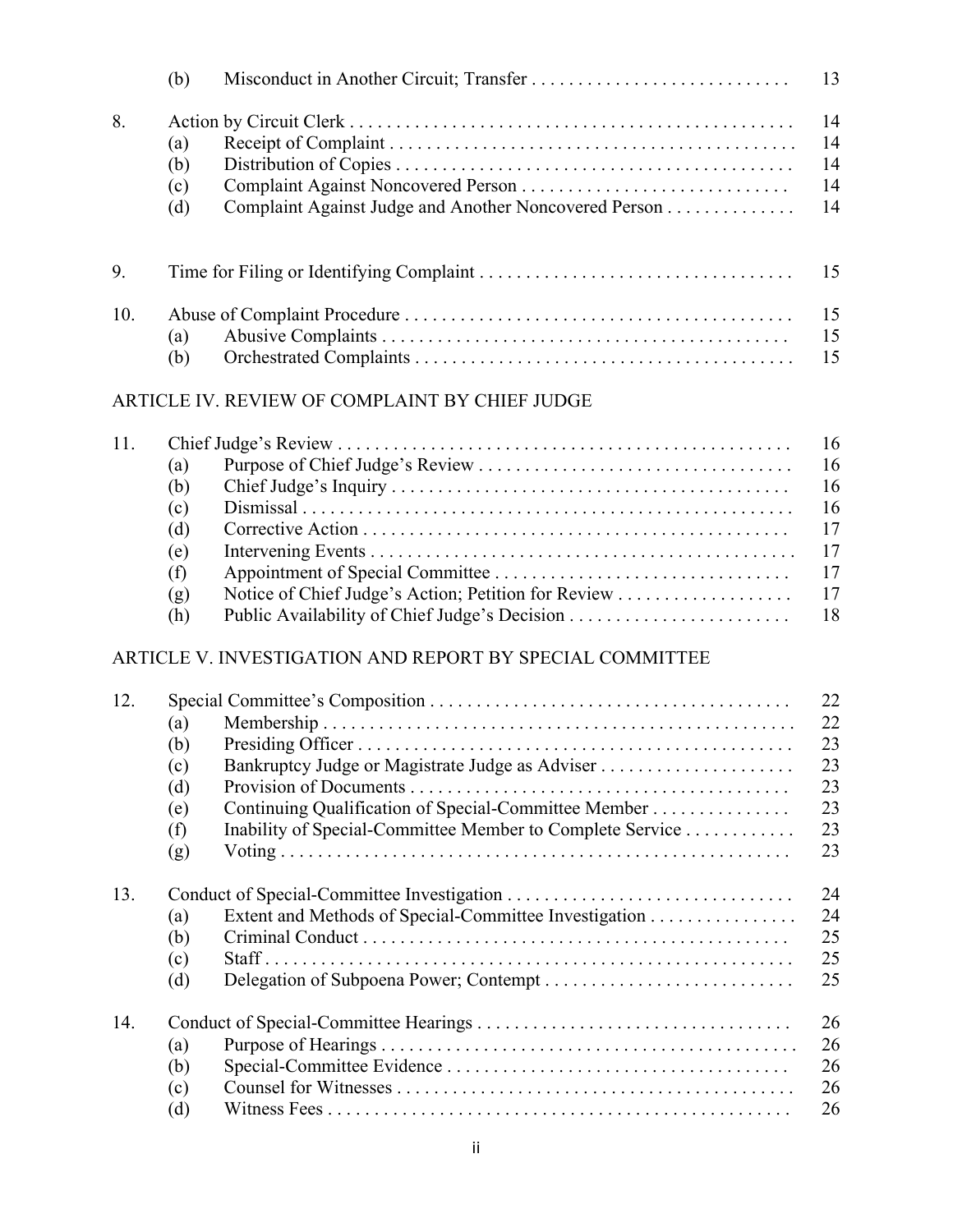|     | (e)                                                                          |                                                          | 26       |  |
|-----|------------------------------------------------------------------------------|----------------------------------------------------------|----------|--|
|     | (f)                                                                          |                                                          | 26       |  |
|     | (g)                                                                          |                                                          | 27       |  |
| 15. |                                                                              |                                                          |          |  |
|     | (a)                                                                          |                                                          | 27       |  |
|     | (b)                                                                          |                                                          | 27       |  |
|     | (c)                                                                          |                                                          | 27       |  |
|     | (d)                                                                          |                                                          | 28       |  |
|     | (e)                                                                          |                                                          | 28       |  |
|     | (f)                                                                          |                                                          | 28       |  |
| 16. | 28                                                                           |                                                          |          |  |
|     | (a)                                                                          |                                                          | 28       |  |
|     | (b)                                                                          |                                                          | 28       |  |
|     | (c)                                                                          |                                                          | 29       |  |
|     | (d)                                                                          |                                                          | 29       |  |
|     |                                                                              |                                                          |          |  |
| 17. |                                                                              |                                                          | 29       |  |
|     |                                                                              | ARTICLE VI. REVIEW BY JUDICIAL COUNCIL                   |          |  |
| 18. | Petition for Review of Chief-Judge Disposition Under Rule 11(c), (d), or (e) |                                                          |          |  |
|     | (a)                                                                          |                                                          | 30       |  |
|     | (b)                                                                          |                                                          | 30       |  |
|     | (c)                                                                          |                                                          | 30       |  |
|     | (d)                                                                          |                                                          | 31       |  |
|     | (e)                                                                          |                                                          | 31       |  |
| 19. |                                                                              |                                                          |          |  |
|     | (a)                                                                          |                                                          | 32<br>32 |  |
|     | (b)                                                                          |                                                          | 32       |  |
|     |                                                                              |                                                          | 32       |  |
|     | (c)<br>(d)                                                                   |                                                          | 32       |  |
|     |                                                                              |                                                          | 32       |  |
|     | (e)<br>(f)                                                                   |                                                          | 33       |  |
|     |                                                                              |                                                          |          |  |
| 20. | Judicial-Council Action Following Appointment of Special Committee           |                                                          |          |  |
|     | (a)                                                                          |                                                          | 33       |  |
|     | (b)                                                                          |                                                          | 33       |  |
|     | (c)                                                                          |                                                          | 35       |  |
|     | (d)                                                                          |                                                          | 35       |  |
|     | (e)                                                                          |                                                          | 35       |  |
|     | (f)                                                                          |                                                          | 35       |  |
|     | <b>DISABILITY</b>                                                            | ARTICLE VII. REVIEW BY COMMITTEE ON JUDICIAL CONDUCT AND |          |  |

| 21. | Committee on Judicial Conduct and Disability |  |
|-----|----------------------------------------------|--|
|-----|----------------------------------------------|--|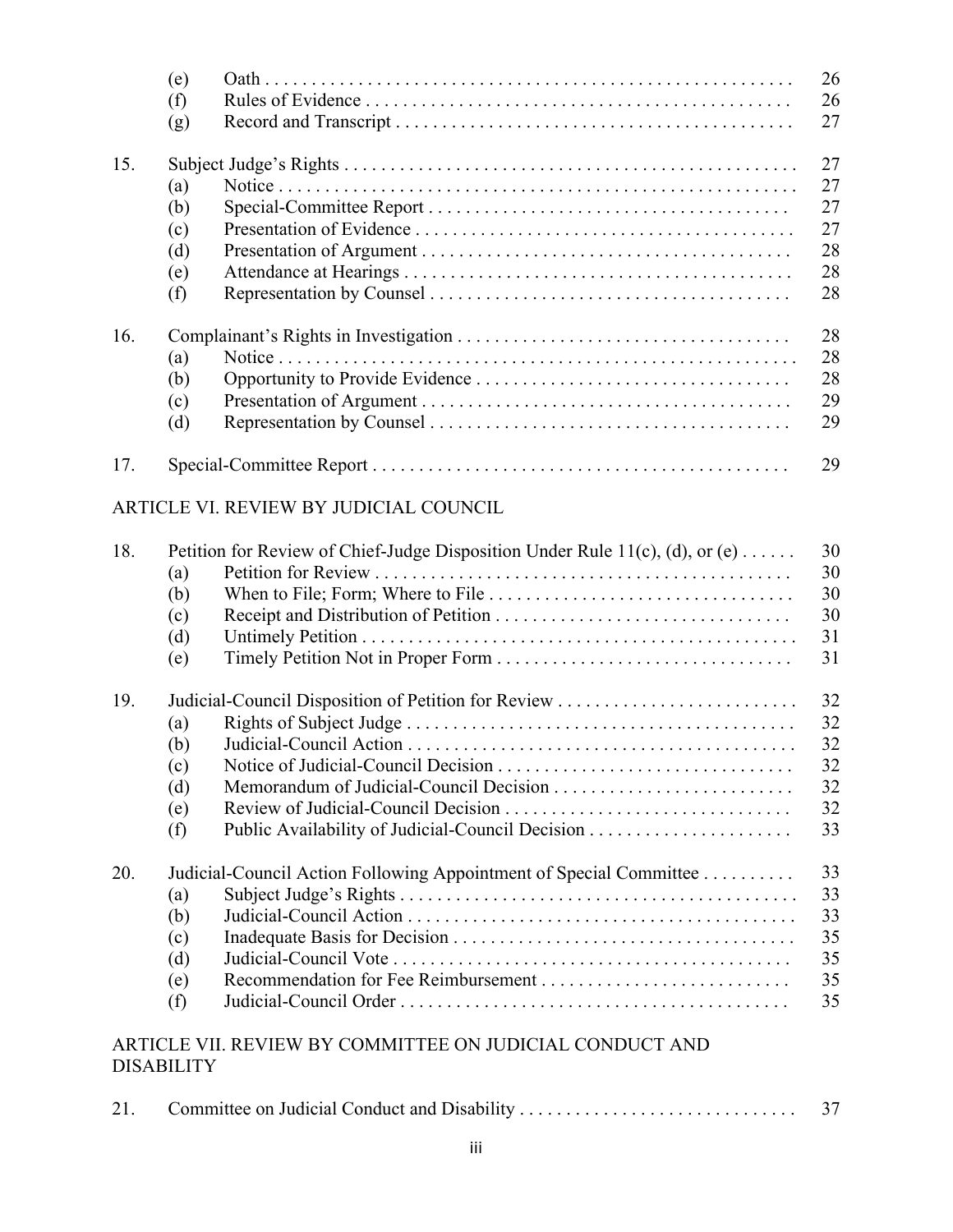|     | (a) |                                                        | 37 |
|-----|-----|--------------------------------------------------------|----|
|     | (b) |                                                        | 37 |
|     | (c) |                                                        | 38 |
|     | (d) |                                                        | 38 |
|     | (e) |                                                        | 38 |
|     | (f) |                                                        | 38 |
|     | (g) |                                                        | 38 |
| 22. |     |                                                        |    |
|     | (a) |                                                        | 39 |
|     | (b) |                                                        | 39 |
|     | (c) |                                                        | 40 |
|     | (d) |                                                        | 40 |
|     |     | <b>ARTICLE VIII. MISCELLANEOUS RULES</b>               |    |
| 23. |     |                                                        | 40 |
|     | (a) |                                                        | 40 |
|     | (b) |                                                        | 40 |
|     | (c) |                                                        | 42 |
| 24. |     |                                                        |    |
|     | (a) |                                                        | 44 |
|     | (b) |                                                        | 45 |
|     | (c) | Orders of Committee on Judicial Conduct and Disability | 45 |

(c) Orders of Committee on Judicial Conduct and Disability . . . . . . . . . . . . . . . . .

|     | (d)                                            |                                                                          | 45 |
|-----|------------------------------------------------|--------------------------------------------------------------------------|----|
| 25. |                                                |                                                                          | 47 |
|     | (a)                                            |                                                                          | 47 |
|     | (b)                                            |                                                                          | 47 |
|     | (c)                                            | Chief Judge Disqualified from Considering Petition for                   |    |
|     |                                                |                                                                          | 47 |
|     | (d)                                            |                                                                          | 47 |
|     | (e)                                            | Subject Judge's Disqualification After Appointment of Special Committee. | 47 |
|     | (f)                                            | Substitute for Disqualified Chief Judge                                  | 47 |
|     | (g)                                            | Judicial-Council Action When Multiple Judges Disqualified                | 47 |
|     | (h)                                            | Disqualification of Members of Committee on Judicial Conduct             |    |
|     |                                                |                                                                          | 48 |
| 26. |                                                |                                                                          | 50 |
| 27. | Withdrawal of Complaint or Petition for Review |                                                                          | 51 |
|     | (a)                                            |                                                                          | 51 |
|     | (b)                                            | Complaint Pending Before Special Committee or Judicial Council           | 51 |
|     | (c)                                            |                                                                          | 51 |
| 28. |                                                |                                                                          |    |
| 29. |                                                |                                                                          | 52 |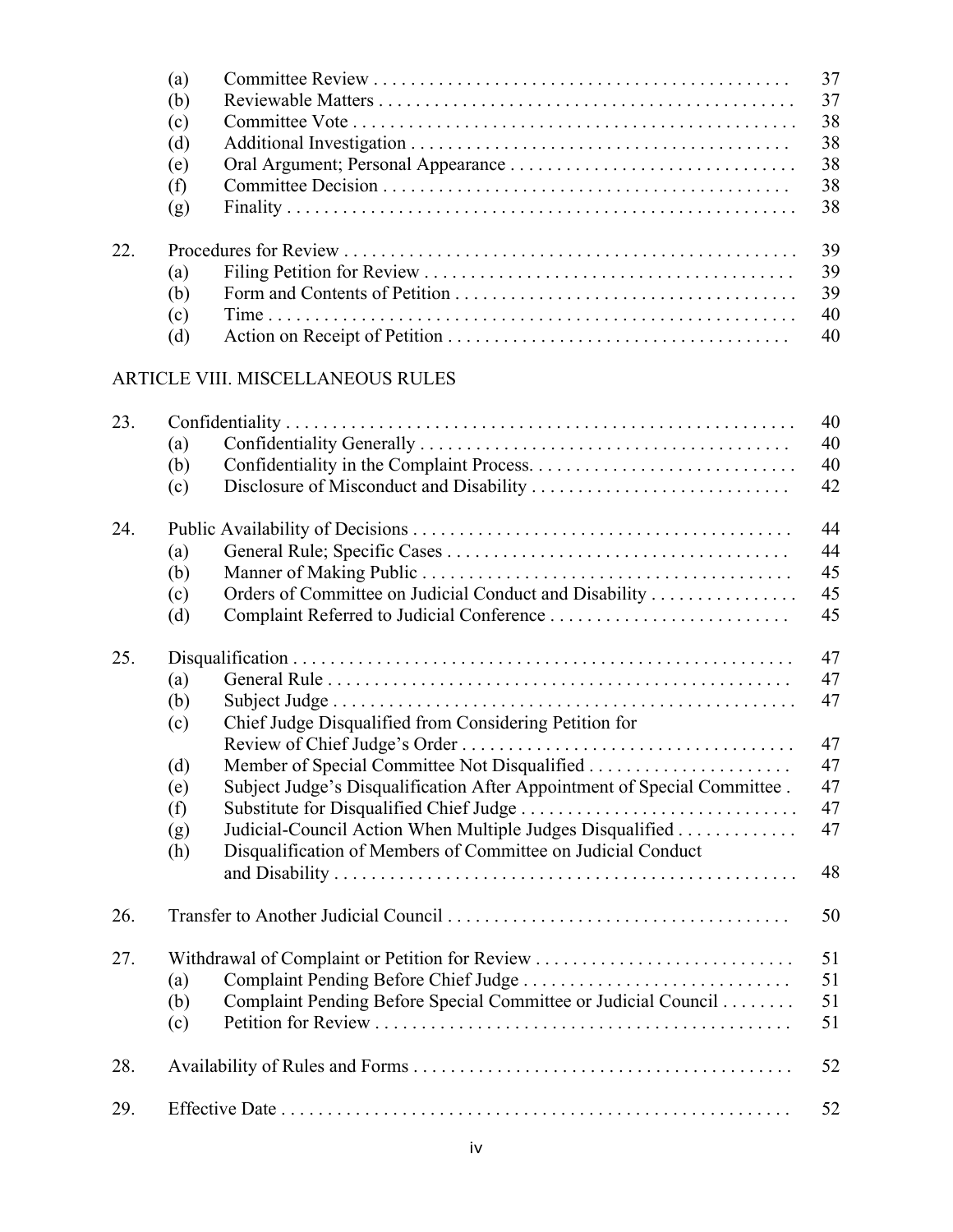#### **RULES FOR JUDICIAL-CONDUCT AND JUDICIAL-DISABILITY PROCEEDINGS**

#### **Preface**

These Rules were promulgated by the Judicial Conference of the United States, after public comment, pursuant to 28 U.S.C. §§ 331 and 358, to establish standards and procedures for addressing complaints filed by complainants or identified by chief judges under the Judicial Conduct and Disability Act, 28 U.S.C. §§ 351–364.

#### **ARTICLE I. GENERAL PROVISIONS**

### **1. Scope and Covered Judges**

- **(a) Scope. These Rules govern proceedings under the Judicial Conduct and Disability Act (Act), 28 U.S.C. §§ 351–364, to determine whether a covered judge has engaged in conduct prejudicial to the effective and expeditious administration of the business of the courts or is unable to discharge the duties of office because of mental or physical disability.**
- **(b) Covered Judge. A covered judge is defined under the Act and is limited to judges of United States courts of appeals, judges of United States district courts, judges of United States bankruptcy courts, United States magistrate judges, and judges of the courts specified in 28 U.S.C. § 363.**

Commentary on Rule 1

In September 2006, the Judicial Conduct and Disability Act Study Committee ("Breyer Committee"), appointed in 2004 by Chief Justice Rehnquist, presented a report ("Breyer Committee Report"), 239 F.R.D. 116 (Sept. 2006), to Chief Justice Roberts that evaluated implementation of the Judicial Conduct and Disability Act of 1980, 28 U.S.C. §§ 351–364. The Breyer Committee had been formed in response to criticism from the public and Congress regarding the effectiveness of the Act's implementation. The Executive Committee of the Judicial Conference directed its Committee on Judicial Conduct and Disability to consider the Breyer Committee's recommendations and to report on their implementation to the Conference.

The Breyer Committee found that it could not evaluate implementation of the Act without establishing interpretive standards, Breyer Committee Report, 239 F.R.D. at 132, and that a major problem faced by chief judges in implementing the Act was the lack of authoritative interpretive standards. *Id.* at 212–15. The Breyer Committee then established standards to guide its evaluation, some of which were new formulations and some of which were taken from the "Illustrative Rules Governing Complaints of Judicial Misconduct and Disability," discussed below. The principal standards used by the Breyer Committee are in Appendix E of its Report. *Id.* at 238.

Based on the Breyer Committee's findings, the Committee on Judicial Conduct and Disability concluded that there was a need for the Judicial Conference to exercise its power under Section 358 of the Act to fashion standards guiding the various officers and bodies that must exercise responsibility under the Act. To that end, the Committee on Judicial Conduct and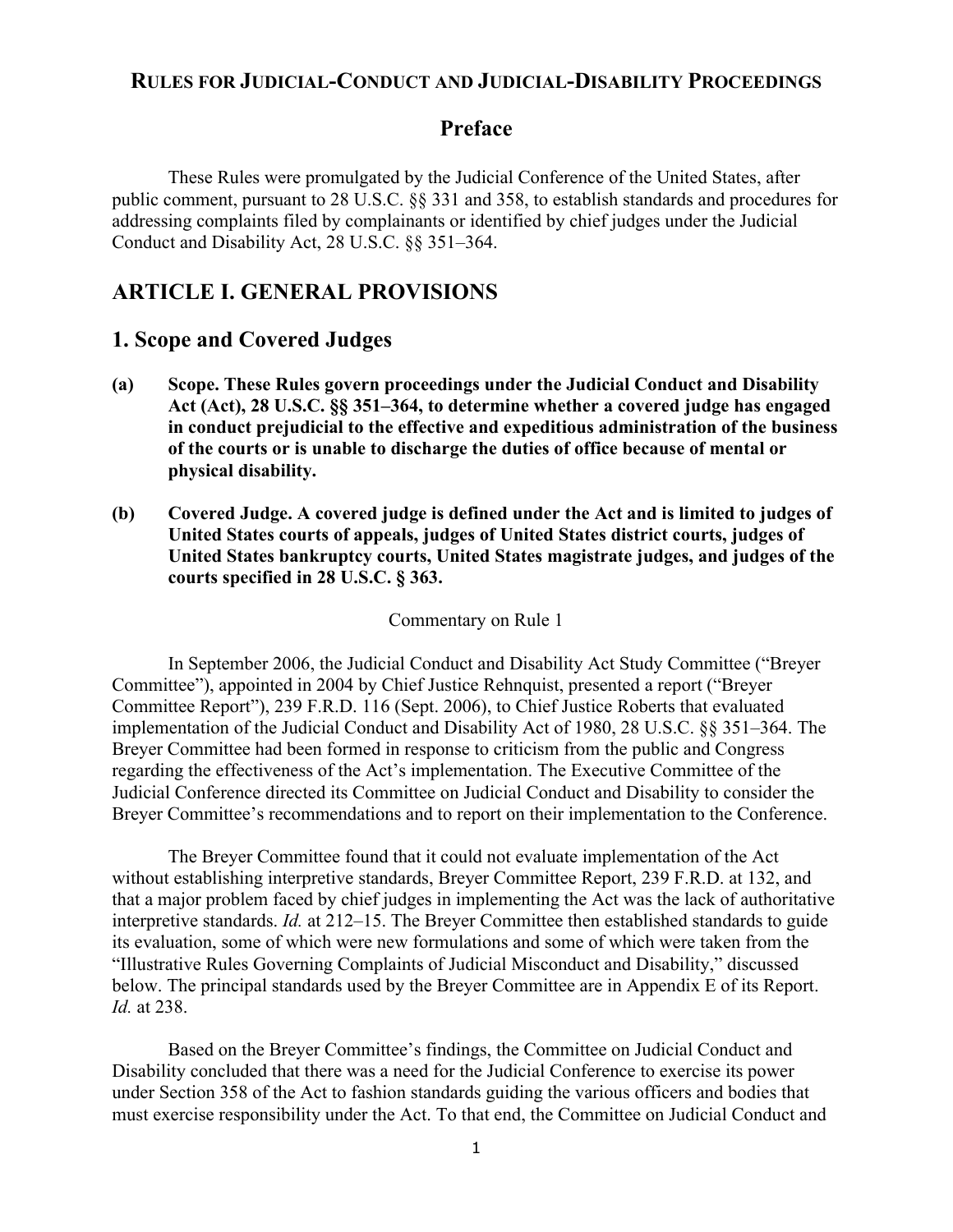Disability proposed rules based largely on Appendix E of the Breyer Committee Report and the Illustrative Rules.

The Illustrative Rules were originally prepared in 1986 by the Special Committee of the Conference of Chief Judges of the United States Courts of Appeals, and were subsequently revised and amended, most recently in 2000, by the predecessor to the Committee on Judicial Conduct and Disability. The Illustrative Rules were adopted, with minor variations, by circuit judicial councils, to govern complaints under the Judicial Conduct and Disability Act.

After being submitted for public comment pursuant to 28 U.S.C. § 358(c), the Judicial Conference promulgated the present Rules on March 11, 2008. They were amended on September 17, 2015, and again on March 12, 2019.

The definition of a covered judge tracks the Judicial Conduct and Disability Act. See 28 U.S.C. § 351(d)(1) (defining the term "judge" as "a circuit judge, district judge, bankruptcy judge, or magistrate judge"). As long as the subject of a complaint retains the judicial office and remains a covered judge as defined in Rule 1(b), a complaint must be addressed. *Id.*; 28 U.S.C. §§ 371(b); 372(a).

Rules 8(c) and (d) address the procedures for processing a complaint involving allegations against a person *not* covered by the Act, such as other court personnel, or against both a covered judge and a noncovered person. Court employees seeking to report, or file a claim related to, misconduct or the denial of rights granted under their Employment Dispute Resolution (EDR) plan by other court personnel may wish to consult the Model EDR Plan and the EDR plan for the relevant court, among other resources. *See* Guide to Judiciary Policy, vol. 12, appx. 2B.

# **2. Construction and Effect**

- **(a) Generally**. **These Rules are mandatory; they supersede any conflicting judicial-council rules. Judicial councils may promulgate additional rules to implement the Act as long as those rules do not conflict with these Rules.**
- **(b) Exception**. **A Rule will not apply if, when performing duties authorized by the Act, a chief judge, a special committee, a judicial council, the Committee on Judicial Conduct and Disability, or the Judicial Conference expressly finds that exceptional circumstances render application of that Rule in a particular proceeding manifestly unjust or contrary to the purposes of the Act or these Rules.**

Commentary on Rule 2

Unlike the Illustrative Rules, these Rules provide mandatory and nationally uniform provisions governing the substantive and procedural aspects of misconduct and disability proceedings under the Act. The mandatory nature of these Rules is authorized by 28 U.S.C. § 358(a) and (c). Judicial councils retain the power to promulgate rules consistent with these Rules. For example, a local rule may authorize the electronic distribution of materials pursuant to Rule 8(b).

Rule 2(b) recognizes that unforeseen and exceptional circumstances may call for a different approach in particular cases.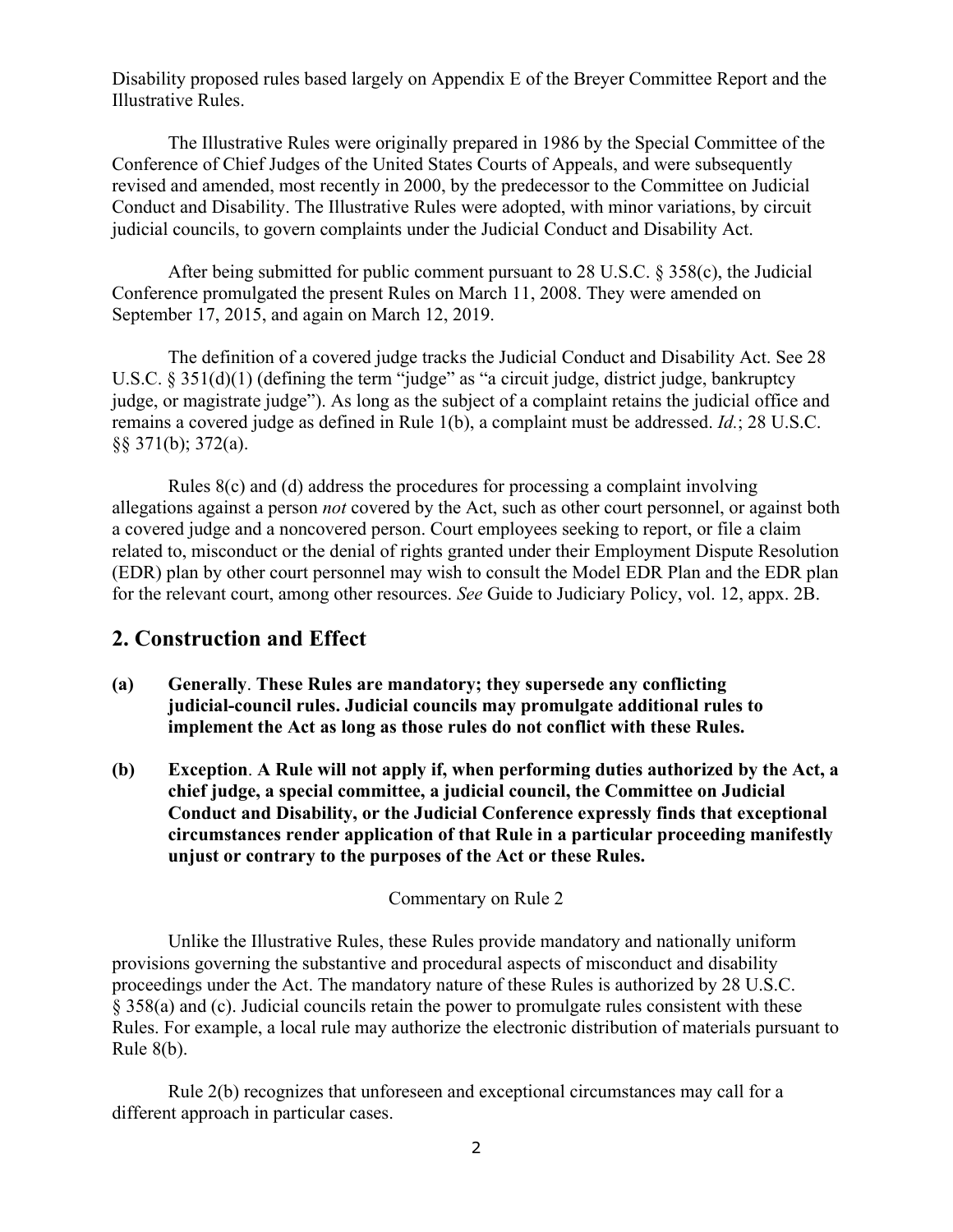# **3. General Definitions**

**The following general definitions apply to these Rules. Cognizable misconduct and disability are defined in Rule 4.**

- **(a) Chief Judge**. **"Chief judge" means the chief judge of a United States court of appeals, of the United States Court of International Trade, or of the United States Court of Federal Claims.**
- **(b) Circuit Clerk**. **"Circuit clerk" means a clerk of a United States court of appeals, the clerk of the United States Court of International Trade, the clerk of the United States Court of Federal Claims, or the circuit executive of the United States Court of Appeals for the Federal Circuit.**
- **(c) Complaint**. **A "complaint" is:**
	- **(1) a document that, in accordance with Rule 6, is filed by, or on behalf of, any person, including a document filed by an organization; or**
	- **(2) information from any source, other than a document described in (c)(1), that gives a chief judge probable cause to believe that a covered judge, as defined in Rule 1(b), has engaged in misconduct or may have a disability, whether or not the information is framed as or is intended to be an allegation of misconduct or disability.**
- **(d) Court of Appeals, District Court, and District Judge**. **"Court of appeals," "district court," and "district judge," where appropriate, include the United States Court of Federal Claims, the United States Court of International Trade, and the judges thereof.**
- **(e) Judicial Council and Circuit**. **"Judicial council" and "circuit," where appropriate, include any courts designated in 28 U.S.C. § 363.**
- **(f) Judicial Employee. "Judicial Employee" includes judicial assistants, law clerks, and other court employees, including unpaid staff, such as interns, externs, and other volunteer employees.**
- **(g) Magistrate Judge**. **"Magistrate judge," where appropriate, includes a special master appointed by the Court of Federal Claims under 42 U.S.C. § 300aa-12(c).**
- **(h) Subject Judge**. **"Subject judge" means a covered judge, as described in Rule 1(b), who is the subject of a complaint.**

#### Commentary on Rule 3

Rule 3 is derived and adapted from the Breyer Committee Report and the Illustrative Rules.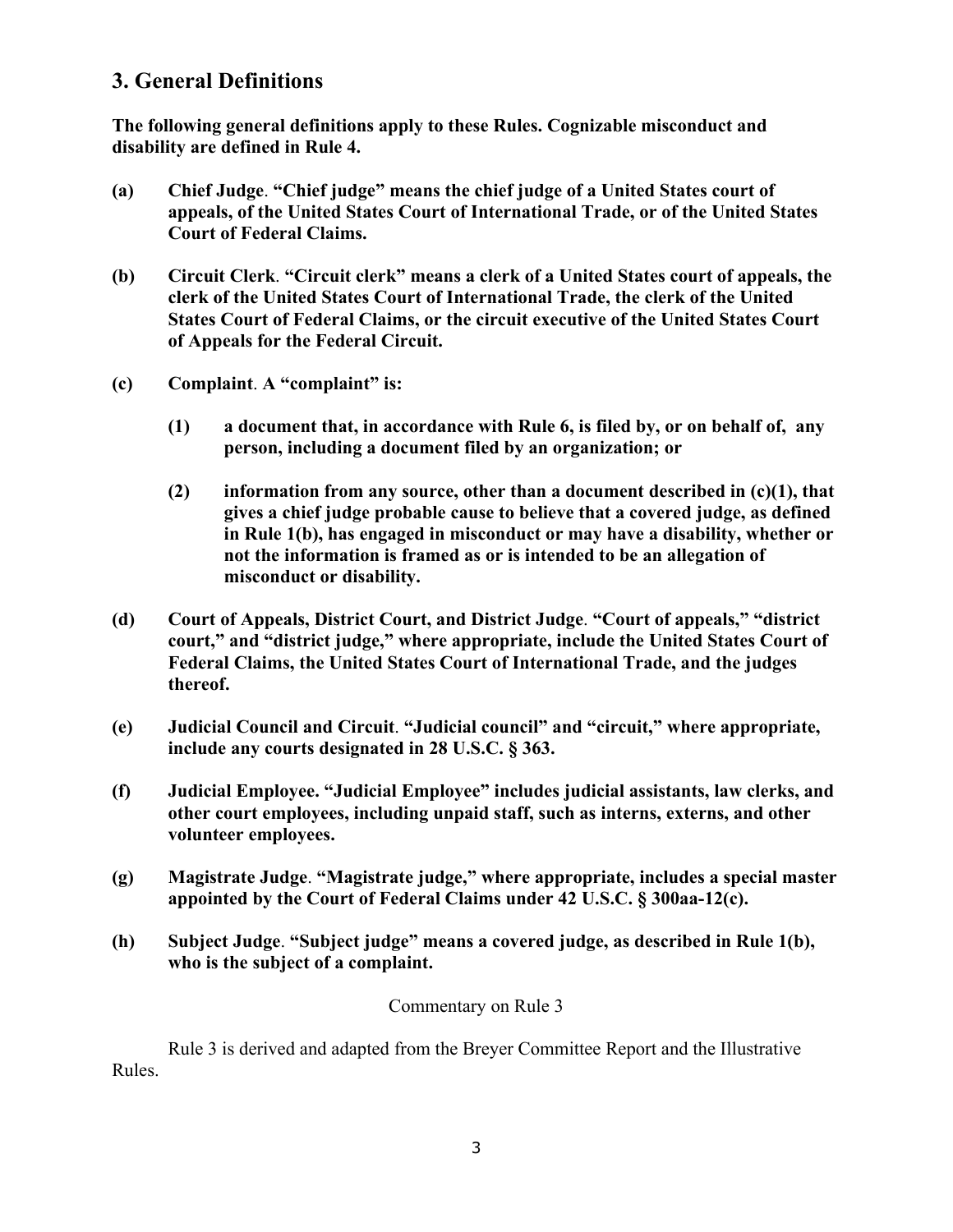Unless otherwise specified or the context otherwise indicates, the term "complaint" is used in these Rules to refer both to complaints identified by a chief judge under Rule 5 and to complaints filed by a complainant under Rule 6.

Under the Act, a "complaint" may be filed by "any person" or "identified" by a chief judge. *See* 28 U.S.C. § 351(a), (b). Under Rule 3(c)(1), a complaint may be submitted by, or on behalf of, any person, including a document filed by an organization. Traditional standing requirements do not apply. Individuals or organizations may file a complaint even if they have not been directly injured or aggrieved.

Generally, the word "complaint" brings to mind the commencement of an adversary proceeding in which the contending parties are left to present the evidence and legal arguments, and judges play the role of an essentially passive arbiter. The Act, however, establishes an administrative, inquisitorial process. For example, even absent a complaint filed by a complainant under Rule 6, chief judges are expected in some circumstances to trigger the process — "identify a complaint," *see* 28 U.S.C. § 351(b) and Rule 5 — and conduct an investigation without becoming a party. *See* 28 U.S.C. § 352(a); Breyer Committee Report, 239 F.R.D. at 214; Illustrative Rule 2(j). Where the complainant reveals information of misconduct or disability but does not claim it as such, the chief judge is not limited to the "four corners of the complaint" and should proceed under Rule 5 to determine whether identification of a complaint is appropriate. *See* Breyer Committee Report, 239 F.R.D. at 183–84.

An allegation of misconduct or disability filed under Rule 6 is a "complaint," and the Rule so provides in subsection  $(c)(1)$ . However, both the nature of the process and the use of the term "identify" suggest that the word "complaint" covers more than a document formally triggering the process. The process relies on chief judges considering known information and triggering the process when appropriate. "Identifying" a "complaint," therefore, is best understood as the chief judge's concluding that information known to the judge constitutes probable cause to believe that misconduct occurred or a disability exists, whether or not the information is framed as, or intended to be, an accusation. This definition is codified in subsection  $(c)(2)$ .

The remaining subsections of Rule 3 provide technical definitions clarifying the application of the Rules.

### **ARTICLE II. MISCONDUCT AND DISABILITY**

### **4. Misconduct and Disability Definitions**

- **(a) Misconduct Generally. Cognizable Misconduct is conduct prejudicial to the effective and expeditious administration of the business of the courts. Cognizable misconduct includes, but is not limited to, the following:**
	- **(1) Violation of Specific Standards of Judicial Conduct. Cognizable misconduct includes:**
		- **(A) using the judge's office to obtain special treatment for friends or relatives;**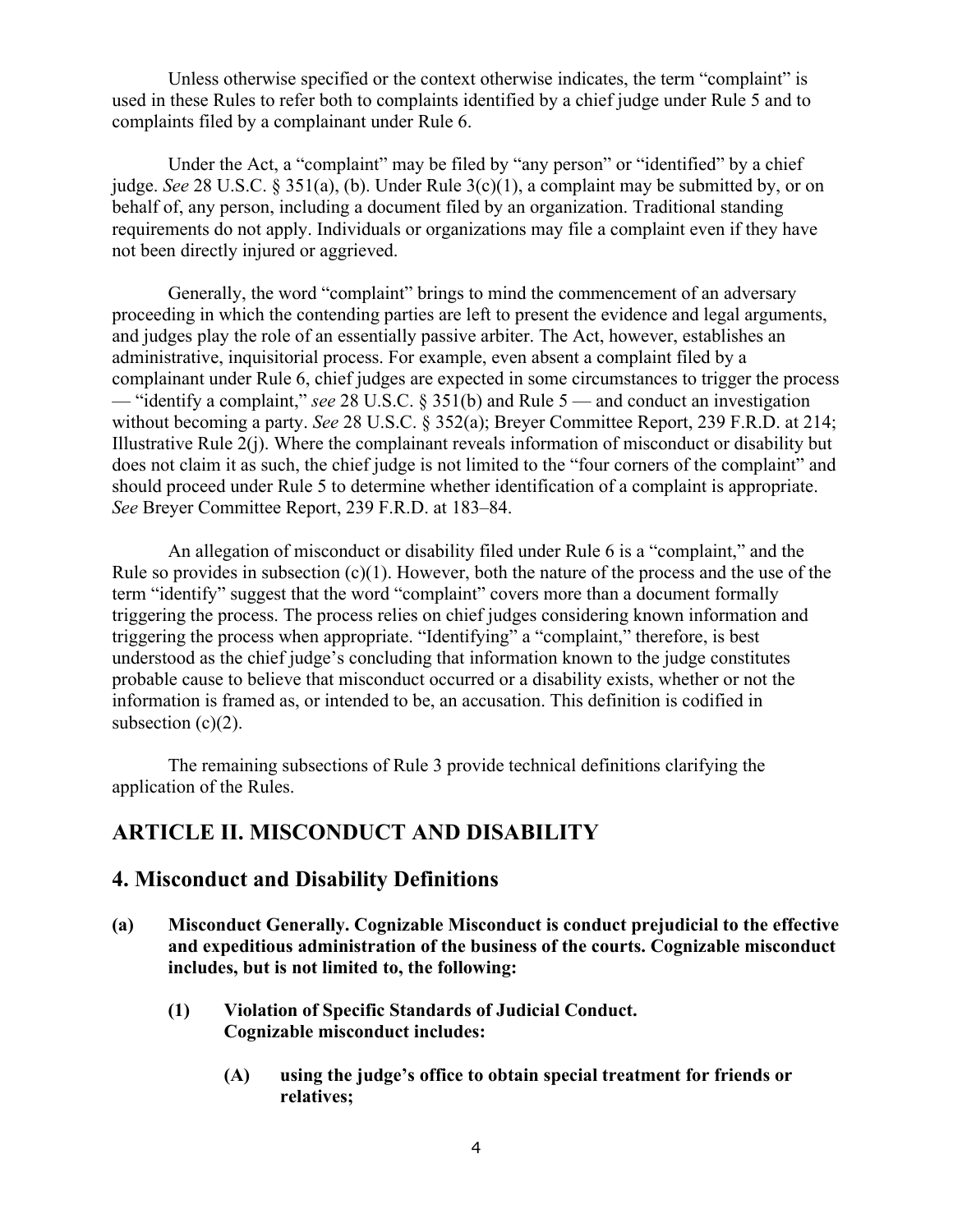- **(B) accepting bribes, gifts, or other personal favors related to the judicial office;**
- **(C) engaging in improper ex parte communications with parties or counsel for one side in a case;**
- **(D) engaging in partisan political activity or making inappropriately partisan statements;**
- **(E) soliciting funds for organizations; or**
- **(F) violating rules or standards pertaining to restrictions on outside income or knowingly violating requirements for financial disclosure.**
- **(2) Abusive or Harassing Behavior. Cognizable misconduct includes:**
	- **(A) engaging in unwanted, offensive, or abusive sexual conduct, including sexual harassment or assault;**
	- **(B) treating litigants, attorneys, judicial employees, or others in a demonstrably egregious and hostile manner; or**
	- **(C) creating a hostile work environment for judicial employees.**
- **(3) Discrimination. Cognizable misconduct includes intentional discrimination on the basis of race, color, sex, gender, gender identity, pregnancy, sexual orientation, religion, national origin, age, or disability;**
- **(4) Retaliation. Cognizable misconduct includes retaliating against complainants, witnesses, judicial employees, or others for participating in this complaint process, or for reporting or disclosing judicial misconduct or disability;**
- **(5) Interference or Failure to Comply with the Complaint Process. Cognizable misconduct includes refusing, without good cause shown, to cooperate in the investigation of a complaint or enforcement of a decision rendered under these Rules; or**
- **(6) Failure to Report or Disclose. Cognizable misconduct includes failing to call to the attention of the relevant chief district judge or chief circuit judge any reliable information reasonably likely to constitute judicial misconduct or disability.**

**A judge who receives such reliable information shall respect a request for confidentiality but shall nonetheless disclose the information to the relevant chief district judge or chief circuit judge, who shall also treat the information as confidential. Certain reliable information may be protected from disclosure by statute or rule. A judge's assurance of confidentiality must yield when there is reliable information of misconduct or disability that**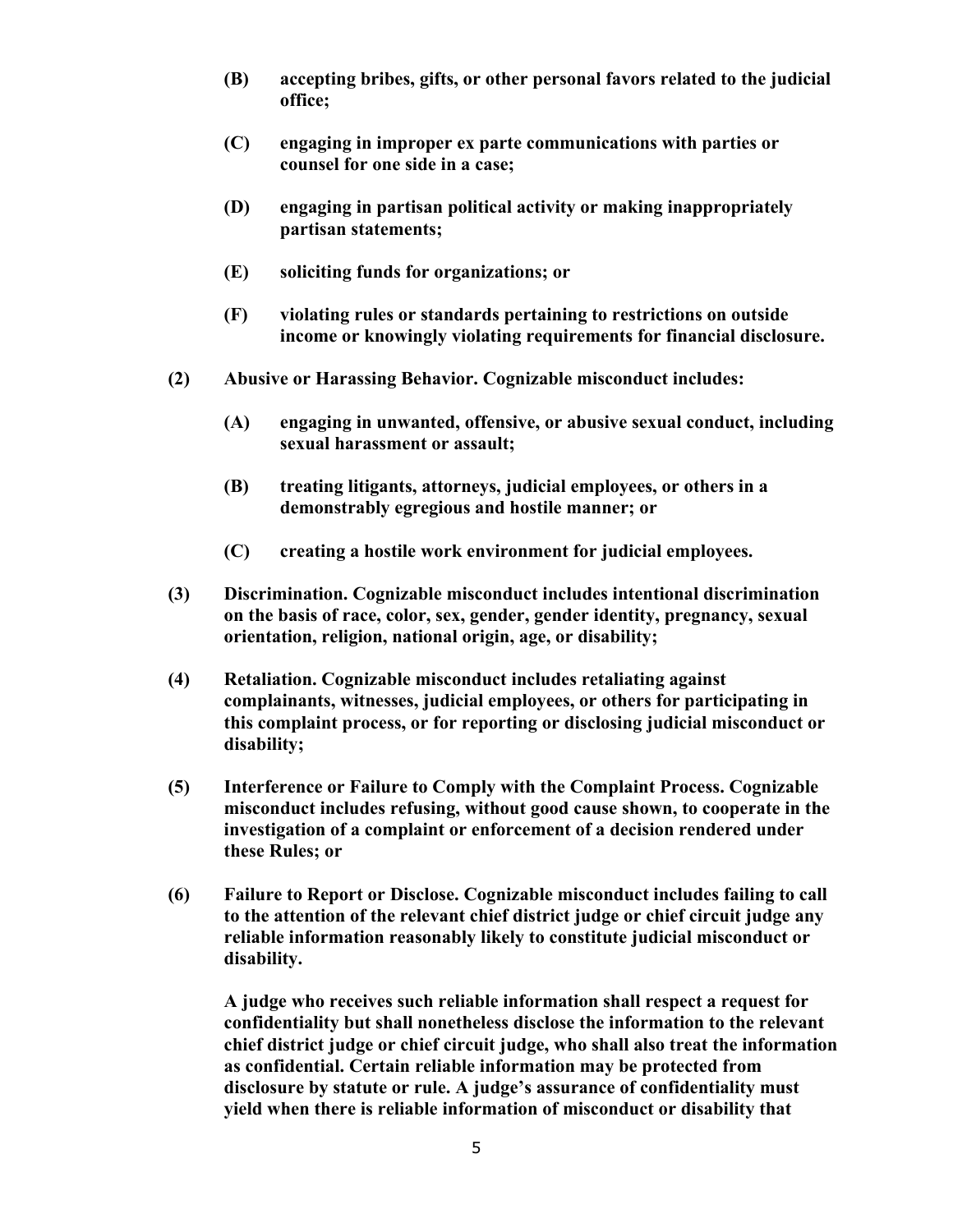**threatens the safety or security of any person or that is serious or egregious such that it threatens the integrity and proper functioning of the judiciary.**

**A person reporting information of misconduct or disability must be informed at the outset of a judge's responsibility to disclose such information to the relevant chief district judge or chief circuit judge.**

**Reliable information reasonably likely to constitute judicial misconduct or disability related to a chief circuit judge should be called to the attention of the next most-senior active circuit judge. Such information related to a chief district judge should be called to the attention of the chief circuit judge.**

- **(7) Conduct Outside the Performance of Official Duties. Cognizable misconduct includes conduct occurring outside the performance of official duties if the conduct is reasonably likely to have a prejudicial effect on the administration of the business of the courts, including a substantial and widespread lowering of public confidence in the courts among reasonable people.**
- **(b) Conduct Not Constituting Cognizable Misconduct.**
	- **(1) Allegations Related to the Merits of a Decision or Procedural Ruling. Cognizable misconduct does not include an allegation that calls into question the correctness of a judge's ruling, including a failure to recuse.**

If the decision or ruling is alleged to be the result of an improper motive, *e.g.*, **a bribe, ex parte contact, racial or ethnic bias, or improper conduct in rendering a decision or ruling, such as personally derogatory remarks irrelevant to the issues, the complaint is not cognizable to the extent that it calls into question the merits of the decision.**

- **(2) Allegations About Delay. Cognizable misconduct does not include an allegation about delay in rendering a decision or ruling, unless the allegation concerns an improper motive in delaying a particular decision or habitual delay in a significant number of unrelated cases.**
- **(c) Disability. Disability is a temporary or permanent impairment, physical or mental, rendering a judge unable to discharge the duties of the particular judicial office. Examples of disability include substance abuse, the inability to stay awake during court proceedings, or impairment of cognitive abilities that renders the judge unable to function effectively.**

#### Commentary on Rule 4

The phrase "prejudicial to the effective and expeditious administration of the business of the courts" is not subject to precise definition, and subsection (a) therefore provides some specific examples. 28 U.S.C. § 351(a). The Code of Conduct for United States Judges sets forth behavioral guidelines for judges. While the Code's Canons are instructive, ultimately the responsibility for determining what constitutes cognizable misconduct is determined by the Act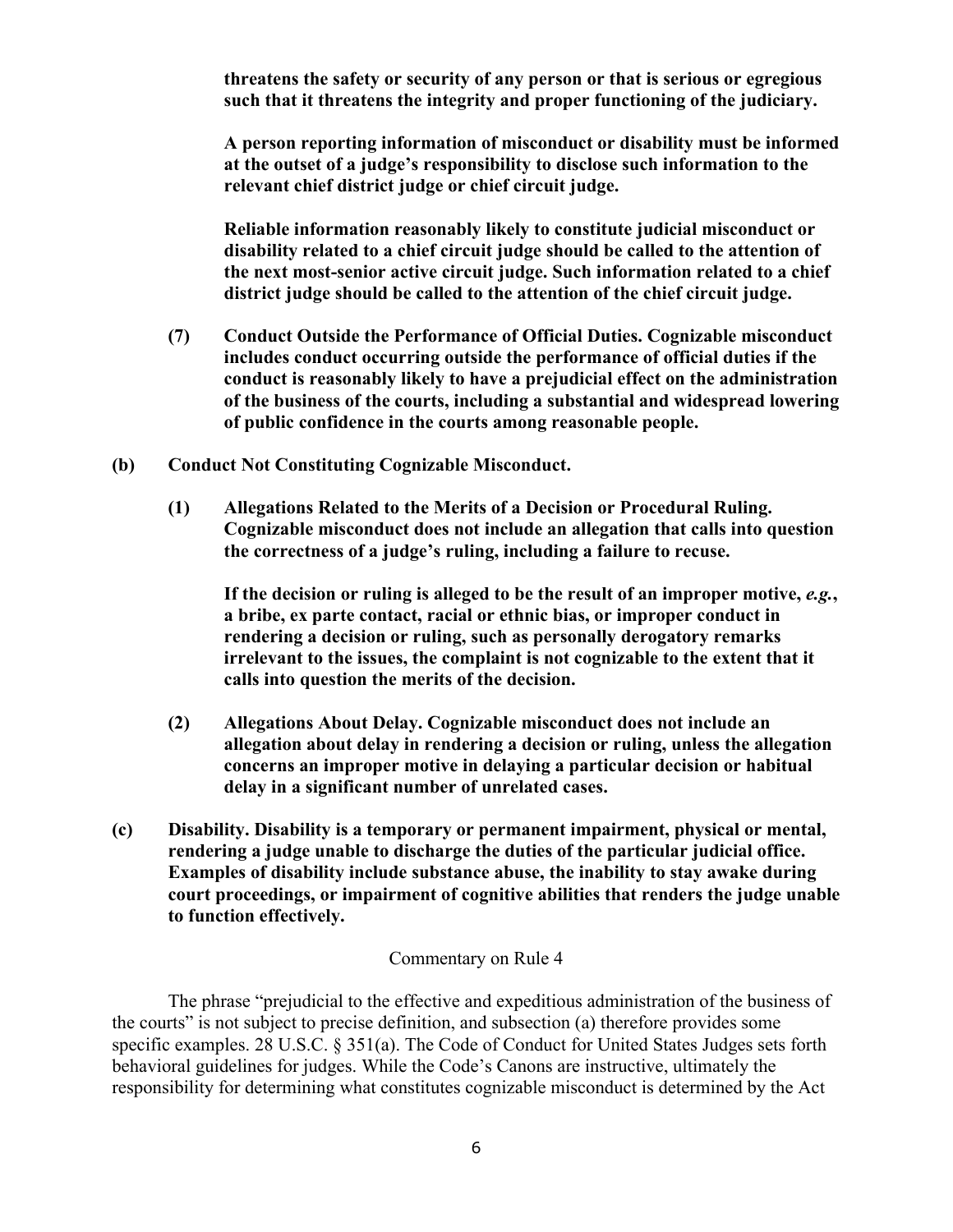and these Rules, as interpreted and applied by judicial councils, subject to review and limitations prescribed by the Act and these Rules. *See also* Rule 24 (Public Availability of Decisions).

Even where specific, mandatory rules exist — for example, governing the receipt of gifts by judges, outside earned income, and financial disclosure obligations — the distinction between the misconduct statute and these specific, mandatory rules must be borne in mind. For example, an inadvertent, minor violation of any one of these rules, promptly remedied when called to the attention of the judge, might still be a violation but might not rise to the level of misconduct under the Act. By contrast, a pattern of such violations of the Code might well rise to the level of misconduct.

Rule  $4(a)(2)(A)$  provides expressly that unwanted, offensive, or abusive sexual conduct by a judge, including sexual harassment or assault, constitutes cognizable misconduct. The Rule recognizes that anyone can be a victim of unwanted, offensive, or abusive sexual conduct, regardless of their sex and of the sex of the judge engaging in the misconduct.

Under Rule  $4(a)(4)$ , a judge's efforts to retaliate against any person for reporting or disclosing misconduct, or otherwise participating in the complaint process constitute cognizable misconduct. The Rule makes the prohibition against retaliation explicit in the interest of promoting public confidence in the complaint process.

Rules  $4(a)(2)$ ,  $(3)$ , and  $(4)$  reflect the judiciary's commitment to maintaining a work environment in which all judicial employees are treated with dignity, fairness, and respect, and are free from harassment, discrimination, and retaliation. *See* Code of Conduct for United States Judges, Canon 3A(3) cmt. ("The duty to be respectful includes the responsibility to avoid comment or behavior that could reasonably be interpreted as harassment, prejudice or bias.").

Rule 4(a)(5) provides that a judge's refusal, without good cause shown, to cooperate in the investigation of a complaint or enforcement of a decision rendered under these Rules constitutes cognizable misconduct. While the exercise of rights under the Fifth Amendment to the Constitution would constitute good cause under Rule 4(a)(5), given the fact-specific nature of the inquiry, it is not possible to otherwise anticipate all circumstances that might also constitute good cause. The Commentary on Rule 13 provides additional discussion regarding Rule 4(a)(5). The Rules contemplate that judicial councils will not consider commencing proceedings under Rule 4(a)(5) except as necessary after other means to acquire the information or enforce a decision have been tried or have proven futile.

All judges have a duty to bring to the attention of the relevant chief district judge or chief circuit judge reliable information reasonably likely to constitute judicial misconduct or disability. *See* Rule 4(a)(6). This duty is included within every judge's obligation to assist in addressing allegations of misconduct or disability and to take appropriate action as necessary. Public confidence in the integrity and impartiality of the judiciary is promoted when judges take appropriate action based on reliable information of likely misconduct. Appropriate action depends on the circumstances, but the overarching goal of such action should be to prevent harm to those affected by the misconduct and to prevent recurrence. *See* Code of Conduct for United States Judges, Canon 3B(6) & cmt. These Rules incorporate those principles while allowing for appropriate, expeditious, fair, and effective resolutions of all such complaints.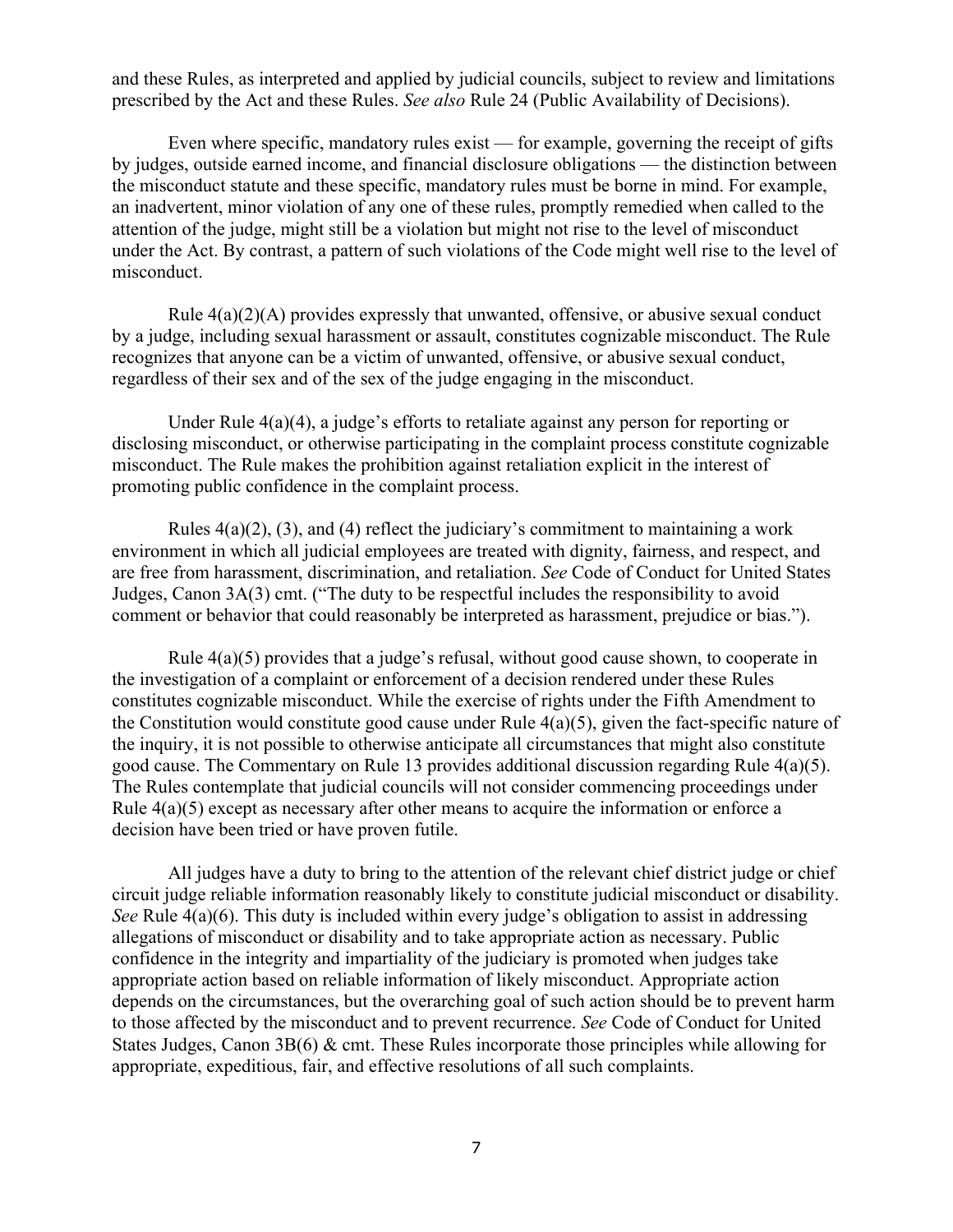The formal procedures outlined in these Rules are intended to address serious issues of judicial misconduct and disability. By statute and rule, the chief circuit judge administers the misconduct and disability complaint process, including the authority to investigate an allegation and, if warranted, to identify a formal complaint. *See* Rule 5. Disclosures made to or otherwise brought to the attention of the appropriate chief district judge of reliable information of misconduct or disability that threatens the safety or security of any person or that is serious or egregious such that it threatens the integrity and proper functioning of the judiciary warrant communication to and consultation with the chief circuit judge in light of the chief circuit judge's statutory responsibility for overseeing any required final action.

In practice, however, not all allegations of misconduct or disability will warrant resort to the formal procedures outlined in these Rules because they appear likely to yield to effective, prompt resolution through informal corrective action. In such cases, allegations may initially be addressed to the chief district judge or the chief circuit judge to determine whether informal corrective action will suffice and to initiate such steps as promptly as is reasonable under the circumstances.

A person who seeks to report information of misconduct or disability on a confidential or anonymous basis may proceed through various alternative avenues within the judiciary, including the Office of Judicial Integrity and/or comparable offices within the circuits.

Rule  $4(a)(7)$  reflects that an allegation can meet the statutory standard for misconduct even though the judge's alleged conduct did not occur in the course of the performance of official duties. Furthermore, some conduct specified in Rule  $4(a)(1)$  through  $4(a)(6)$ , or not specified within these Rules, might constitute misconduct occurring outside the performance of official duties. The Code of Conduct for United States Judges expressly covers a wide range of extra-official activities, and some of these activities may constitute misconduct under the Act and these Rules. For example, allegations that a judge solicited funds for a charity or other organization or participated in a partisan political event are cognizable under the Act even though they did not occur in the course of the performance of the judge's official duties.

Rule  $4(b)(1)$  tracks the Act, 28 U.S.C. § 352(b)(1)(A)(ii), in excluding from the definition of misconduct allegations "[d]irectly related to the merits of a decision or procedural ruling." This exclusion preserves the independence of judges in the exercise of judicial authority by ensuring that the complaint procedure is not used to collaterally call into question the substance of a judge's decision or procedural ruling. Any allegation that calls into question the correctness of an official decision or procedural ruling of a judge — without more — is merits-related. The phrase "decision or procedural ruling" is not limited to rulings issued in deciding Article III cases or controversies. Thus, a complaint challenging the correctness of a chief judge's determination to dismiss a prior misconduct complaint would be properly dismissed as merits-related — in other words, as challenging the substance of the judge's administrative determination to dismiss the complaint — even though it does not concern the judge's rulings in Article III litigation. Similarly, an allegation that a judge incorrectly declined to approve a Criminal Justice Act voucher is merits-related under this standard.

Conversely, an allegation that a judge conspired with a prosecutor to make a particular ruling is not merits-related, even though it "relates" to a ruling in a colloquial sense. Such an allegation attacks the propriety of conspiring with the prosecutor and goes beyond a challenge to the correctness — "the merits" — of the ruling itself. An allegation that a judge ruled against the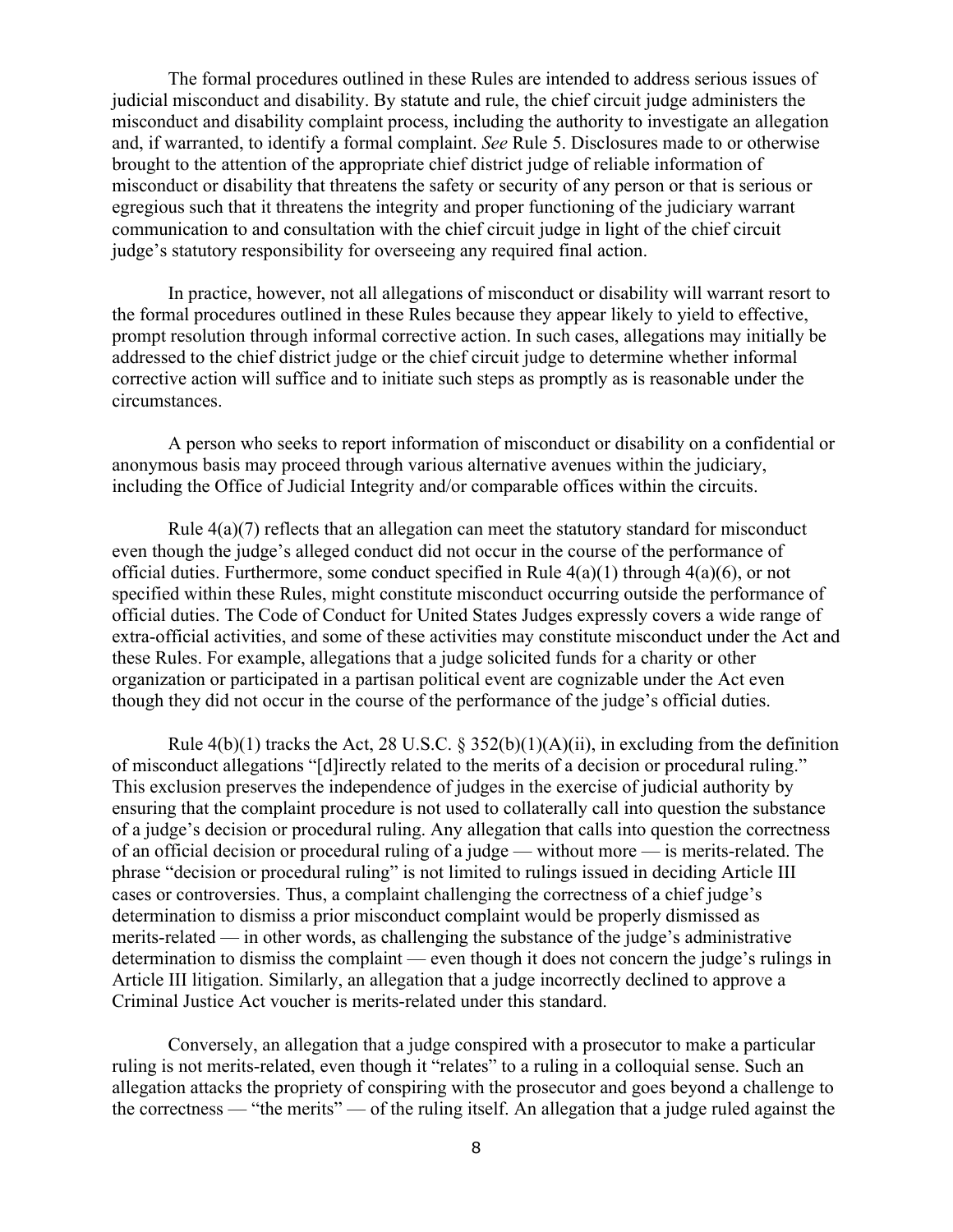complainant because the complainant is a member of a particular racial or ethnic group, or because the judge dislikes the complainant personally, is also not merits-related. Such an allegation attacks the propriety of arriving at rulings with an illicit or improper motive. Similarly, an allegation that a judge used an inappropriate term to refer to a class of people is not merits-related even if the judge used it on the bench or in an opinion; the correctness of the judge's rulings is not at stake. An allegation that a judge treated litigants, attorneys, judicial employees, or others in a demonstrably egregious and hostile manner is also not merits-related.

The existence of an appellate remedy is usually irrelevant to whether an allegation is merits-related. The merits-related ground for dismissal exists to protect judges' independence in making rulings, not to protect or promote the appellate process. A complaint alleging an incorrect ruling is merits-related even though the complainant has no recourse from that ruling. By the same token, an allegation that is otherwise cognizable under the Act should not be dismissed merely because an appellate remedy appears to exist (for example, vacating a ruling that resulted from an improper ex parte communication). However, there may be occasions when appellate and misconduct proceedings overlap, and consideration and disposition of a complaint under these Rules may be properly deferred by the chief judge until the appellate proceedings are concluded to avoid inconsistent decisions.

Because of the special need to protect judges' independence in deciding what to say in an opinion or ruling, a somewhat different standard applies to determine the merits-relatedness of a non-frivolous allegation that a judge's language in a ruling reflected an improper motive. If the judge's language was relevant to the case at hand — for example, a statement that a claim is legally or factually "frivolous" — then the judge's choice of language is presumptively merits-related and excluded, absent evidence apart from the ruling itself suggesting an improper motive. If, on the other hand, the challenged language does not seem relevant on its face, then an additional inquiry under Rule 11(b) is necessary.

With regard to Rule 4(b)(2), a complaint of delay in a single case is excluded as merits-related. Such an allegation may be said to challenge the correctness of an official action of the judge, *i.e.*, assigning a low priority to deciding the particular case. But, an allegation of a habitual pattern of delay in a significant number of unrelated cases, or an allegation of deliberate delay in a single case arising out of an improper motive, is not merits-related.

Rule 4(c) relates to disability and provides only the most general definition, recognizing that a fact-specific approach is the only one available. A mental disability could involve cognitive impairment or any psychiatric or psychological condition that renders the judge unable to discharge the duties of office. Such duties may include those that are administrative. If, for example, the judge is a chief judge, the judicial council, fulfilling its obligation under 28 U.S.C. § 332(d)(1) to make "necessary and appropriate orders for the effective and expeditious administration of justice," may find, under 28 U.S.C.  $\S$  45(d) or  $\S$  136(e), that the judge is "temporarily unable to perform" his or her chief-judge duties. In that event, an appropriate remedy could involve, under Rule 20(b)(1)(D)(vii), temporary reassignment of chief-judge duties to the next judge statutorily eligible to perform them.

Confidentiality as referenced elsewhere in these Rules is directed toward protecting the fairness and thoroughness of the process by which a complaint is filed or initiated, investigated (in specific circumstances), and ultimately resolved, as specified under these Rules. Nothing in these Rules concerning the confidentiality of the complaint process or the Code of Conduct for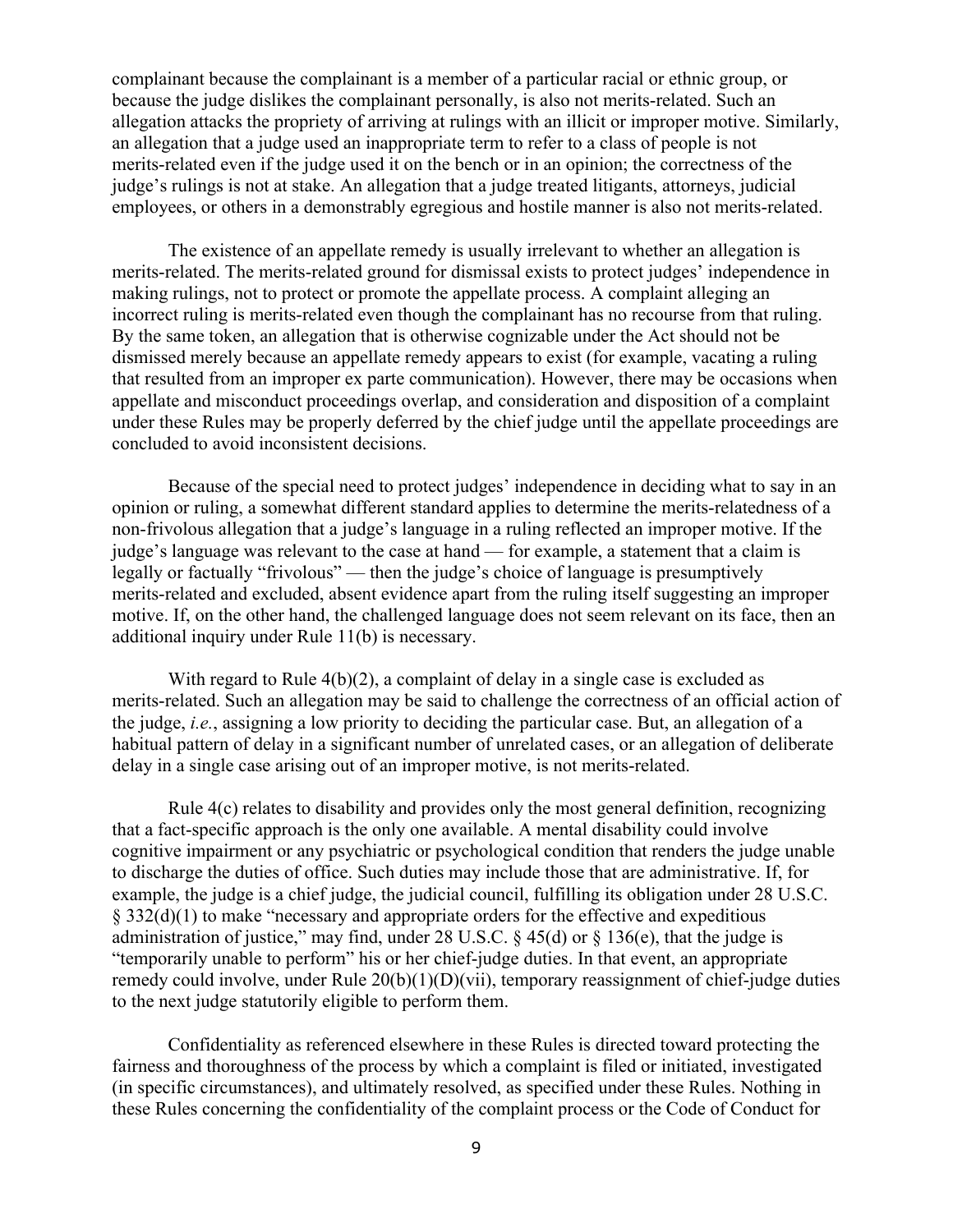Judicial Employees concerning use or disclosure of confidential information received in the course of official duties prevents judicial employees from reporting or disclosing misconduct or disability. *See* Rule 23(c).

# **ARTICLE III. INITIATION OF COMPLAINT**

# **5. Identification of Complaint**

- **(a) Identification**. **When a chief judge has information constituting reasonable grounds for inquiry into whether a covered judge has engaged in misconduct or has a disability, the chief judge may conduct an inquiry, as he or she deems appropriate, into the accuracy of the information even if no related complaint has been filed. A chief judge who finds probable cause to believe that misconduct has occurred or that a disability exists may seek an informal resolution that he or she finds satisfactory. If no informal resolution is achieved or is feasible, the chief judge may identify a complaint and, by written order stating the reasons, begin the review provided in Rule 11. If the evidence of misconduct is clear and convincing and no informal resolution is achieved or is feasible, the chief judge must identify a complaint. A chief judge must not decline to identify a complaint merely because the person making the allegation has not filed a complaint under Rule 6. This Rule is subject to Rule 7.**
- **(b) Submission Not Fully Complying with Rule 6. A legible submission in substantial but not full compliance with Rule 6 must be considered as possible grounds for the identification of a complaint under Rule 5(a).**

Commentary on Rule 5

This Rule is adapted from the Breyer Committee Report, 239 F.R.D. at 245–46.

The Act authorizes a chief judge, by written order stating reasons, to identify a complaint and thereby dispense with the filing of a written complaint. *See* 28 U.S.C. § 351(b). Under Rule 5, when a chief judge becomes aware of information constituting reasonable grounds to inquire into possible misconduct or disability on the part of a covered judge, and no formal complaint has been filed, the chief judge has the power in his or her discretion to begin an appropriate inquiry. A chief judge's decision whether to informally seek a resolution and/or to identify a complaint is guided by the results of that inquiry. If the chief judge concludes that there is probable cause to believe that misconduct has occurred or a disability exists, the chief judge may seek an informal resolution, if feasible, and if failing in that, may identify a complaint. Discretion is accorded largely for the reasons police officers and prosecutors have discretion in making arrests or bringing charges. The matter may be trivial and isolated, based on marginal evidence, or otherwise highly unlikely to lead to a misconduct or disability finding. On the other hand, if the inquiry leads the chief judge to conclude that there is clear and convincing evidence of misconduct or a disability, and no satisfactory informal resolution has been achieved or is feasible, the chief judge is required to identify a complaint.

An informal resolution is one agreed to by the subject judge and found satisfactory by the chief judge. Because an informal resolution under Rule 5 reached before a complaint is filed under Rule 6 will generally cause a subsequent Rule 6 complaint alleging the identical matter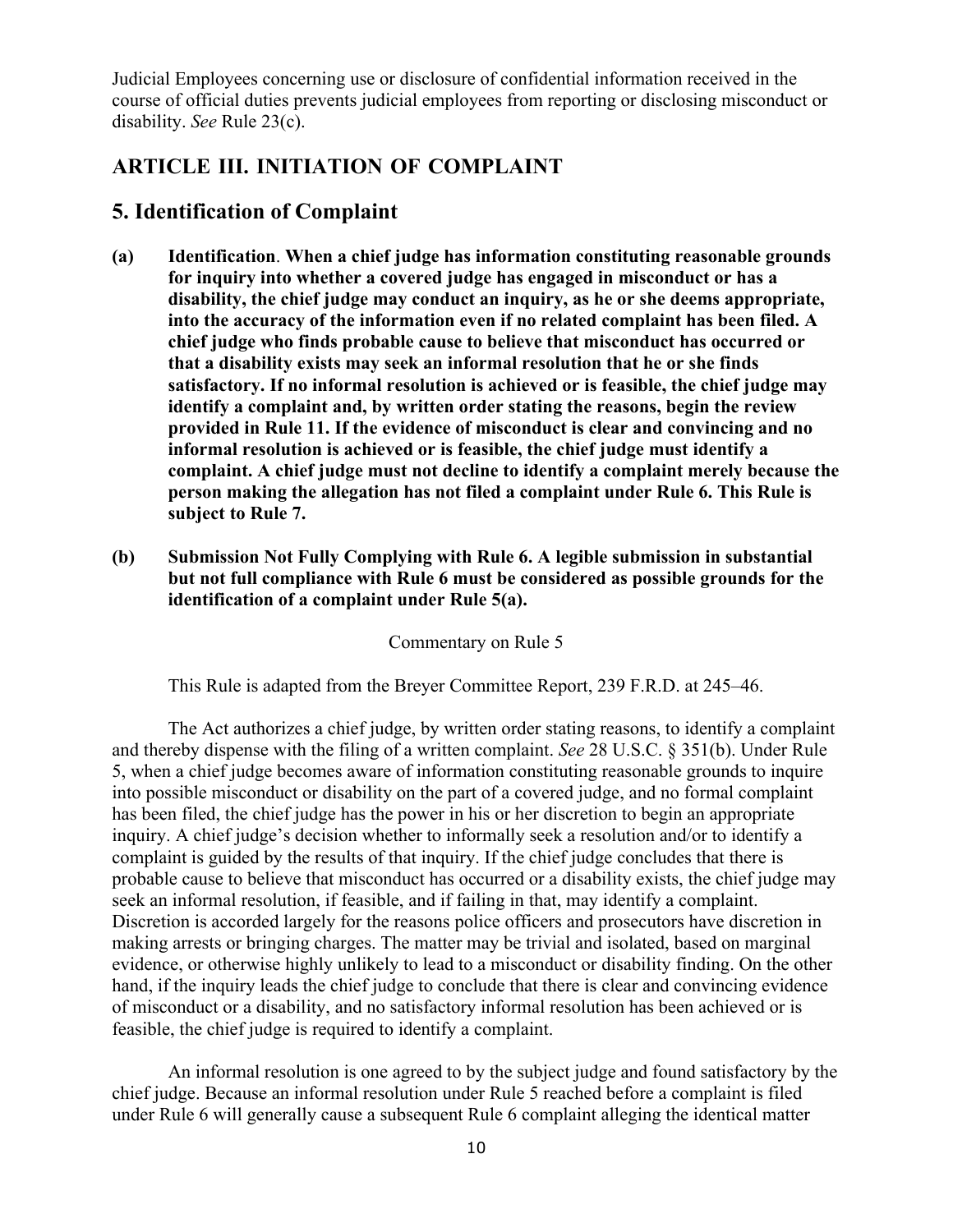to be concluded, *see* Rule 11(d), the chief judge must be sure that the resolution is fully appropriate before endorsing it. In doing so, the chief judge must balance the seriousness of the matter against the particular judge's alacrity in addressing the issue. The availability of this procedure should encourage attempts at swift remedial action before a formal complaint is filed.

When a chief judge identifies a complaint, a written order stating the reasons for the identification must be provided; this begins the process articulated in Rule 11. Rule 11 provides that once a chief judge has identified a complaint, the chief judge, subject to the disqualification provisions of Rule 25, will perform, with respect to that complaint, all functions assigned to the chief judge for the determination of complaints filed by a complainant.

In high-visibility situations, it may be desirable for a chief judge to identify a complaint without first seeking an informal resolution (and then, if the circumstances warrant, dismiss or conclude the identified complaint without appointment of a special committee) in order to assure the public that the allegations have not been ignored.

A chief judge's decision not to identify a complaint under Rule 5 is not appealable and is subject to Rule 4(b)(1), which excludes merits-related complaints from the definition of misconduct.

A chief judge may not decline to identify a complaint solely on the basis that the unfiled allegations could be raised by one or more persons in a filed complaint, but none of these persons has opted to do so.

Subsection (a) concludes by stating that this Rule is "subject to Rule 7." This is intended to establish that only (i) the chief judge of the home circuit of a potential subject judge, or (ii) the chief judge of a circuit in which misconduct is alleged to have occurred in the course of official business while the potential subject judge was sitting by designation, shall have the power or a duty under this Rule to identify a complaint.

Subsection (b) provides that submissions that do not comply with the requirements of Rule 6(d) must be considered under Rule 5(a). For instance, if a complaint has been filed but the form submitted is unsigned, or the truth of the statements therein are not verified in writing under penalty of perjury, then a chief judge must nevertheless consider the allegations as known information and as a possible basis for the identification of a complaint under the process described in Rule 5(a).

# **6. Filing of Complaint**

**(a) Form**. **A complainant may use the form reproduced in the Appendix to these Rules or a form designated by the rules of the judicial council in the circuit in which the complaint is filed. A complaint form is also available on each court of appeals' website or may be obtained from the circuit clerk or any district court or bankruptcy court within the circuit. A form is not necessary to file a complaint, but the complaint must be written and must include the information described in (b).**

**Local Rule 6(a): A complainant is strongly encouraged to use the complaint form provided on the Court of Appeals' website, which is also available from the Court of Appeals' Clerk's Office.**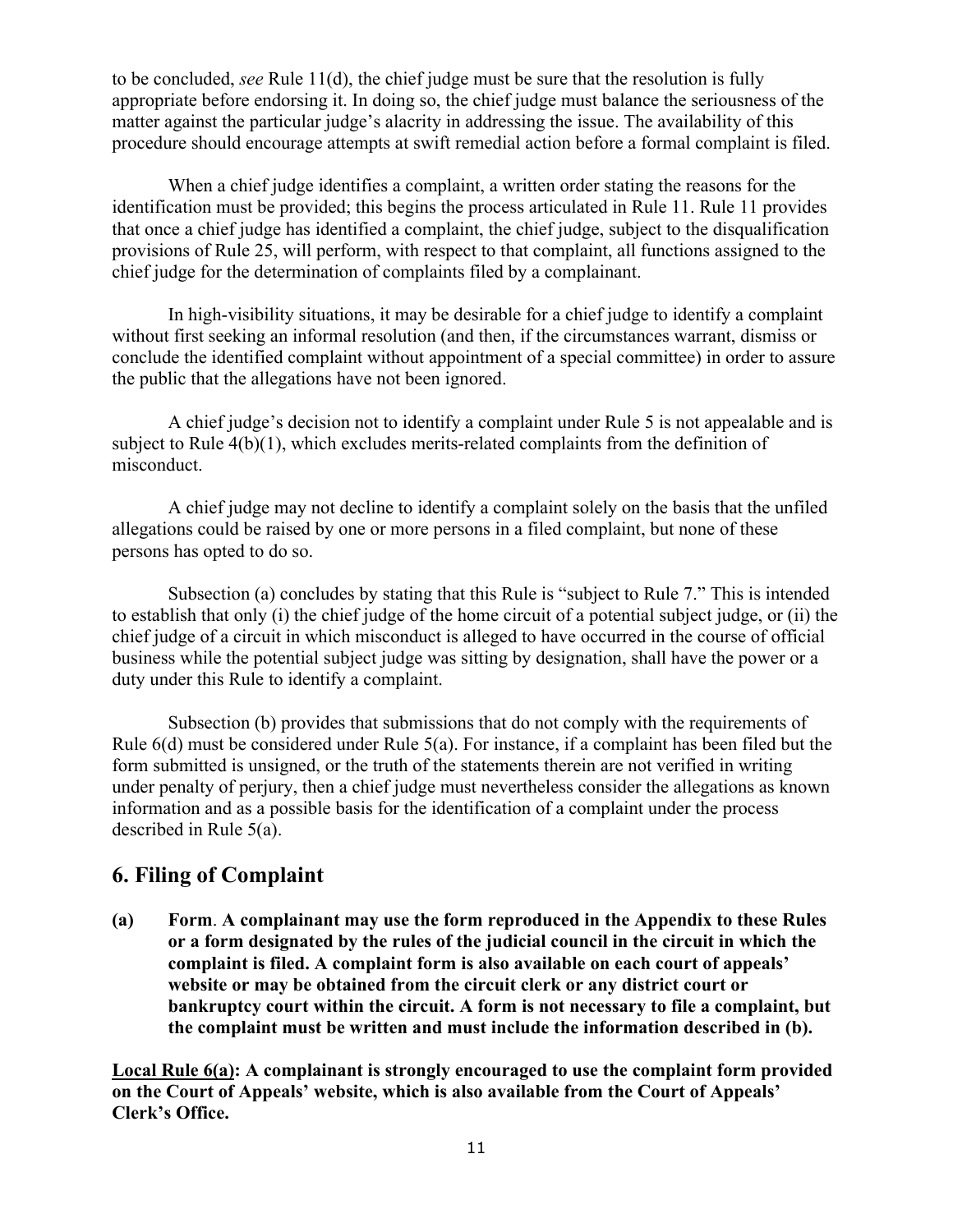- **(b) Brief Statement of Facts**. **A complaint must contain a concise statement that details the specific facts on which the claim of misconduct or disability is based. The statement of facts should include a description of:**
	- **(1) what happened;**
	- **(2) when and where the relevant events happened;**
	- **(3) any information that would help an investigator check the facts; and**
	- **(4) for an allegation of disability, any additional facts that form the basis of that allegation.**

**Local Rule 6(b): The statement of facts must not exceed five pages (five sides).**

- **(c) Legibility**. **A complaint should be typewritten if possible. If not typewritten, it must be legible. An illegible complaint will be returned to the complainant with a request to resubmit it in legible form. If a resubmitted complaint is still illegible, it will not be accepted for filing.**
- **(d) Complainant's Address and Signature; Verification**. **The complainant must provide a contact address and sign the complaint. The truth of the statements made in the complaint must be verified in writing under penalty of perjury. If any of these requirements are not met, the submission will be accepted, but it will be reviewed under only Rule 5(b).**
- **(e) Number of Copies; Envelope Marking**. **The complainant shall provide the number of copies of the complaint required by local rule. Each copy should be in an envelope marked "Complaint of Misconduct" or "Complaint of Disability." The envelope must not show the name of any subject judge.**

**Local Rule 6(e): The complainant must file a separate complaint, with the required number of copies, for each subject judge. If the subject judge is a circuit judge, the complainant must file four copies of the complaint. If the subject judge is a district or magistrate judge, the complainant must file five copies of the complaint. If the subject judge is a bankruptcy judge, the complainant must file six copies of the complaint. The complainant may file one copy of any supporting transcripts, exhibits, or other documents.**

Commentary on Rule 6

The Rule is adapted from the Illustrative Rules and is largely self-explanatory. As discussed in the Commentary on Rule 4 and in Rule 23(c), confidentiality as referenced elsewhere in these Rules does not prevent judicial employees from reporting or disclosing misconduct or disability.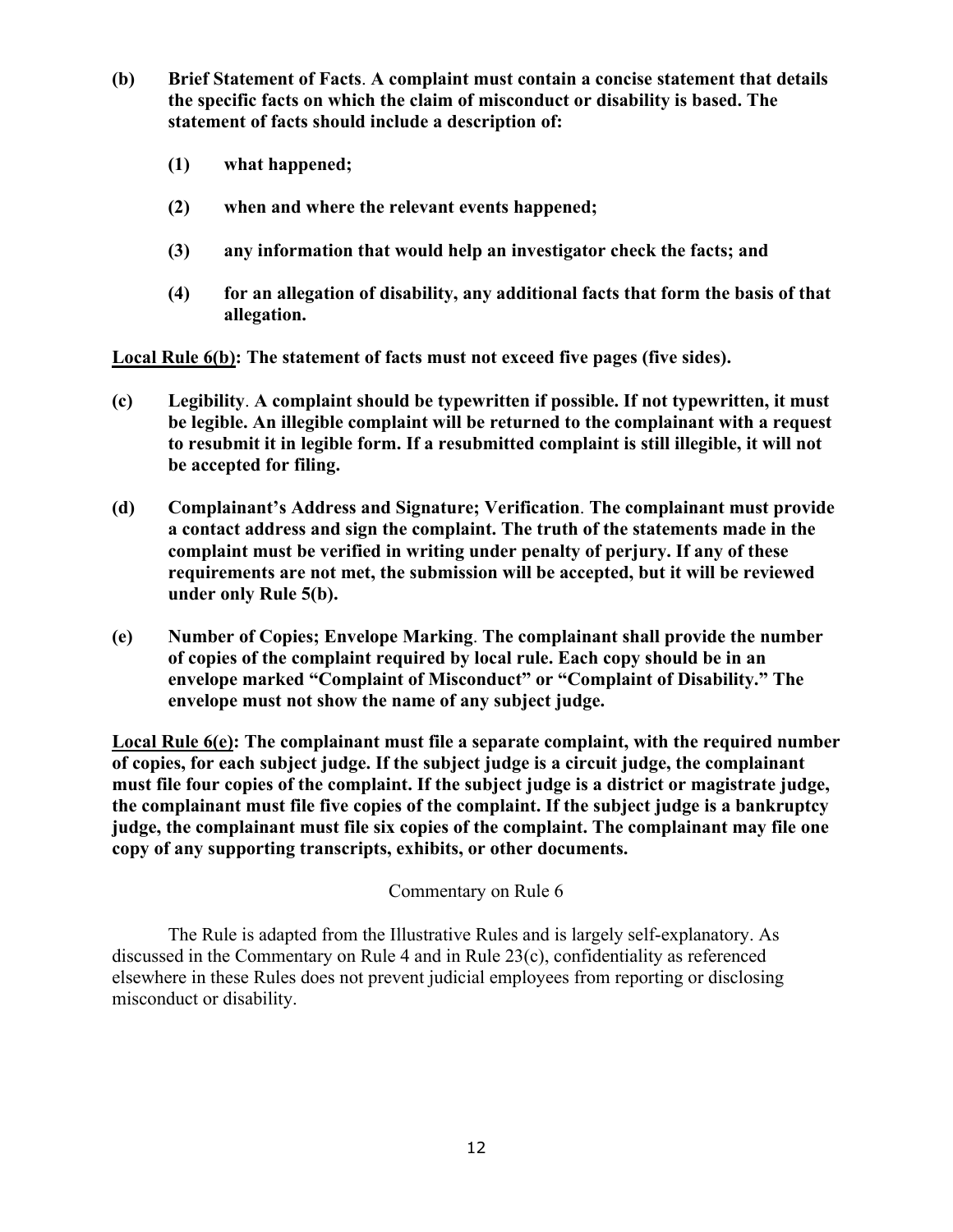# **7. Where to Initiate Complaint**

- **(a) Where to File**. **Except as provided in (b),**
	- **(1) a complaint against a judge of a United States court of appeals, a United States district court, a United States bankruptcy court, or a United States magistrate judge must be filed with the circuit clerk in the jurisdiction in which the subject judge holds office.**
	- **(2) a complaint against a judge of the United States Court of International Trade or the United States Court of Federal Claims must be filed with the respective clerk of that court.**
	- **(3) a complaint against a judge of the United States Court of Appeals for the Federal Circuit must be filed with the circuit executive of that court.**
- **(b) Misconduct in Another Circuit; Transfer**. **If a complaint alleges misconduct in the course of official business while the subject judge was sitting on a court by designation under 28 U.S.C. §§ 291–293 and 294(d), the complaint may be filed or identified with the circuit clerk of that circuit or of the subject judge's home circuit. The proceeding will continue in the circuit of the first-filed or first-identified complaint. The judicial council of the circuit where the complaint was first filed or first identified may transfer the complaint to the subject judge's home circuit or to the circuit where the alleged misconduct occurred, as the case may be.**

Commentary on Rule 7

Title 28 U.S.C. § 351 states that complaints are to be filed with "the clerk of the court of appeals for the circuit." However, in many circuits, this role is filled by circuit executives. Accordingly, the term "circuit clerk," as defined in Rule 3(b) and used throughout these Rules, applies to circuit executives.

Section 351 uses the term "the circuit" in a way that suggests that either the home circuit of the subject judge or the circuit in which misconduct is alleged to have occurred is the proper venue for complaints. With an exception for judges sitting by designation, the Rule requires the filing or identification of a misconduct or disability complaint in the circuit in which the judge holds office, largely based on the administrative perspective of the Act. Given the Act's emphasis on the future conduct of the business of the courts, the circuit in which the judge holds office is the appropriate forum because that circuit is likely best able to influence a judge's future behavior in constructive ways.

However, when judges sit by designation, the non-home circuit has a strong interest in redressing misconduct in the course of official business, and where allegations also involve a member of the bar — ex parte contact between an attorney and a judge, for example — it may often be desirable to have the judicial and bar misconduct proceedings take place in the same venue. Rule 7(b), therefore, allows transfer to, or filing or identification of a complaint in, the non-home circuit. The proceeding may be transferred by the judicial council of the filing or identified circuit to the other circuit.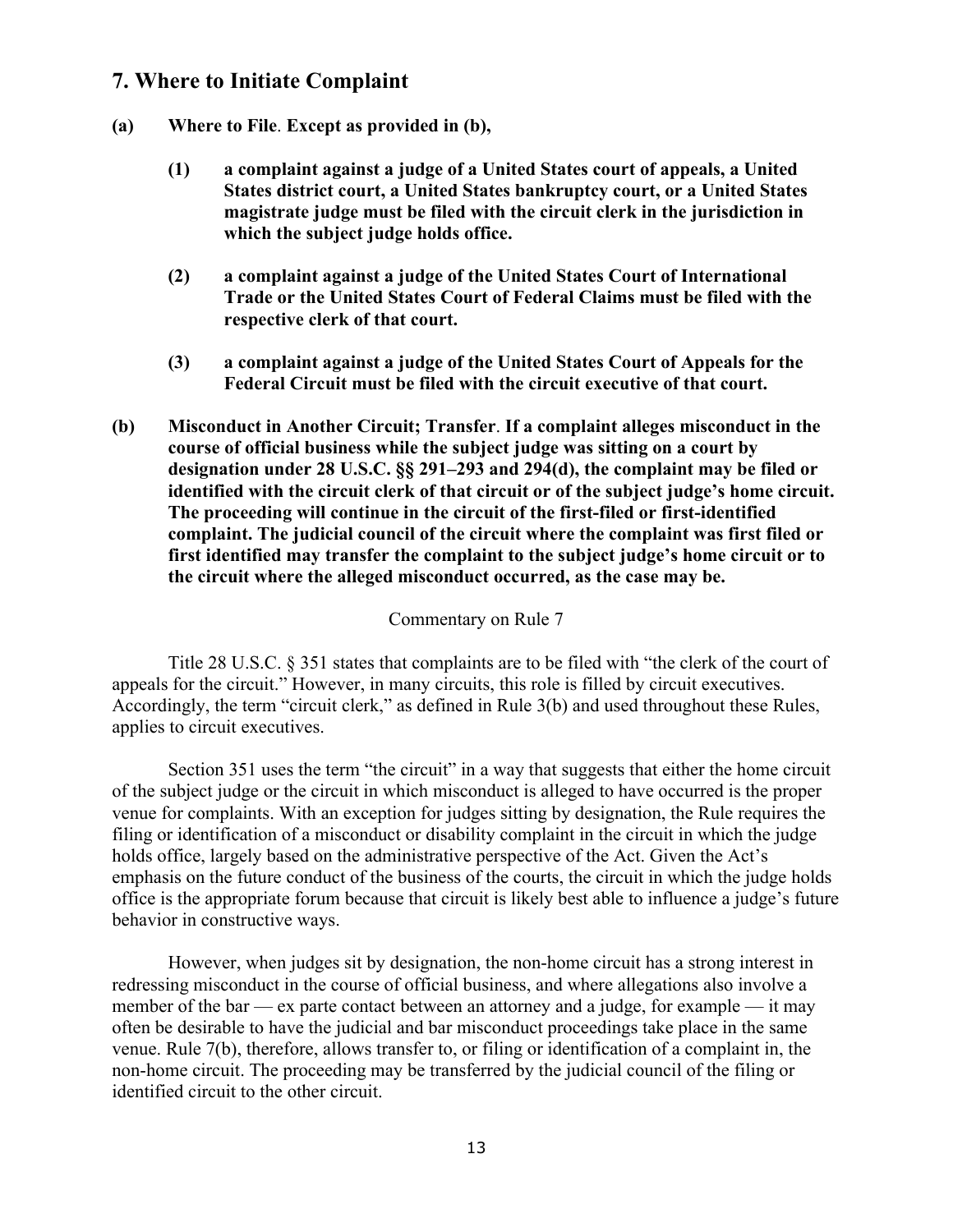# **8. Action by Circuit Clerk**

- **(a) Receipt of Complaint**. **Upon receiving a complaint against a judge filed under Rule 6 or identified under Rule 5, the circuit clerk must open a file, assign a docket number according to a uniform numbering scheme promulgated by the Committee on Judicial Conduct and Disability, and acknowledge the complaint's receipt.**
- **(b) Distribution of Copies**. **The circuit clerk must promptly send copies of a complaint filed under Rule 6 to the chief judge or, where the chief judge is disqualified from considering a complaint, to the judge authorized to act as chief judge under Rule 25(f), and copies of complaints filed under Rule 6 or identified under Rule 5 to each subject judge. The circuit clerk must retain the original complaint. Any further distribution should be as provided by local rule.**

**Local Rule 8(b): In addition to the distribution required under Rule 8(b), if the subject judge is a district or magistrate judge, the clerk must promptly send a copy of the complaint to the chief district judge of the district in which the subject judge holds office. If the subject judge is a bankruptcy judge, the clerk must promptly send a copy of the complaint to both the chief district judge and the chief bankruptcy judge of the district in which the subject judge holds office.**

- **(c) Complaint Against Noncovered Person**. **If the circuit clerk receives a complaint about a person not holding an office described in Rule 1(b), the clerk must not accept the complaint under these Rules.**
- **(d) Complaint Against Judge and Another Noncovered Person**. **If the circuit clerk receives a complaint about a judge described in Rule 1(b) and a person not holding an office described in Rule 1(b), the clerk must accept the complaint under these Rules only with regard to the judge and must so inform the complainant.**

#### Commentary on Rule 8

This Rule is adapted from the Illustrative Rules and is largely self-explanatory.

The uniform docketing scheme described in subsection (a) should take into account potential problems associated with a complaint that names multiple judges. One solution may be to provide separate docket numbers for each subject judge. Separate docket numbers would help avoid difficulties in tracking cases, particularly if a complaint is dismissed with respect to some, but not all of the named judges.

Complaints against noncovered persons are not to be accepted for processing under these Rules but may, of course, be accepted under other circuit rules or procedures for grievances.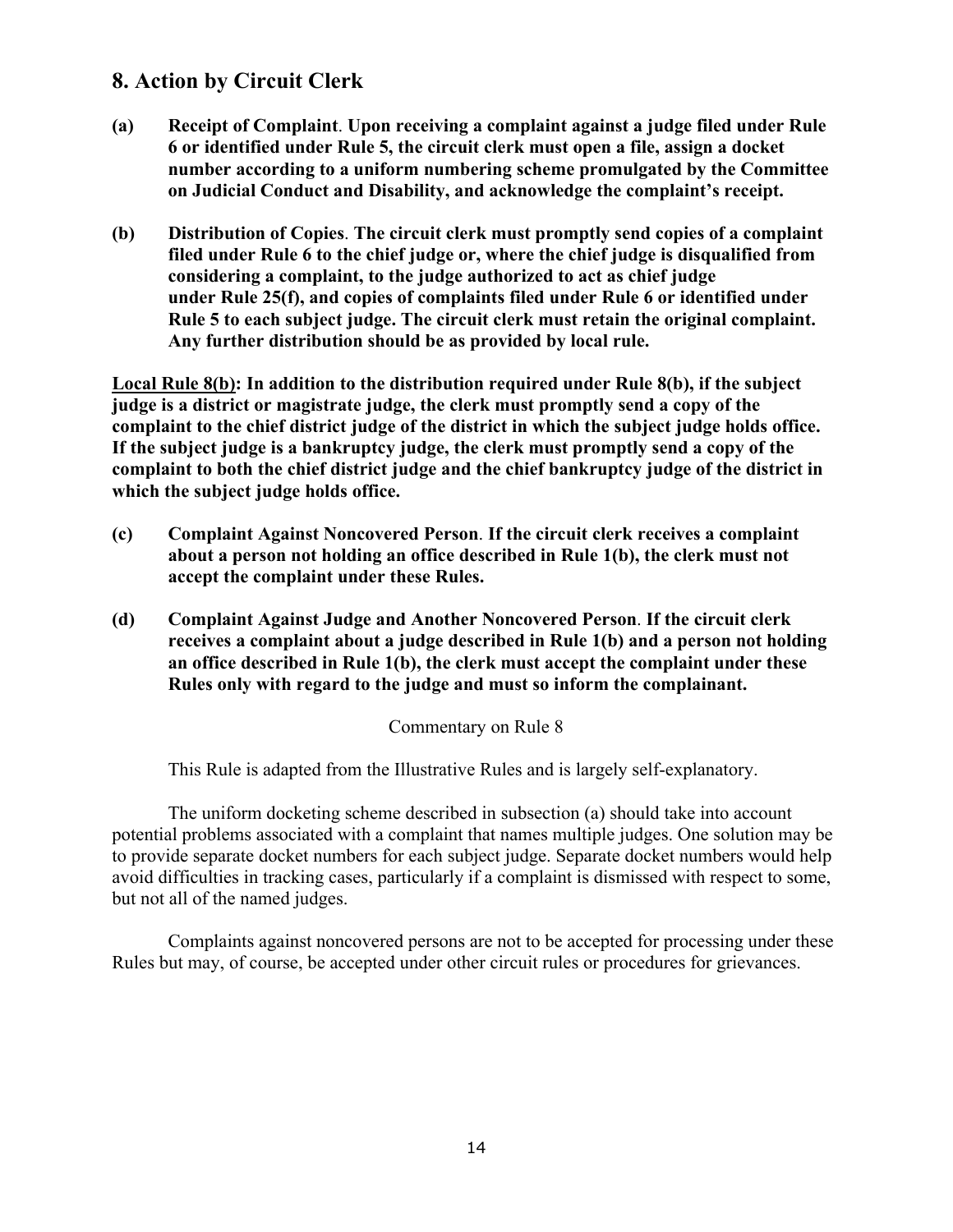# **9. Time for Filing or Identifying Complaint**

**A complaint may be filed or identified at any time. If the passage of time has made an accurate and fair investigation of a complaint impracticable, the complaint must be dismissed under Rule 11(c)(1)(E).**

Commentary on Rule 9

This Rule is adapted from the Act, 28 U.S.C.  $\S$ § 351, 352(b)(1)(A)(iii), and the Illustrative Rules.

### **10. Abuse of Complaint Procedure**

- **(a) Abusive Complaints**. **A complainant who has filed repetitive, harassing, or frivolous complaints, or has otherwise abused the complaint procedure, may be restricted from filing further complaints. After giving the complainant an opportunity to show cause in writing why his or her right to file further complaints should not be limited, the judicial council may prohibit, restrict, or impose conditions on the complainant's use of the complaint procedure. Upon written request of the complainant, the judicial council may revise or withdraw any prohibition, restriction, or condition previously imposed.**
- **(b) Orchestrated Complaints**. **When many essentially identical complaints from different complainants are received and appear to be part of an orchestrated campaign, the chief judge may recommend that the judicial council issue a written order instructing the circuit clerk to accept only a certain number of such complaints for filing and to refuse to accept additional complaints. The circuit clerk must send a copy of any such order to anyone whose complaint was not accepted.**

Commentary on Rule 10

This Rule is adapted from the Illustrative Rules.

Rule 10(a) provides a mechanism for a judicial council to restrict the filing of further complaints by a single complainant who has abused the complaint procedure. In some instances, however, the complaint procedure may be abused in a manner for which the remedy provided in Rule 10(a) may not be appropriate. For example, some circuits have been inundated with submissions of dozens or hundreds of essentially identical complaints against the same judge or judges, all submitted by different complainants. In many of these instances, persons with grievances against a particular judge or judges used the Internet or other technology to orchestrate mass complaint-filing campaigns against them. If each complaint submitted as part of such a campaign were accepted for filing and processed according to these Rules, there would be a serious drain on court resources without any benefit to the adjudication of the underlying merits.

A judicial council may, therefore, respond to such mass filings under Rule 10(b) by declining to accept repetitive complaints for filing, regardless of the fact that the complaints are nominally submitted by different complainants. When the first complaint or complaints have been dismissed on the merits, and when further, essentially identical submissions follow, the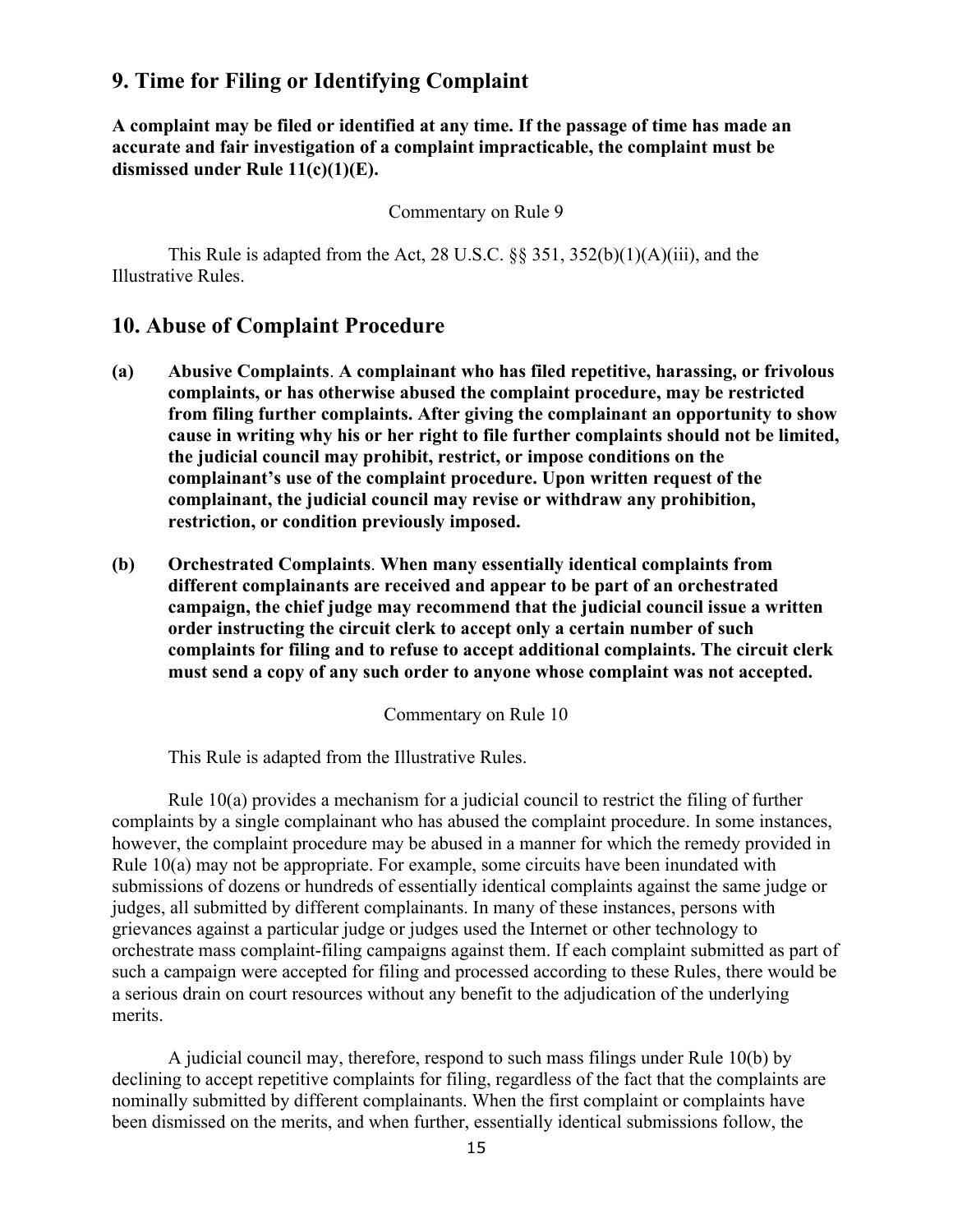judicial council may issue a second order noting that these are identical or repetitive complaints, directing the circuit clerk not to accept these complaints or any further such complaints for filing, and directing the clerk to send each putative complainant copies of both orders.

# **ARTICLE IV. REVIEW OF COMPLAINT BY CHIEF JUDGE**

# **11. Chief Judge's Review**

- **(a) Purpose of Chief Judge's Review**. **When a complaint is identified by the chief judge or is filed, the chief judge must review it unless the chief judge is disqualified under Rule 25, in which case the most-senior active circuit judge not disqualified will review the complaint. If a complaint contains information constituting evidence of misconduct or disability, but the complainant does not claim it as such, the chief judge must treat the complaint as if it did allege misconduct or disability and give notice to the subject judge. After reviewing a complaint, the chief judge must determine whether it should be:**
	- **(1) dismissed;**
	- **(2) concluded on the ground that voluntary corrective action has been taken;**
	- **(3) concluded because intervening events have made action on the complaint no longer necessary; or**
	- **(4) referred to a special committee.**
- **(b) Chief Judge's Inquiry**. **In determining what action to take under Rule 11(a), the chief judge may conduct a limited inquiry. The chief judge, or a designee, may communicate orally or in writing with the complainant, the subject judge, and any others who may have knowledge of the matter, and may obtain and review transcripts and other relevant documents. In conducting the inquiry, the chief judge must not determine any reasonably disputed issue. Any such determination must be left to a special committee appointed under Rule 11(f) and to the judicial council that considers the committee's report.**
- **(c) Dismissal**.
	- **(1) Permissible grounds**. **A complaint may be dismissed in whole or in part to the extent that the chief judge concludes that the complaint:**
		- **(A) alleges conduct that, even if true, is not prejudicial to the effective and expeditious administration of the business of the courts and does not indicate a mental or physical disability resulting in the inability to discharge the duties of judicial office;**
		- **(B) is directly related to the merits of a decision or procedural ruling;**
		- **(C) is frivolous;**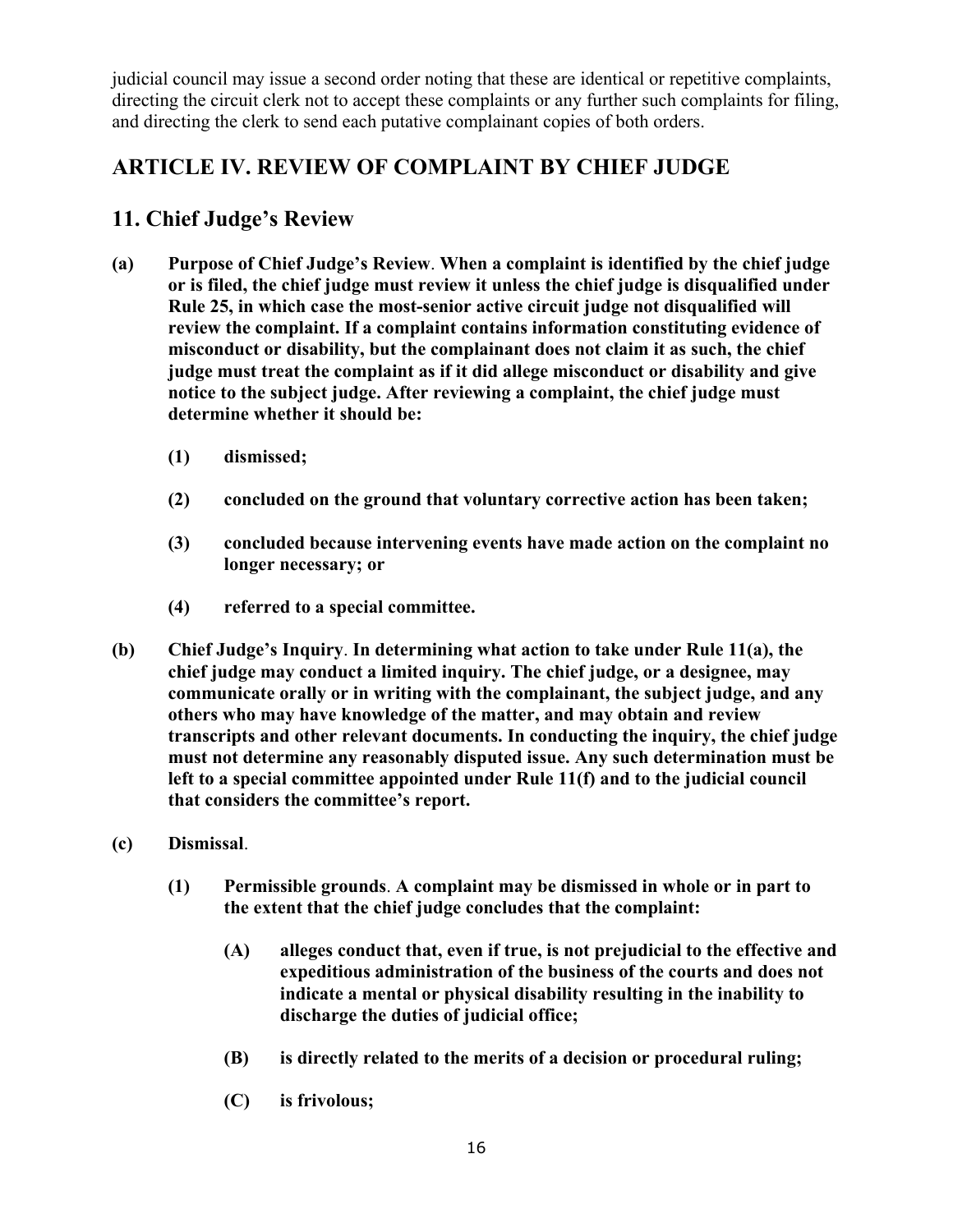- **(D) is based on allegations lacking sufficient evidence to raise an inference that misconduct has occurred or that a disability exists;**
- **(E) is based on allegations that are incapable of being established through investigation;**
- **(F) has been filed in the wrong circuit under Rule 7; or**
- **(G) is otherwise not appropriate for consideration under the Act.**
- **(2) Impermissible grounds**. **A complaint must not be dismissed solely because it repeats allegations of a previously dismissed complaint if it also contains material information not previously considered and does not constitute harassment of the subject judge.**
- **(d) Corrective Action**. **The chief judge may conclude a complaint proceeding in whole or in part if:**
	- **(1) an informal resolution under Rule 5 satisfactory to the chief judge was reached before the complaint was filed under Rule 6; or**
	- **(2) the chief judge determines that the subject judge has taken appropriate voluntary corrective action that acknowledges and remedies the problems raised by the complaint.**
- **(e) Intervening Events**. **The chief judge may conclude a complaint proceeding in whole or in part upon determining that intervening events render some or all of the allegations moot or make remedial action impossible as to the subject judge.**
- **(f) Appointment of Special Committee**. **If some or all of a complaint is not dismissed or concluded, the chief judge must promptly appoint a special committee to investigate the complaint or any relevant portion of it and to make recommendations to the judicial council. Before appointing a special committee, the chief judge must invite the subject judge to respond to the complaint either orally or in writing if the judge was not given an opportunity during the limited inquiry. In the chief judge's discretion, separate complaints may be joined and assigned to a single special committee. Similarly, a single complaint about more than one judge may be severed and more than one special committee appointed.**
- **(g) Notice of Chief Judge's Action; Petition for Review.**
	- **(1) When chief judge appoints special committee**. **If the chief judge appoints a special committee, the chief judge must notify the complainant and the subject judge that the matter has been referred to a committee, notify the complainant of a complainant's rights under Rule 16, and identify the members of the committee. A copy of the order appointing the special committee must be sent to the Committee on Judicial Conduct and Disability.**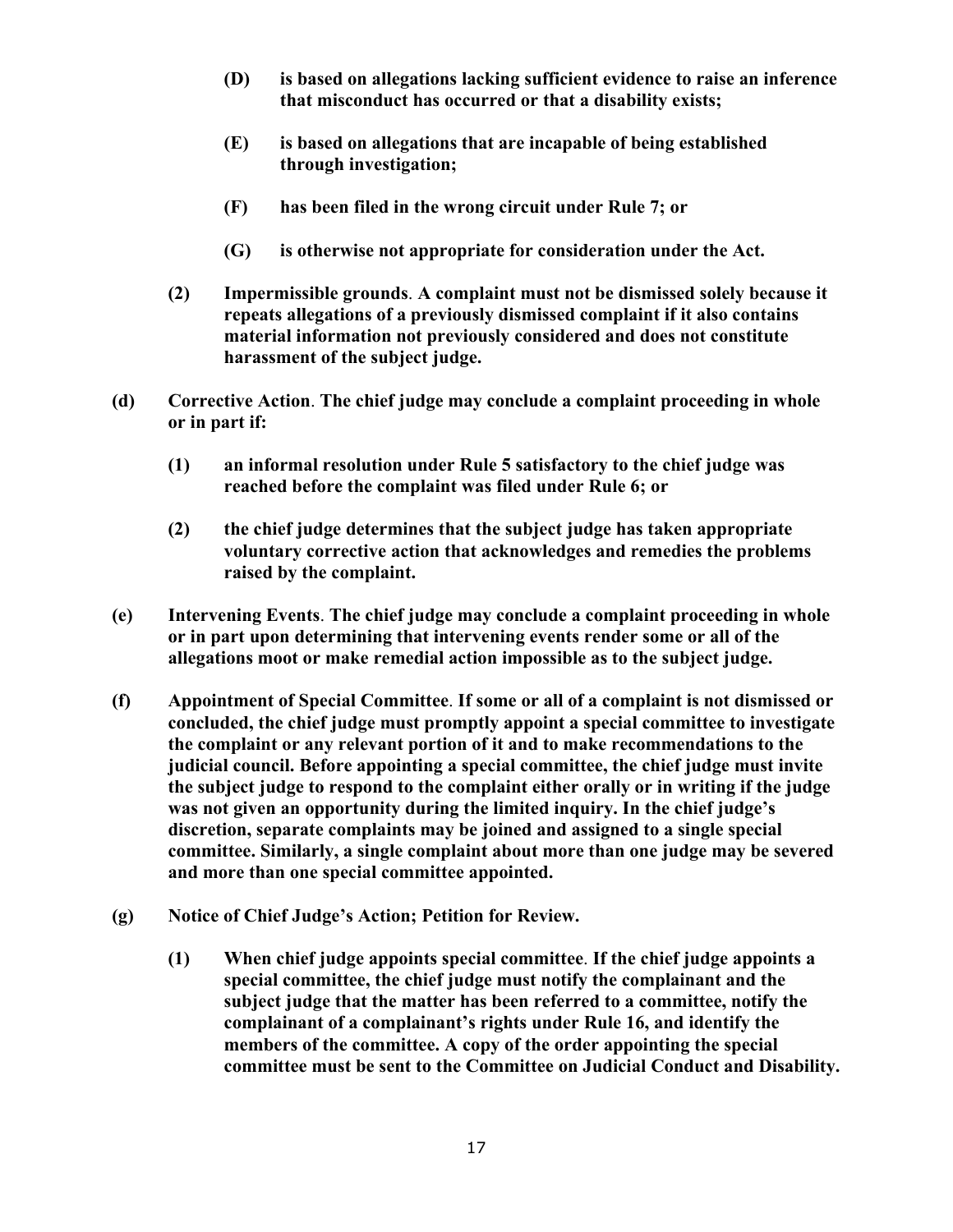- **(2) When chief judge disposes of complaint without appointing special committee**. **If the chief judge disposes of a complaint under Rule 11(c), (d), or (e), the chief judge must prepare a supporting memorandum that sets forth the reasons for the disposition. If the complaint was initiated by identification under Rule 5, the memorandum must so indicate. Except as authorized by 28 U.S.C. § 360, the memorandum must not include the name of the complainant or of the subject judge. The order and memoranda incorporated by reference in the order must be promptly sent to the complainant, the subject judge, and the Committee on Judicial Conduct and Disability.**
- **(3) Right to petition for review**. **If the chief judge disposes of a complaint under Rule 11(c), (d), or (e), the complainant and the subject judge must be notified of the right to petition the judicial council for review of the disposition, as provided in Rule 18. If the chief judge so disposes of a complaint that was identified under Rule 5 or filed by its subject judge, the chief judge must transmit the order and memoranda incorporated by reference in the order to the judicial council for review in accordance with Rule 19. In the event of such a transmission, the subject judge may make a written submission to the judicial council but will have no further right of review except as allowed under Rule 21(b)(1)(B). When a disposition is to be reviewed by the judicial council, the chief judge must promptly transmit all materials obtained in connection with the inquiry under Rule 11(b) to the circuit clerk for transmittal to the council.**

#### **(h) Public Availability of Chief Judge's Decision**. **The chief judge's decision must be made public to the extent, at the time, and in the manner provided in Rule 24.**

Commentary on Rule 11

This Rule describes complaint-review actions available either to the chief judge or, where that judge is the subject judge or is otherwise disqualified under Rule 25, such as where the complaint is filed against the chief judge, to the judge designated under Rule 25(f) to perform the chief judge's duties under these Rules. Subsection (a) of this Rule provides that where a complaint has been filed under Rule 6, the ordinary doctrines of waiver do not apply. The chief judge must identify as a complaint any misconduct or disability issues raised by the factual allegations of the complaint even if the complainant makes no such claim with regard to those issues. For example, an allegation limited to misconduct in fact-finding that mentions periods during a trial when the judge was asleep must be treated as a complaint regarding disability. A formal order giving notice of the expanded scope of the proceeding must be given to the subject judge.

Subsection (b) describes the nature of the chief judge's inquiry. It is based largely on the Breyer Committee Report, 239 F.R.D. at 243–45. The Act states that dismissal is appropriate "when a limited inquiry . . . demonstrates that the allegations in the complaint lack any factual foundation or are conclusively refuted by objective evidence." 28 U.S.C. § 352(b)(1)(B). At the same time, however, Section 352(a) states that "[t]he chief judge shall not undertake to make findings of fact about any matter that is reasonably in dispute." These two statutory standards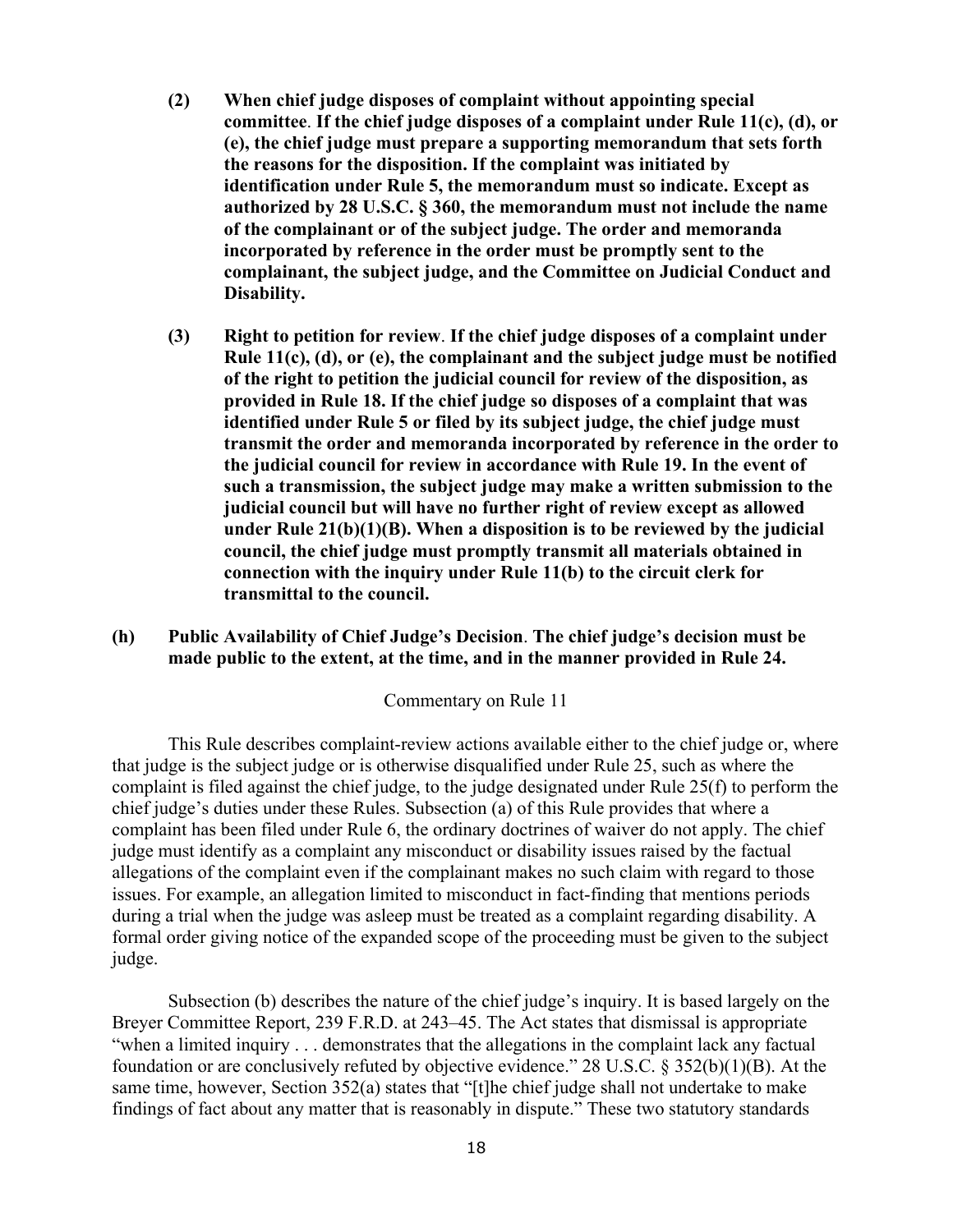should be read together so that a matter is not "reasonably" in dispute if a limited inquiry shows that the allegations do not constitute misconduct or disability, that they lack any reliable factual foundation, or that they are conclusively refuted by objective evidence.

In conducting a limited inquiry under subsection (b), the chief judge must avoid determinations of reasonably disputed issues, including reasonably disputed issues as to whether the facts alleged constitute misconduct or disability, which are ordinarily left to the judicial council and its special committee. An allegation of fact is ordinarily not "refuted" simply because the subject judge denies it. The limited inquiry must reveal something more in the way of refutation before it is appropriate to dismiss a complaint that is otherwise cognizable. If it is the complainant's word against the subject judge's — in other words, there is simply no other significant evidence of what happened or of the complainant's unreliability — then there must be a special-committee investigation. Such a credibility issue is a matter "reasonably in dispute" within the meaning of the Act.

However, dismissal following a limited inquiry may occur when a complaint refers to transcripts or to witnesses and the chief judge determines that the transcripts and witnesses all support the subject judge. Breyer Committee Report, 239 F.R.D. at 243. For example, consider a complaint alleging that the subject judge said X, and the complaint mentions, or it is independently clear, that five people may have heard what the judge said. *Id*. The chief judge is told by the subject judge and one witness that the judge did not say X, and the chief judge dismisses the complaint without questioning the other four possible witnesses. *Id*. In this example, the matter remains reasonably in dispute. If all five witnesses say the subject judge did not say X, dismissal is appropriate, but if potential witnesses who are reasonably accessible have not been questioned, then the matter remains reasonably in dispute. *Id*.

Similarly, under subsection  $(c)(1)(A)$ , if it is clear that the conduct or disability alleged, even if true, is not cognizable under these Rules, the complaint should be dismissed. If that issue is reasonably in dispute, however, dismissal under subsection  $(c)(1)(A)$  is inappropriate.

Essentially, the standard articulated in subsection (b) is that used to decide motions for summary judgment pursuant to Fed. R. Civ. P. 56. Genuine issues of material fact are not resolved at the summary judgment stage. A material fact is one that "might affect the outcome of the suit under the governing law," and a dispute is "genuine" if "the evidence is such that a reasonable jury could return a verdict for the nonmoving party." *Anderson v. Liberty Lobby*, 477 U.S. 242, 248 (1986). Similarly, the chief judge may not resolve a genuine issue concerning a material fact or the existence of misconduct or a disability when conducting a limited inquiry pursuant to subsection (b).

Subsection (c) describes the grounds on which a complaint may be dismissed. These are adapted from the Act, 28 U.S.C. § 352(b), and the Breyer Committee Report, 239 F.R.D. at 239–45. Subsection  $(c)(1)(A)$  permits dismissal of an allegation that, even if true, does not constitute misconduct or disability under the statutory standard. The proper standards are set out in Rule 4 and discussed in the Commentary on that Rule. Subsection  $(c)(1)(B)$  permits dismissal of complaints related to the merits of a decision by a subject judge; this standard is also governed by Rule 4 and its accompanying Commentary.

Subsections  $(c)(1)(C)$ –(E) implement the statute by allowing dismissal of complaints that are "frivolous, lacking sufficient evidence to raise an inference that misconduct has occurred, or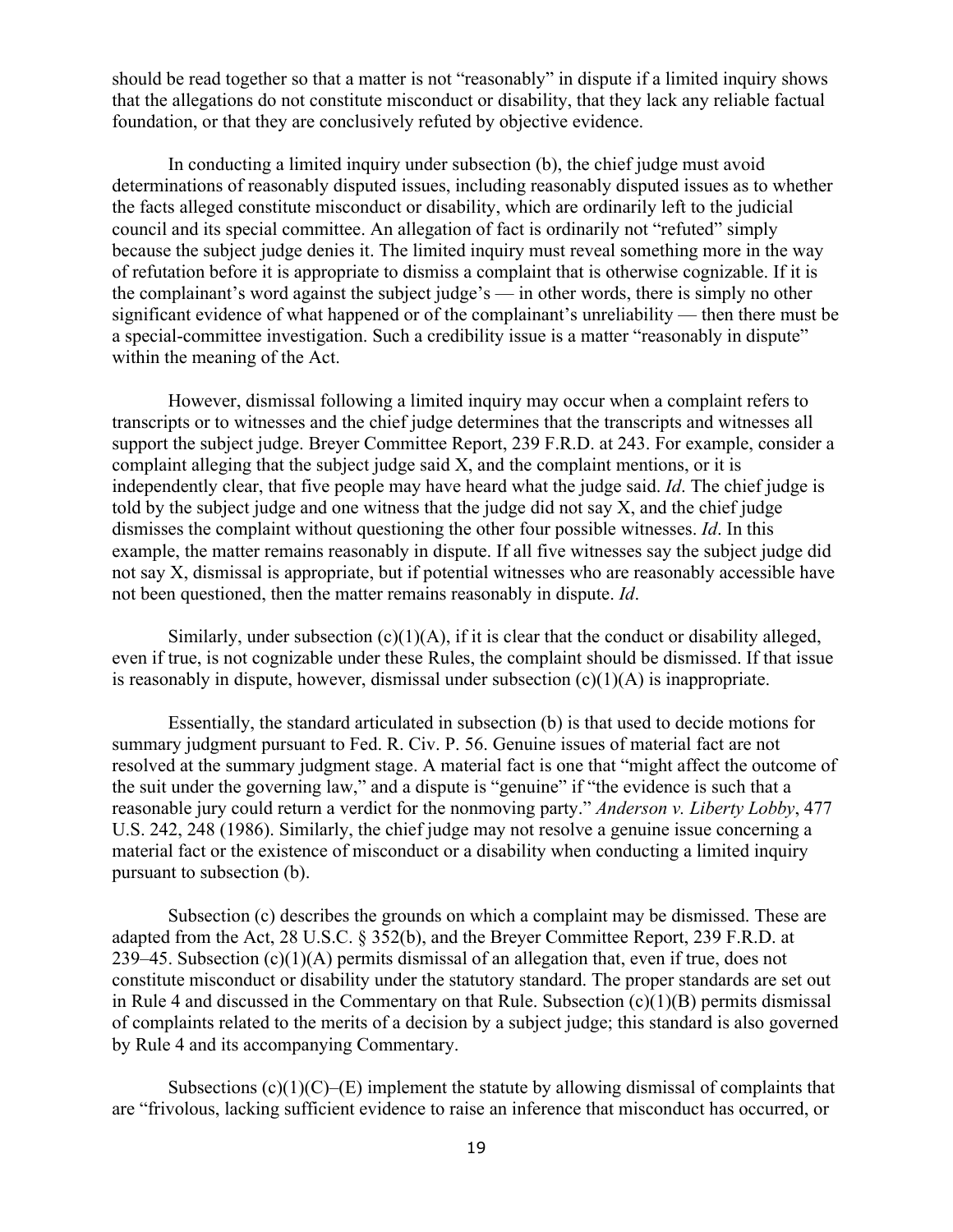containing allegations which are incapable of being established through investigation." 28 U.S.C. § 352(b)(1)(A)(iii).

Dismissal of a complaint as "frivolous" under Rule  $11(c)(1)(C)$  will generally occur without any inquiry beyond the face of the complaint. For instance, when the allegations are facially incredible or so lacking in indicia of reliability that no further inquiry is warranted, dismissal under this subsection is appropriate.

A complaint warranting dismissal under Rule  $11(c)(1)(D)$  is illustrated by the following example. Consider a complainant who alleges an impropriety and asserts that he knows of it because it was observed and reported to him by a person who is identified. The subject judge denies that the event occurred. When contacted, the source also denies it. In such a case, the chief judge's proper course of action may turn on whether the source had any role in the allegedly improper conduct. If the complaint was based on a lawyer's statement that he or she had an improper *ex parte* contact with a judge, the lawyer's denial of the impropriety might not be taken as wholly persuasive, and it would be appropriate to conclude that a real factual issue is raised. On the other hand, if the complaint quoted a disinterested third party and that disinterested party denied that the statement had been made, there would be no value in opening a formal investigation. In such a case, it would be appropriate to dismiss the complaint under Rule  $11(c)(1)(D)$ .

Rule  $11(c)(1)(E)$  is intended, among other things, to cover situations when no evidence is offered or identified, or when the only identified source is unavailable. Breyer Committee Report, 239 F.R.D. at 243. For example, a complaint alleges that an unnamed attorney told the complainant that the subject judge did X. *Id*. The subject judge denies it. The chief judge requests that the complainant (who does not purport to have observed the subject judge do X) identify the unnamed witness, or that the unnamed witness come forward so that the chief judge can learn the unnamed witness's account. *Id*. The complainant responds that he has spoken with the unnamed witness, that the unnamed witness is an attorney who practices in federal court, and that the unnamed witness is unwilling to be identified or to come forward. *Id.* at 243–44. The allegation is then properly dismissed as containing allegations that are incapable of being established through investigation. *Id*.

If, however, the situation involves a reasonable dispute over credibility, the matter should proceed. For example, the complainant alleges an impropriety and alleges that he or she observed it and that there were no other witnesses; the subject judge denies that the event occurred. Unless the complainant's allegations are facially incredible or so lacking indicia of reliability as to warrant dismissal under Rule  $11(c)(1)(C)$ , a special committee must be appointed because there is a material factual question that is reasonably in dispute.

Dismissal is also appropriate when a complaint is filed so long after an alleged event that memory loss, death, or changes to unknown residences prevent a proper investigation.

Subsection (c)(2) indicates that the investigative nature of the process prevents the application of claim preclusion principles where new and material evidence becomes available. However, it also recognizes that at some point a renewed investigation may constitute harassment of the subject judge and should not be undertaken, depending of course on the seriousness of the issues and the weight of the new evidence.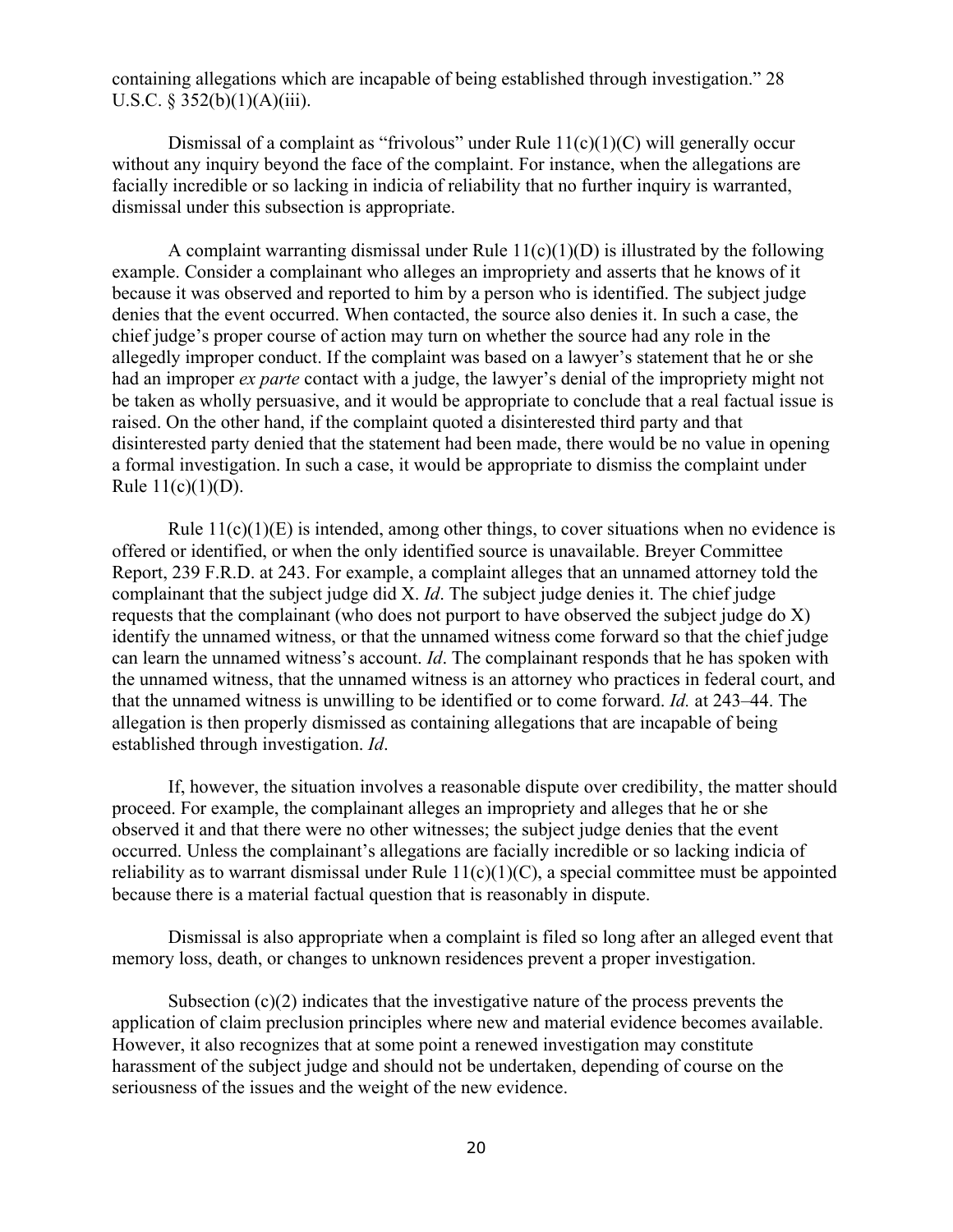Rule 11(d) implements the Act's provision for dismissal if voluntary appropriate corrective action has been taken. It is largely adapted from the Breyer Committee Report, 239 F.R.D. at 244–45. The Act authorizes the chief judge to conclude the complaint proceedings if "appropriate corrective action has been taken." 28 U.S.C. § 352(b)(2). Under the Rule, action taken after a complaint is filed is "appropriate" when it acknowledges and remedies the problem raised by the complaint. Breyer Committee Report, 239 F.R.D. at 244. Because the Act deals with the conduct of judges, the emphasis is on correction of the judicial conduct that was the subject of the complaint. *Id*. Terminating a complaint based on corrective action is premised on the implicit understanding that voluntary self-correction or redress of misconduct or a disability may be preferable to sanctions. *Id*. The chief judge may facilitate this process by giving the subject judge an objective view of the appearance of the judicial conduct in question and by suggesting appropriate corrective measures. *Id*. Moreover, when corrective action is taken under Rule 5 satisfactory to the chief judge before a complaint is filed, that informal resolution will be sufficient to conclude a subsequent complaint based on identical conduct.

"Corrective action" must be voluntary action taken by the subject judge. Breyer Committee Report, 239 F.R.D. at 244. A remedial action directed by the chief judge or by an appellate court without the participation of the subject judge in formulating the directive or without the subject judge's subsequent agreement to such action does not constitute the requisite voluntary corrective action. *Id*. Neither the chief judge nor an appellate court has authority under the Act to impose a formal remedy or sanction; only the judicial council can impose a formal remedy or sanction under 28 U.S.C. § 354(a)(2). *Id*. Compliance with a previous judicial-council order may serve as corrective action allowing conclusion of a later complaint about the same behavior. *Id*.

Where a subject judge's conduct has resulted in identifiable, particularized harm to the complainant or another individual, appropriate corrective action should include steps taken by that judge to acknowledge and redress the harm, if possible, such as by an apology, recusal from a case, or a pledge to refrain from similar conduct in the future. *Id*. While the Act is generally forward-looking, any corrective action should, to the extent possible, serve to correct a specific harm to an individual, if such harm can reasonably be remedied. *Id*. In some cases, corrective action may not be "appropriate" to justify conclusion of a complaint unless the complainant or other individual harmed is meaningfully apprised of the nature of the corrective action in the chief judge's order, in a direct communication from the subject judge, or otherwise. *Id*.

Voluntary corrective action should be proportionate to any plausible allegations of misconduct in a complaint. The form of corrective action should also be proportionate to any sanctions that the judicial council might impose under Rule 20(b), such as a private or public reprimand or a change in case assignments. Breyer Committee Report, 239 F.R.D at 244–45. In other words, minor corrective action will not suffice to dispose of a serious matter. *Id*.

Rule 11(e) implements Section 352(b)(2) of the Act, which permits the chief judge to "conclude the proceeding," if "action on the complaint is no longer necessary because of intervening events," such as a resignation from judicial office. Ordinarily, stepping down from an administrative post such as chief judge, judicial-council member, or court-committee chair does not constitute an event rendering unnecessary any further action on a complaint alleging judicial misconduct. Breyer Committee Report, 239 F.R.D. at 245. As long as the subject of a complaint retains the judicial office and remains a covered judge as defined in Rule 1(b), a complaint must be addressed. *Id.*; 28 U.S.C. §§ 371(b); 372(a).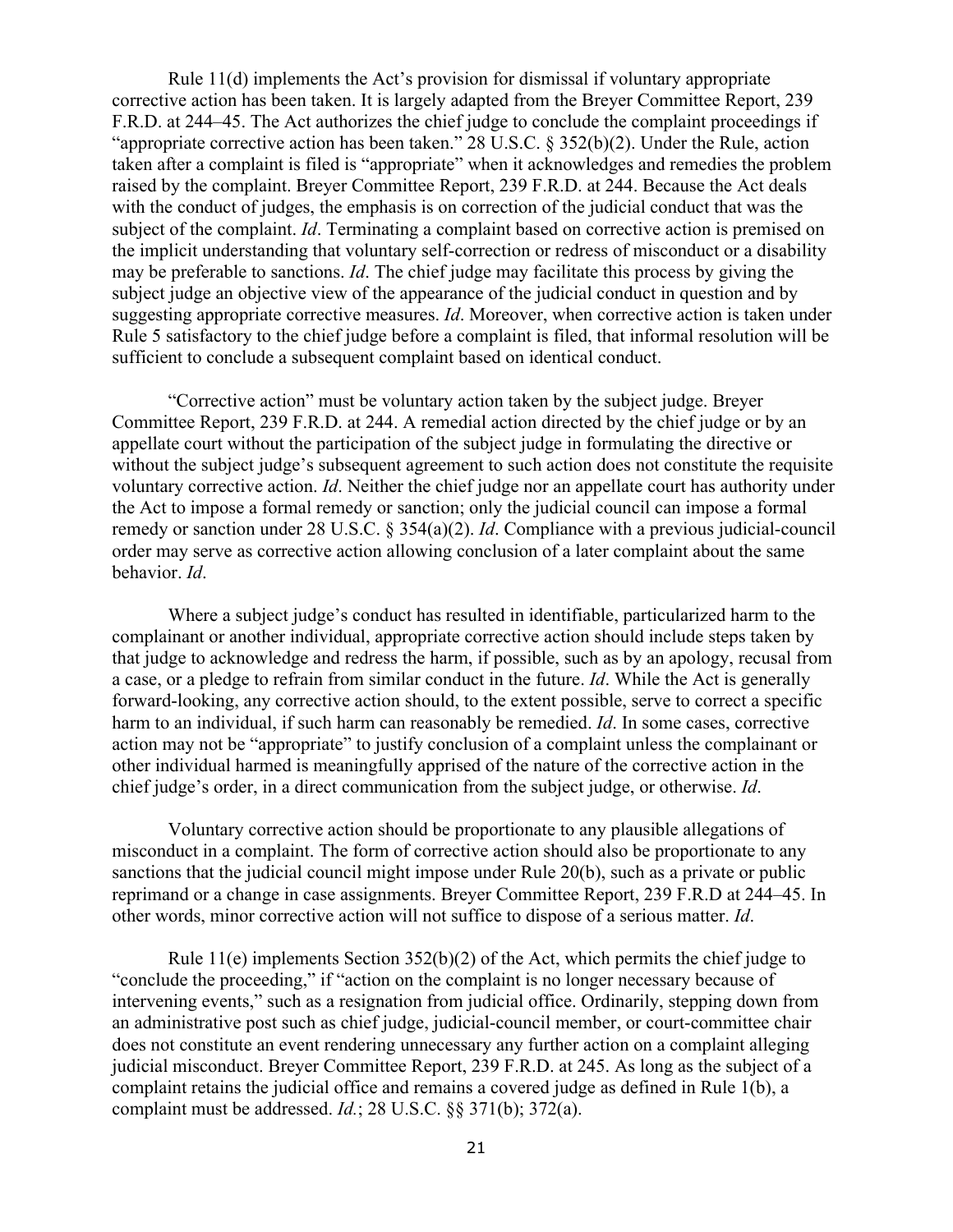Concluding a complaint proceeding, by either the judicial council of the subject judge or the judicial council to which a complaint proceeding has been transferred, precludes remedial action under the Act and these Rules as to the subject judge. But the Judicial Conference and the judicial council of the subject judge have ample authority to assess potential institutional issues related to the complaint as part of their respective responsibilities to promote "the expeditious conduct of court business," 28 U.S.C. § 331, and to "make all necessary and appropriate orders for the effective administration of justice within [each] circuit." *Id.* at § 332(d)(1). Such an assessment might include an analysis of what conditions may have enabled misconduct or prevented its discovery, and what precautionary or curative steps could be undertaken to prevent its recurrence. The judicial council may request that the Committee on Judicial Conduct and Disability transmit its order to relevant Congressional entities.

If a complaint is not disposed of pursuant to Rule  $11(c)$ , (d), or (e), a special committee must be appointed. Rule 11(f) states that a subject judge must be invited to respond to the complaint before a special committee is appointed, if no earlier response was invited.

Subject judges receive copies of complaints at the same time that they are referred to the chief judge, and they are free to volunteer responses to them. Under Rule 11(b), the chief judge may request a response if it is thought necessary. However, many complaints are clear candidates for dismissal even if their allegations are accepted as true, and there is no need for the subject judge to devote time to a defense.

The Act requires that the order dismissing a complaint or concluding a proceeding contain a statement of reasons and that a copy of the order be sent to the complainant. 28 U.S.C. § 352(b). Rule 24, dealing with availability of information to the public, contemplates that the order will be made public, usually without disclosing the names of the complainant or the subject judge. If desired for administrative purposes, more identifying information can be included in a non-public version of the order.

When a complaint is disposed of by the chief judge, the statutory purposes are best served by providing the complainant with a full, particularized, but concise explanation, giving reasons for the conclusions reached. *See also* Commentary on Rule 24 (dealing with public availability).

Rule  $11(g)$  provides that the complainant and the subject judge must be notified, in the case of a disposition by the chief judge, of the right to petition the judicial council for review. Because an identified complaint has no "complainant" to petition for review, the chief judge's dispositive order on such a complaint will be transmitted to the judicial council for review. The same will apply where a complaint was filed by its subject judge. A copy of the chief judge's order, and memoranda incorporated by reference in the order, disposing of a complaint must be sent by the circuit clerk to the Committee on Judicial Conduct and Disability.

# **ARTICLE V. INVESTIGATION AND REPORT BY SPECIAL COMMITTEE**

### **12. Special Committee's Composition**

**(a) Membership**. **Except as provided in (e), a special committee appointed under Rule 11(f) must consist of the chief judge and equal numbers of circuit and district**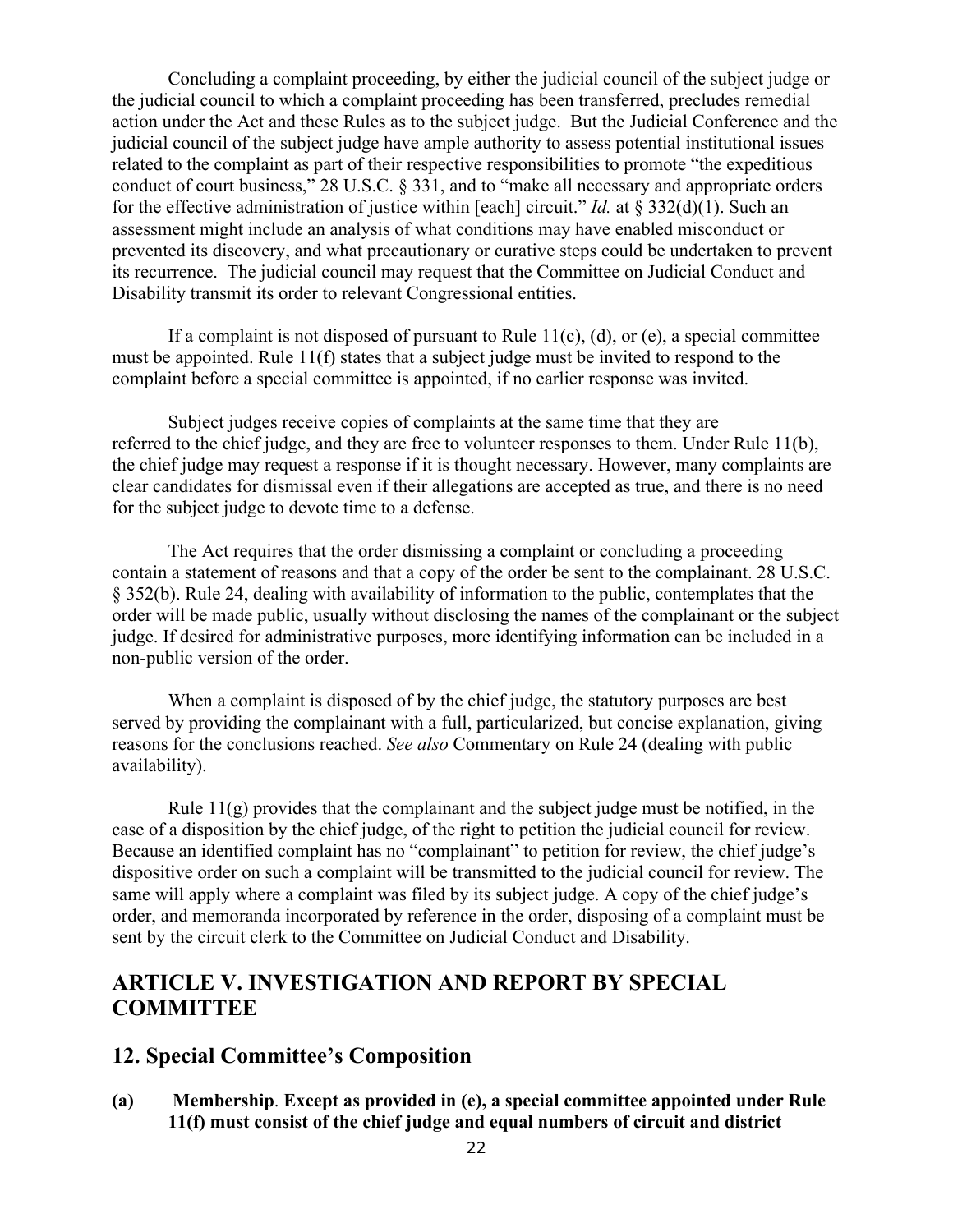**judges. These judges may include senior judges. If the complaint is about a district judge, bankruptcy judge, or magistrate judge, then, when possible, the district-judge members of the special committee must be from districts other than the district of the subject judge. For the courts named in 28 U.S.C. § 363, the special committee must be selected from the judges serving on the subject judge's court.**

- **(b) Presiding Officer**. **When appointing the special committee, the chief judge may serve as the presiding officer or else must designate a committee member as the presiding officer.**
- **(c) Bankruptcy Judge or Magistrate Judge as Adviser**. **If the subject judge is a bankruptcy judge or magistrate judge, he or she may, within 14 days after being notified of the special committee's appointment, ask the chief judge to designate as a committee adviser another bankruptcy judge or magistrate judge, as the case may be. The chief judge must grant such a request but may otherwise use discretion in naming the adviser. Unless the adviser is a Court of Federal Claims special master appointed under 42 U.S.C. § 300aa-12(c), the adviser must be from a district other than the district of the subject bankruptcy judge or subject magistrate judge. The adviser cannot vote but has the other privileges of a special-committee member.**
- **(d) Provision of Documents**. **The chief judge must certify to each other member of the special committee and to any adviser copies of the complaint and statement of facts, in whole or relevant part, and any other relevant documents on file.**
- **(e) Continuing Qualification of Special-Committee Member**. **A member of a special committee may continue to serve on the committee even though the member relinquishes the position of chief judge, active circuit judge, or active district judge, as the case may be, but only if the member continues to hold office under Article III, Section 1, of the Constitution of the United States, or under 28 U.S.C. § 171.**
- **(f) Inability of Special-Committee Member to Complete Service**. **If a member of a special committee can no longer serve because of death, disability, disqualification, resignation, retirement from office, or other reason, the chief judge must decide whether to appoint a replacement member, either a circuit or district judge as needed under (a). No special committee appointed under these Rules may function with only a single member, and the votes of a two-member committee must be unanimous.**
- **(g) Voting**. **All actions by a special committee must be by vote of a majority of all members of the committee.**

Commentary on Rule 12

This Rule is adapted from the Act and the Illustrative Rules.

Rule 12 leaves the size of a special committee flexible, to be determined on a case-by-case basis. The question the size of a special committee is one that should be weighed with care in view of the potential for consuming the members' time; a large committee should be appointed only if there is a special reason to do so. Rule 12(a) acknowledges the common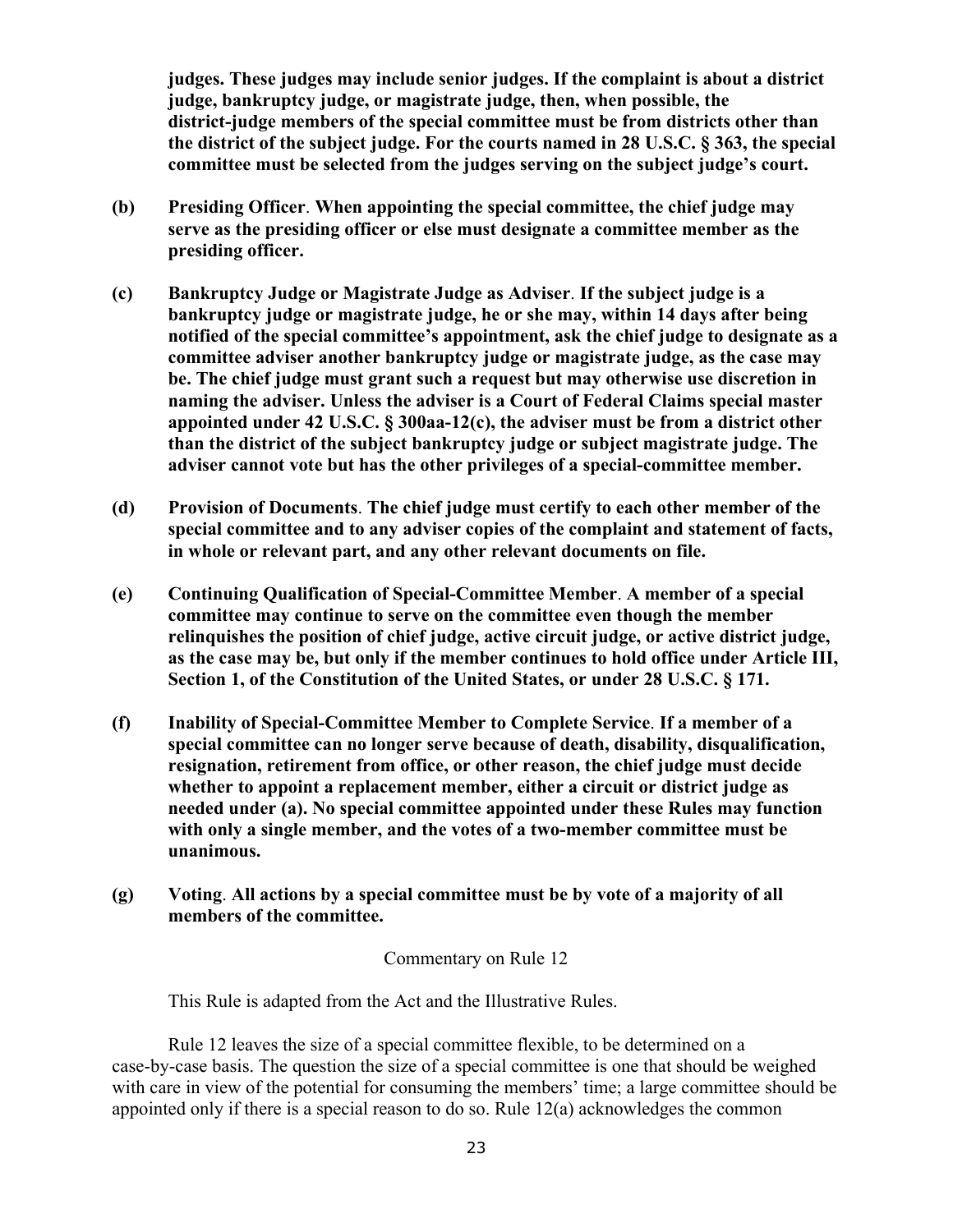practice of including senior judges in the membership of a special committee.

Although the Act requires that the chief judge be a member of each special committee, 28 U.S.C. § 353(a)(1), it does not require that the chief judge preside. Accordingly, Rule 12(b) provides that if the chief judge does not preside, he or she must designate another member of the special committee as the presiding officer.

Rule 12(c) provides that the chief judge must appoint a bankruptcy judge or magistrate judge as an adviser to a special committee at the request of a bankruptcy or magistrate subject judge. Subsection (c) also provides that the adviser will have all the privileges of a member of the special committee except a vote. The adviser, therefore, may participate in all deliberations of the special committee, question witnesses at hearings, and write a separate statement to accompany the committee's report to the judicial council.

Rule 12(e) provides that a member of a special committee who remains an Article III judge may continue to serve on the committee even though the member's status otherwise changes. Thus, a special committee that originally consisted of the chief judge and an equal number of circuit and district judges, as required by the law, may continue to function even though changes of status alter that composition. This provision reflects the belief that stability of membership will contribute to the quality of the work of such committees.

Stability of membership is also the principal concern animating Rule 12(f), which deals with the case in which a special committee loses a member before its work is complete. The Rule permits the chief judge to determine whether a replacement member should be appointed. Generally, appointment of a replacement member is desirable in these situations unless the special committee has conducted evidentiary hearings before the vacancy occurs. However, cases may arise in which a special committee is in the late stages of its work, and in which it would be difficult for a new member to play a meaningful role. The Rule also preserves the collegial character of the special-committee process by prohibiting a single surviving member from serving as a committee and by providing that a committee of two surviving members will, in essence, operate under a unanimity rule.

Rule  $12(g)$  provides that actions of a special committee must be by vote of a majority of all the members. All the members of a special committee should participate in committee decisions. In that circumstance, it seems reasonable to require that special-committee decisions be made by a majority of the membership, rather than a majority of some smaller quorum.

### **13. Conduct of Special-Committee Investigation**

**(a) Extent and Methods of Special-Committee Investigation. A special committee should determine the appropriate extent and methods of its investigation in light of the allegations in the complaint and the committee's preliminary inquiry. In investigating the alleged misconduct or disability, the special committee should take steps to determine the full scope of the potential misconduct or disability, including whether a pattern of misconduct or a broader disability exists. The investigation may include use of appropriate experts or other professionals. If, in the course of the investigation, the special committee has cause to believe that the subject judge may have engaged in misconduct or has a disability that is beyond the specific pending complaint, the committee must refer the new matter to the chief judge for a**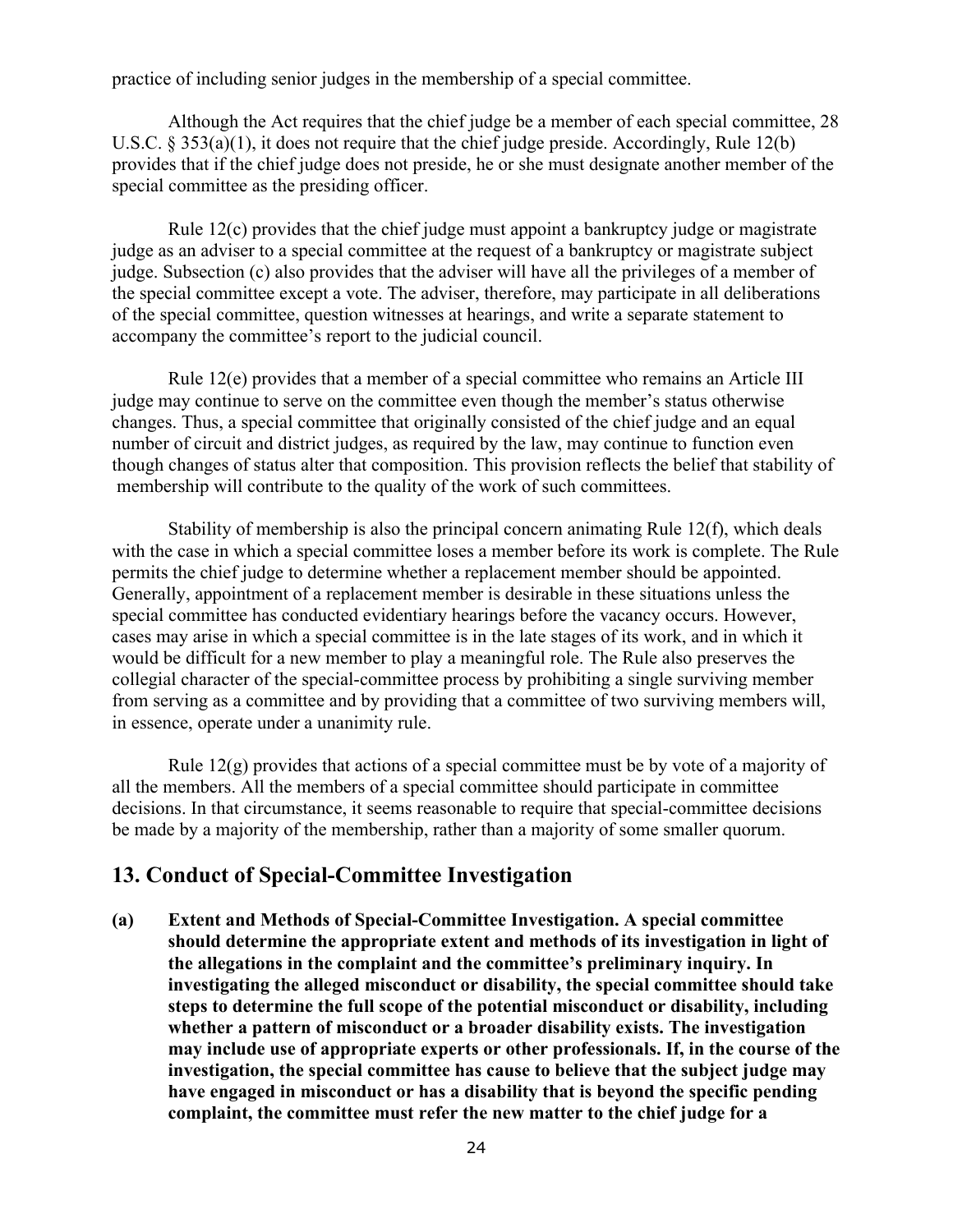**determination of whether action under Rule 5 or Rule 11 is necessary before the committee's investigation is expanded to include the new matter.**

- **(b) Criminal Conduct**. **If the special committee's investigation concerns conduct that may be a crime, the committee must consult with the appropriate prosecutorial authorities to the extent permitted by the Act to avoid compromising any criminal investigation. The special committee has final authority over the timing and extent of its investigation and the formulation of its recommendations.**
- **(c) Staff**. **The special committee may arrange for staff assistance to conduct the investigation. It may use existing staff of the judiciary or may hire special staff through the Director of the Administrative Office of the United States Courts.**
- **(d) Delegation of Subpoena Power; Contempt**. **The chief judge may delegate the authority to exercise the subpoena powers of the special committee. The judicial council or special committee may institute a contempt proceeding under 28 U.S.C. § 332(d) against anyone who fails to comply with a subpoena.**

Commentary on Rule 13

This Rule is adapted from the Illustrative Rules.

Rule 13, as well as Rules 14, 15, and 16, are concerned with the way in which the special committee carries out its mission. They reflect the view that the special committee has two roles that are separated in ordinary litigation. First, the special committee has an investigative role of the kind that is characteristically left to executive branch agencies or discovery by civil litigants. 28 U.S.C. § 353(c). Second, it has a formalized fact-finding and recommendation-of-disposition role that is characteristically left to juries, judges, or arbitrators. *Id*. Rule 13 generally governs the investigative stage. Even though the same body has responsibility for both roles under the Act, it is important to distinguish between them in order to ensure that appropriate rights are afforded at appropriate times to the subject judge.

Rule 13(a) includes a provision making clear that the special committee may choose to consult appropriate experts or other professionals if it determines that such a consultation is warranted. If, for example, the special committee has cause to believe that the subject judge may be unable to discharge all of the duties of office by reason of mental or physical disability, the committee could ask the subject judge to respond to inquiries and, if necessary, request the judge to undergo a medical or psychological examination. In advance of any such examination, the special committee may enter into an agreement with the subject judge as to the scope and use that may be made of the examination results. In addition or in the alternative, the special committee may ask to review existing records, including medical records.

The extent of the subject judge's cooperation in the investigation may be taken into account in the consideration of the underlying complaint. If, for example, the subject judge impedes reasonable efforts to confirm or disconfirm the presence of a disability, the special committee may still consider whether the conduct alleged in the complaint and confirmed in the investigation constitutes disability. The same would be true of a complaint alleging misconduct.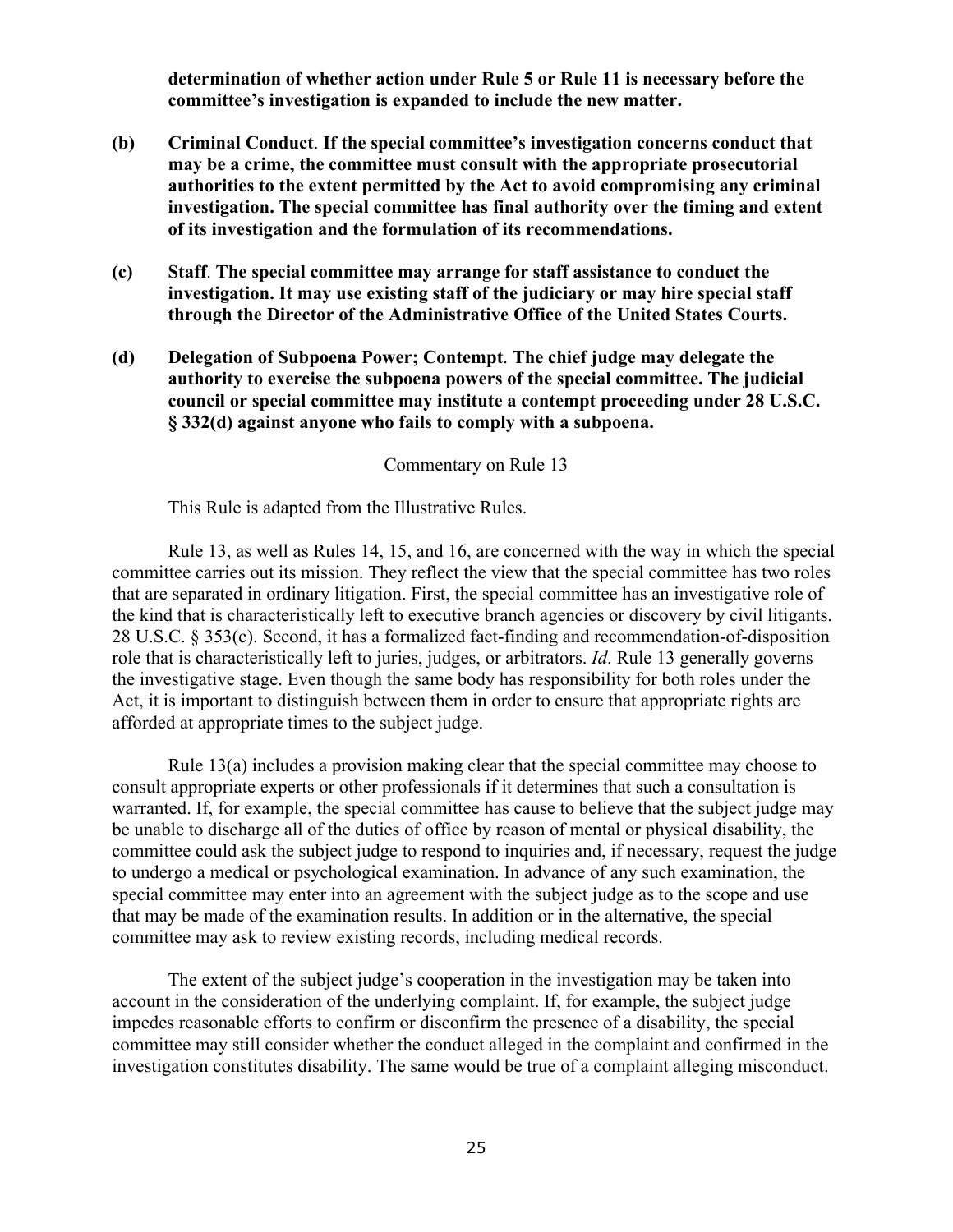The special committee may also consider whether such a judge might be in violation of his or her duty to cooperate in an investigation under these Rules, a duty rooted not only in the Act's definition of misconduct but also in the Code of Conduct for United States Judges, which emphasizes the need to maintain public confidence in the judiciary, *see* Canon 2(A) and Canon 1 cmt., and requires judges to "facilitate the performance of the administrative responsibilities of other judges and court personnel," Canon  $3(B)(1)$ . If the special committee finds a breach of the duty to cooperate and believes that the breach may amount to misconduct under Rule  $4(a)(5)$ , it should determine, under the final sentence of Rule 13(a), whether that possibility should be referred to the chief judge for consideration of action under Rule 5 or Rule 11. *See also* Commentary on Rule 4.

One of the difficult questions that can arise is the relationship between proceedings under the Act and criminal investigations. Rule 13(b) assigns responsibility for coordination to the special committee in cases in which criminal conduct is suspected, but gives the committee the authority to determine the appropriate pace of its activity in light of any criminal investigation.

Title 28 U.S.C. § 356(a) provides that a special committee will have full subpoena powers as provided in 28 U.S.C. § 332(d). Section 332(d)(1) provides that subpoenas will be issued on behalf of a judicial council by the circuit clerk "at the direction of the chief judge of the circuit or his designee." Rule 13(d) contemplates that, where the chief judge designates someone else as presiding officer of the special committee, the presiding officer also be delegated the authority to direct the circuit clerk to issue subpoenas related to committee proceedings. That is not intended to imply, however, that the decision to use the subpoena power is exercisable by the presiding officer alone. *See* Rule 12(g).

### **14. Conduct of Special-Committee Hearings**

- **(a) Purpose of Hearings**. **The special committee may hold hearings to take testimony and receive other evidence, to hear argument, or both. If the special committee is investigating allegations against more than one judge, it may hold joint or separate hearings.**
- **(b) Special-Committee Evidence**. **Subject to Rule 15, the special committee must obtain material, nonredundant evidence in the form it considers appropriate. In the special committee's discretion, evidence may be obtained by committee members, staff, or both. Witnesses offering testimonial evidence may include the complainant and the subject judge.**
- **(c) Counsel for Witnesses**. **The subject judge has the right to counsel. The special committee has discretion to decide whether other witnesses may have counsel present when they testify.**
- **(d) Witness Fees**. **Witness fees must be paid as provided in 28 U.S.C. § 1821.**
- **(e) Oath**. **All testimony taken at a hearing must be given under oath or affirmation.**
- **(f) Rules of Evidence**. **The Federal Rules of Evidence do not apply to special-committee hearings.**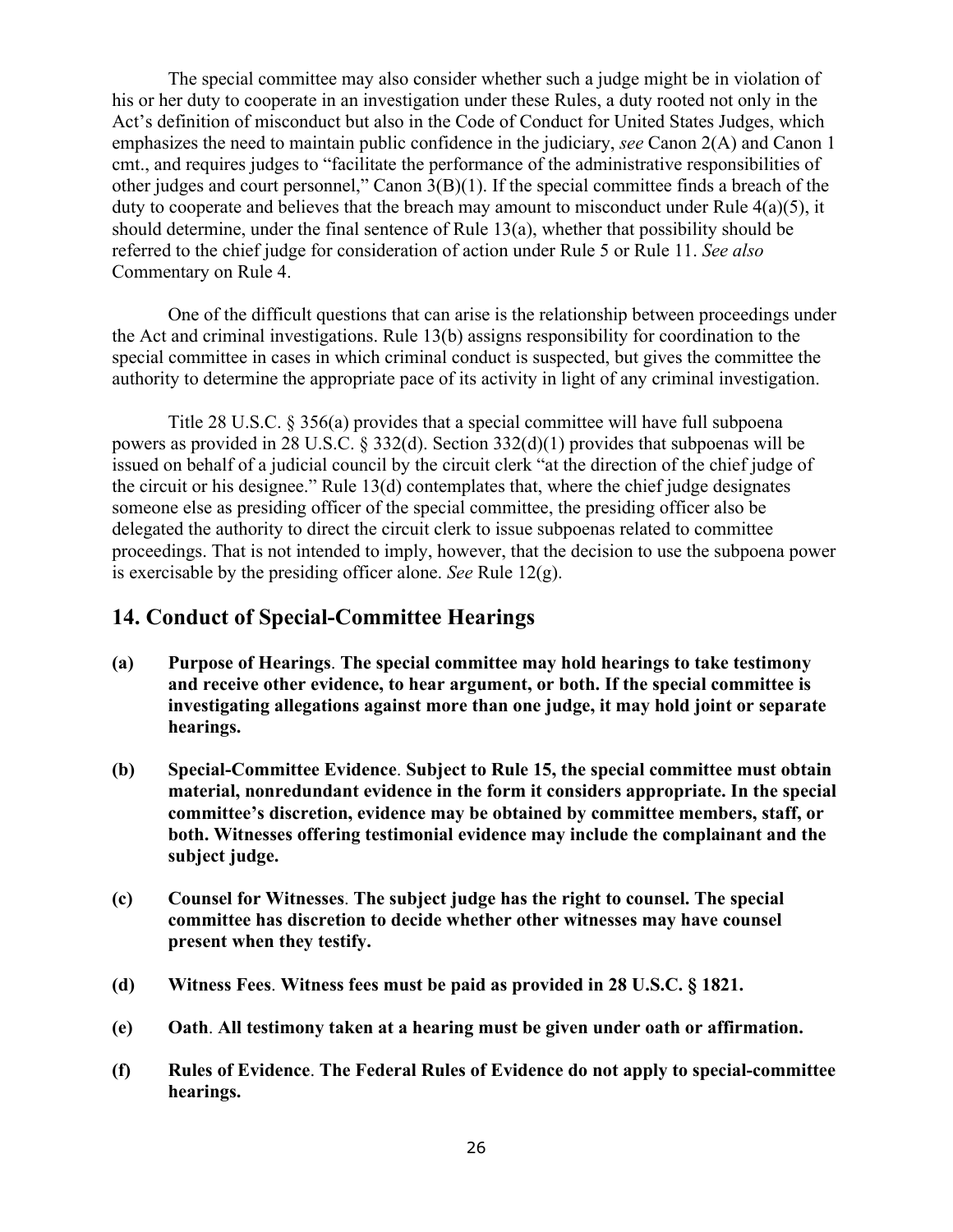#### **(g) Record and Transcript**. **A record and transcript must be made of all hearings.**

#### Commentary on Rule 14

This Rule is adapted from the Act, 28 U.S.C. § 353, and the Illustrative Rules.

Rule 14 is concerned with the conduct of fact-finding hearings. Special-committee hearings will normally be held only after the investigative work has been completed and the committee has concluded that there is sufficient evidence to warrant a formal fact-finding proceeding. Special-committee proceedings are primarily inquisitorial rather than adversarial. Accordingly, the Federal Rules of Evidence do not apply to such hearings. Inevitably, a hearing will have something of an adversary character. Nevertheless, that tendency should be moderated to the extent possible. Even though a proceeding will commonly have investigative and hearing stages, special-committee members should not regard themselves as prosecutors one day and judges the next. Their duty — and that of their staff — is at all times to be impartial seekers of the truth.

Rule 14(b) contemplates that material evidence will be obtained by the special committee and presented in the form of affidavits, live testimony, etc. Staff or others who are organizing the hearings should regard it as their role to present evidence representing the entire picture. With respect to testimonial evidence, the subject judge should normally be called as a special-committee witness. Cases may arise in which the subject judge will not testify voluntarily. In such cases, subpoena powers are available, subject to the normal testimonial privileges. Although Rule 15(c) recognizes the subject judge's statutory right to call witnesses on his or her own behalf, exercise of this right should not usually be necessary.

# **15. Subject Judge's Rights**

#### **(a) Notice**.

- **(1) Generally**. **The subject judge must receive written notice of:**
	- **(A) the appointment of a special committee under Rule 11(f);**
	- **(B) the expansion of the scope of an investigation under Rule 13(a);**
	- **(C) any hearing under Rule 14, including its purposes, the names of any witnesses the special committee intends to call, and the text of any statements that have been taken from those witnesses.**
- **(2) Suggestion of additional witnesses**. **The subject judge may suggest additional witnesses to the special committee.**
- **(b) Special-Committee Report**. **The subject judge must be sent a copy of the special committee's report when it is filed with the judicial council.**
- **(c) Presentation of Evidence**. **At any hearing held under Rule 14, the subject judge has the right to present evidence, to compel the attendance of witnesses, and to compel the production of documents. At the request of the subject judge, the chief judge or**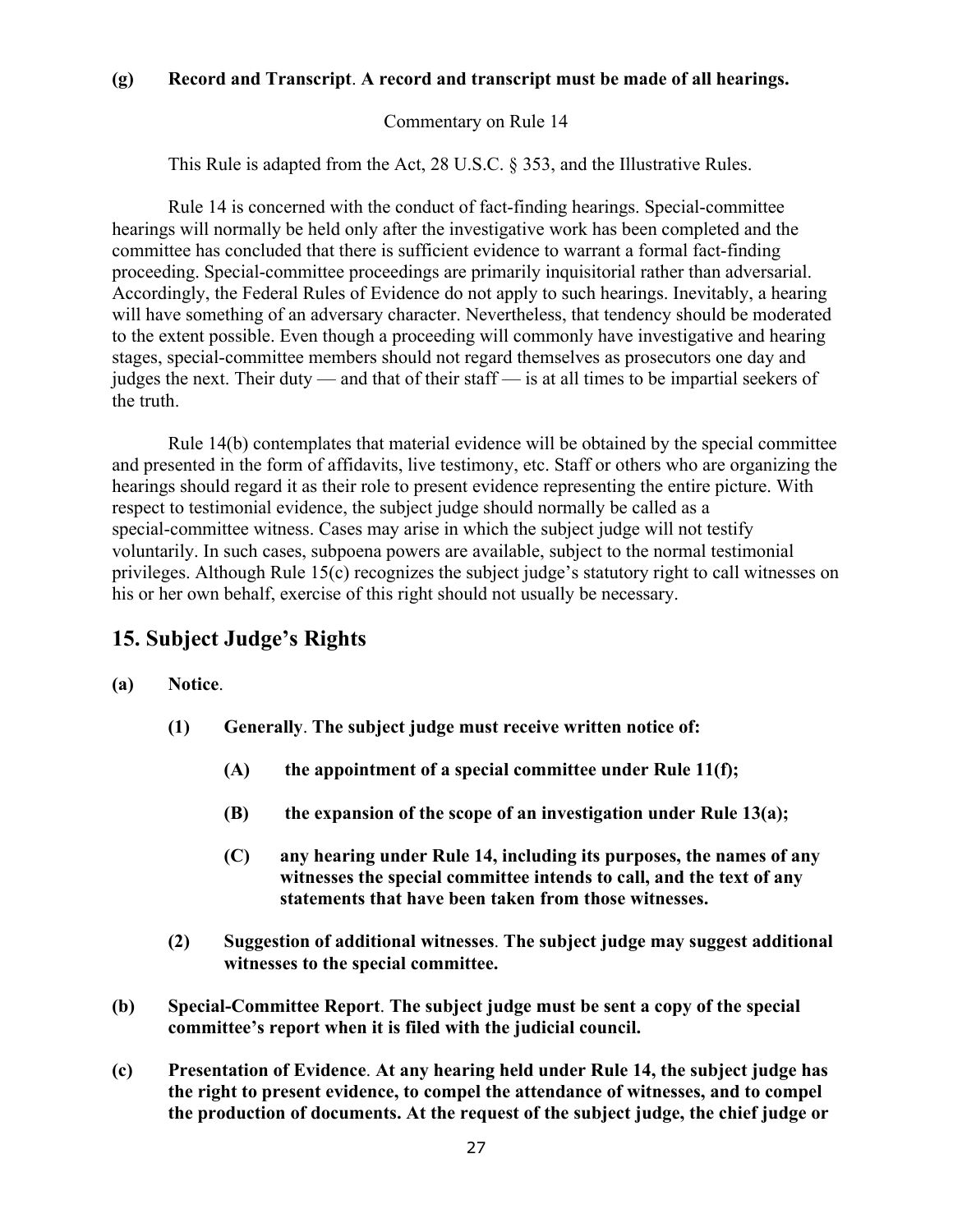**the judge's designee must direct the circuit clerk to issue a subpoena to a witness under 28 U.S.C. § 332(d)(1). The subject judge must be given the opportunity to cross-examine special-committee witnesses, in person or by counsel.**

- **(d) Presentation of Argument**. **The subject judge may submit written argument to the special committee and must be given a reasonable opportunity to present oral argument at an appropriate stage of the investigation.**
- **(e) Attendance at Hearings**. **The subject judge has the right to attend any hearing held under Rule 14 and to receive copies of the transcript, of any documents introduced, and of any written arguments submitted by the complainant to the special committee.**
- **(f) Representation by Counsel**. **The subject judge may choose to be represented by counsel in the exercise of any right enumerated in this Rule. As provided in Rule 20(e), the United States may bear the costs of the representation.**

Commentary on Rule 15

This Rule is adapted from the Act and the Illustrative Rules.

The Act states that these Rules must contain provisions requiring that "the judge whose conduct is the subject of a complaint . . . be afforded an opportunity to appear (in person or by counsel) at proceedings conducted by the investigating panel, to present oral and documentary evidence, to compel the attendance of witnesses or the production of documents, to cross-examine witnesses, and to present argument orally or in writing." 28 U.S.C. § 358(b)(2). To implement this provision, Rule 15(e) gives the subject judge the right to attend any hearing held for the purpose of receiving evidence of record or hearing argument under Rule 14.

The Act does not require that the subject judge be permitted to attend all proceedings of the special committee. Accordingly, the Rules do not give a right to attend other proceedings — for example, meetings at which the special committee is engaged in investigative activity, such as interviewing persons to learn whether they ought to be called as witnesses or examining for relevance purposes documents delivered pursuant to a subpoena duces tecum, or meetings in which the committee is deliberating on the evidence or its recommendations.

### **16. Complainant's Rights in Investigation**

- **(a) Notice**. **The complainant must receive written notice of the investigation as provided in Rule 11(g)(1). When the special committee's report to the judicial council is filed, the complainant must be notified of the filing. The judicial council may, in its discretion, provide a copy of the report of a special committee to the complainant.**
- **(b) Opportunity to Provide Evidence**. **If the complainant knows of relevant evidence not already before the special committee, the complainant may briefly explain in writing the basis of that knowledge and the nature of that evidence. If the special committee determines that the complainant has information not already known to the committee that would assist in the committee's investigation, a representative of the committee must interview the complainant.**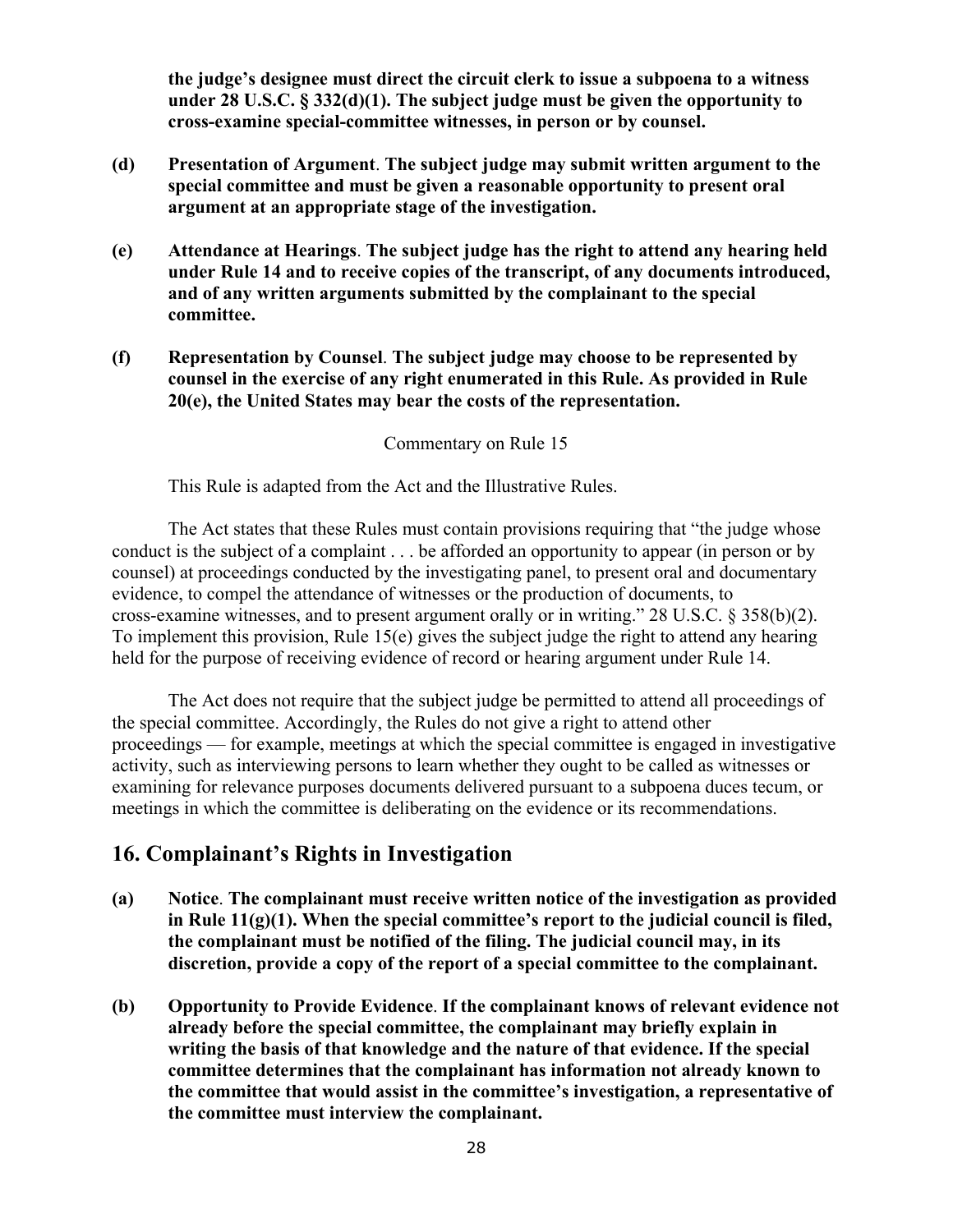- **(c) Presentation of Argument**. **The complainant may submit written argument to the special committee. In its discretion, the special committee may permit the complainant to offer oral argument.**
- **(d) Representation by Counsel**. **A complainant may submit written argument through counsel and, if permitted to offer oral argument, may do so through counsel.**

This Rule is adapted from the Act and the Illustrative Rules.

In accordance with the view of the process as fundamentally administrative and inquisitorial, these Rules do not give the complainant the rights of a party to litigation and leave the complainant's role largely to the discretion of the special committee. However, Rule 16(b) gives the complainant the prerogative to make a brief written submission showing that he or she is aware of relevant evidence not already known to the special committee. (Such a submission may precede any written or oral argument the complainant provides under Rule 16(c), or it may accompany that argument.) If the special committee determines, independently or from the complainant's submission, that the complainant has information that would assist the committee in its investigation, the complainant must be interviewed by a representative of the committee. Such an interview may be in person or by telephone, and the representative of the special committee may be either a member or staff.

Rule 16 does not contemplate that the complainant will ordinarily be permitted to attend proceedings of the special committee except when testifying or presenting oral argument. A special committee may exercise its discretion to permit the complainant to be present at its proceedings, or to permit the complainant, individually or through counsel, to participate in the examination or cross-examination of witnesses.

The Act authorizes an exception to the normal confidentiality provisions where the judicial council in its discretion provides a copy of the report of the special committee to the complainant and to the subject judge. 28 U.S.C. § 360(a)(1). However, the Rules do not entitle the complainant to a copy of the special committee's report.

# **17. Special-Committee Report**

**The special committee must file with the judicial council a comprehensive report of its investigation, including findings and recommendations for council action. The report must be accompanied by a statement of the vote by which it was adopted, any separate or dissenting statements of special-committee members, and the record of any hearings held under Rule 14. In addition to being sent to the subject judge under Rule 15(b), a copy of the report and any accompanying statements and documents must be sent to the Committee on Judicial Conduct and Disability.**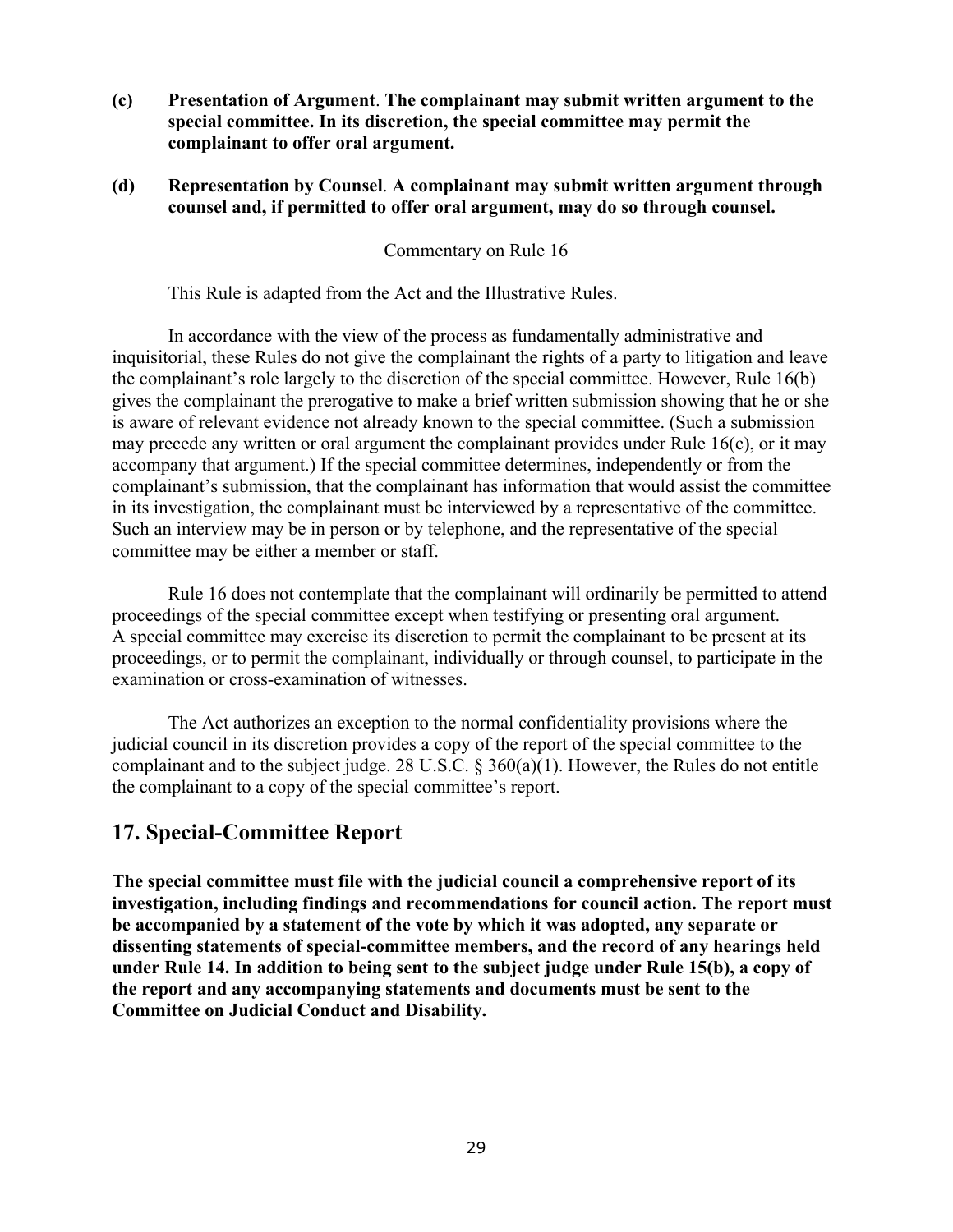This Rule is adapted from the Illustrative Rules and is self-explanatory. The provision for sending a copy of the special-committee report and accompanying statements and documents to the Committee on Judicial Conduct and Disability was new at the time the Judicial Conference promulgated the Rules for Judicial-Conduct and Judicial-Disability Proceedings in 2008.

# **ARTICLE VI. REVIEW BY JUDICIAL COUNCIL**

# **18. Petition for Review of Chief-Judge Disposition Under Rule 11(c), (d), or (e)**

**(a) Petition for Review. After the chief judge issues an order under Rule 11(c), (d), or (e), the complainant or the subject judge may petition the judicial council of the circuit to review the order. By rules promulgated under 28 U.S.C. § 358, the judicial council may refer a petition for review filed under this Rule to a panel of no fewer than five members of the council, at least two of whom must be district judges.**

**Local Rule 18(a): The Chief Judge shall designate six members of the judicial council (other than the Chief Judge) to serve as a review panel. The review panel will be composed of three circuit judges and three district judges. Membership on the review panel will be changed after six months so that all members of the council will serve on a review panel once each year. The review panel will act for the judicial council on all petitions for review filed under Rule 18, except those petitions referred to the full membership of the council pursuant to the request of any member of the review panel.**

- **(b) When to File; Form; Where to File. A petition for review must be filed in the office of the circuit clerk within 42 days after the date of the chief judge's order. The petition for review should be in letter form, addressed to the circuit clerk, and in an envelope marked "Misconduct Petition" or "Disability Petition." The name of the subject judge must not be shown on the envelope. The petition for review should be typewritten or otherwise legible. It should begin with "I hereby petition the judicial council for review of . . ." and state the reasons why the petition should be granted. It must be signed.**
- **(c) Receipt and Distribution of Petition. A circuit clerk who receives a petition for review filed in accordance with this Rule must:**
	- **(1) acknowledge its receipt and send a copy to the complainant or subject judge, as the case may be;**
	- **(2) promptly distribute to each member of the judicial council, or its relevant panel, except for any member disqualified under Rule 25, or make available in the manner provided by local rule, the following materials:**
		- **(A) copies of the complaint;**
		- **(B) all materials obtained by the chief judge in connection with the inquiry;**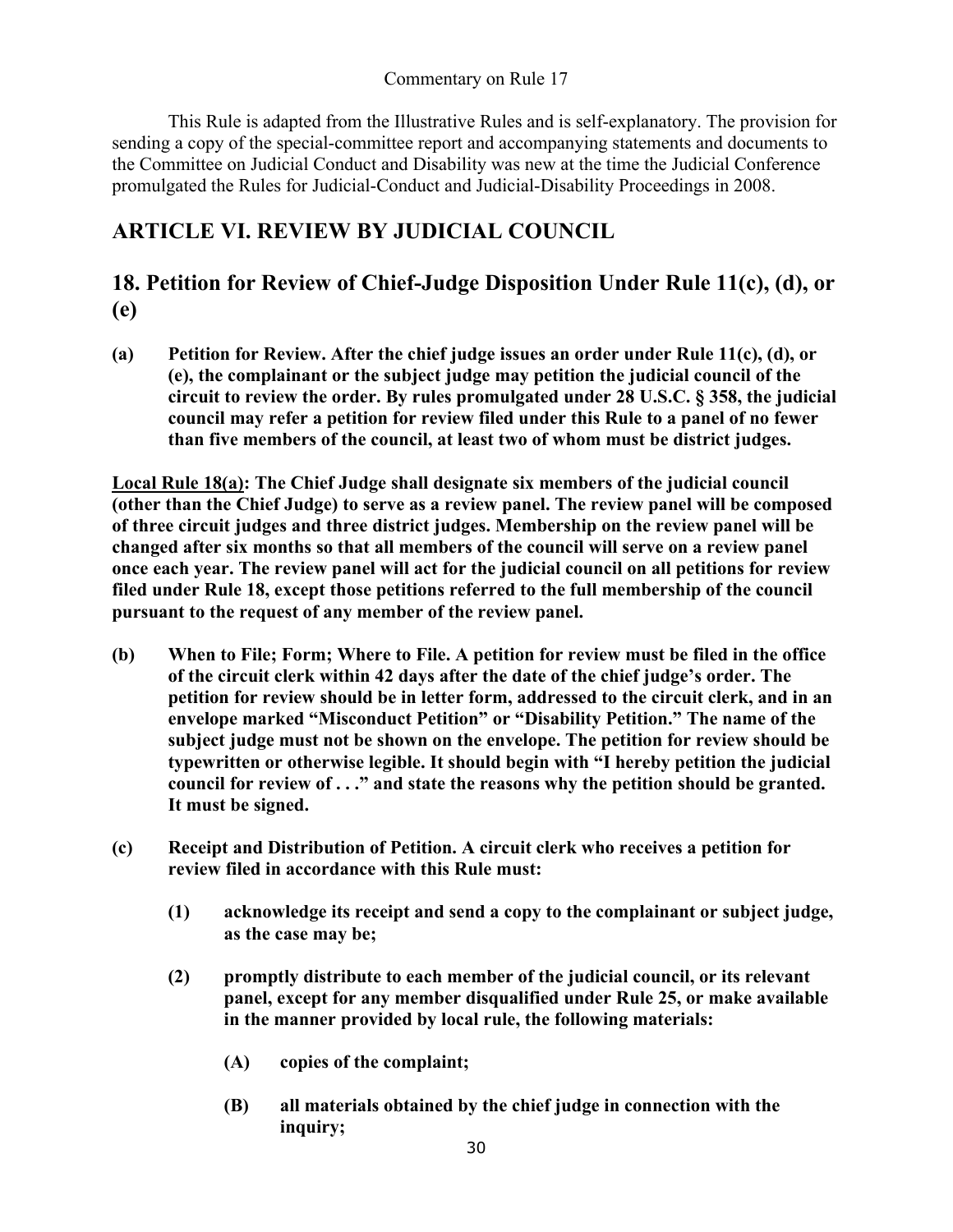- **(C) the chief judge's order disposing of the complaint;**
- **(D) any memorandum in support of the chief judge's order;**
- **(E) the petition for review; and**
- **(F) an appropriate ballot; and**
- **(3) send the petition for review to the Committee on Judicial Conduct and Disability. Unless the Committee on Judicial Conduct and Disability requests them, the circuit clerk will not send copies of the materials obtained by the chief judge.**
- **(d) Untimely Petition. The circuit clerk must refuse to accept a petition that is received after the time allowed in (b).**
- **(e) Timely Petition Not in Proper Form. When the circuit clerk receives a petition for review filed within the time allowed but in a form that is improper to a degree that would substantially impair its consideration by the judicial council — such as a document that is ambiguous about whether it is intended to be a petition for review — the circuit clerk must acknowledge its receipt, call the filer's attention to the deficiencies, and give the filer the opportunity to correct the deficiencies within the original time allowed for filing the petition or within 21 days after the date on which a notice of the deficiencies was sent to the complainant, whichever is later. If the deficiencies are corrected within the time allowed, the circuit clerk will proceed according to paragraphs (a) and (c) of this Rule. If the deficiencies are not corrected, the circuit clerk must reject the petition.**

Rule 18 is adapted largely from the Illustrative Rules.

Subsection (a) permits the subject judge, as well as the complainant, to petition for review of the chief judge's order dismissing a complaint under Rule 11(c), or concluding that appropriate corrective action or intervening events have remedied or mooted the problems raised by the complaint pursuant to Rule 11(d) or (e). Although the subject judge may ostensibly be vindicated by the dismissal or conclusion of a complaint, the chief judge's order may include language disagreeable to the subject judge. For example, an order may dismiss a complaint, but state that the subject judge did in fact engage in misconduct. Accordingly, a subject judge may wish to object to the content of the order and is given the opportunity to petition the judicial council of the circuit for review.

Subsection (b) contains a time limit of 42 days to file a petition for review. It is important to establish a time limit on petitions for review of chief judges' dispositions in order to provide finality to the process. If the complaint requires an investigation, the investigation should proceed; if it does not, the subject judge should know that the matter is closed.

The standards for timely filing under the Federal Rules of Appellate Procedure should be applied to petitions for review. *See* Fed. R. App. P. 25(a)(2)(A), (C).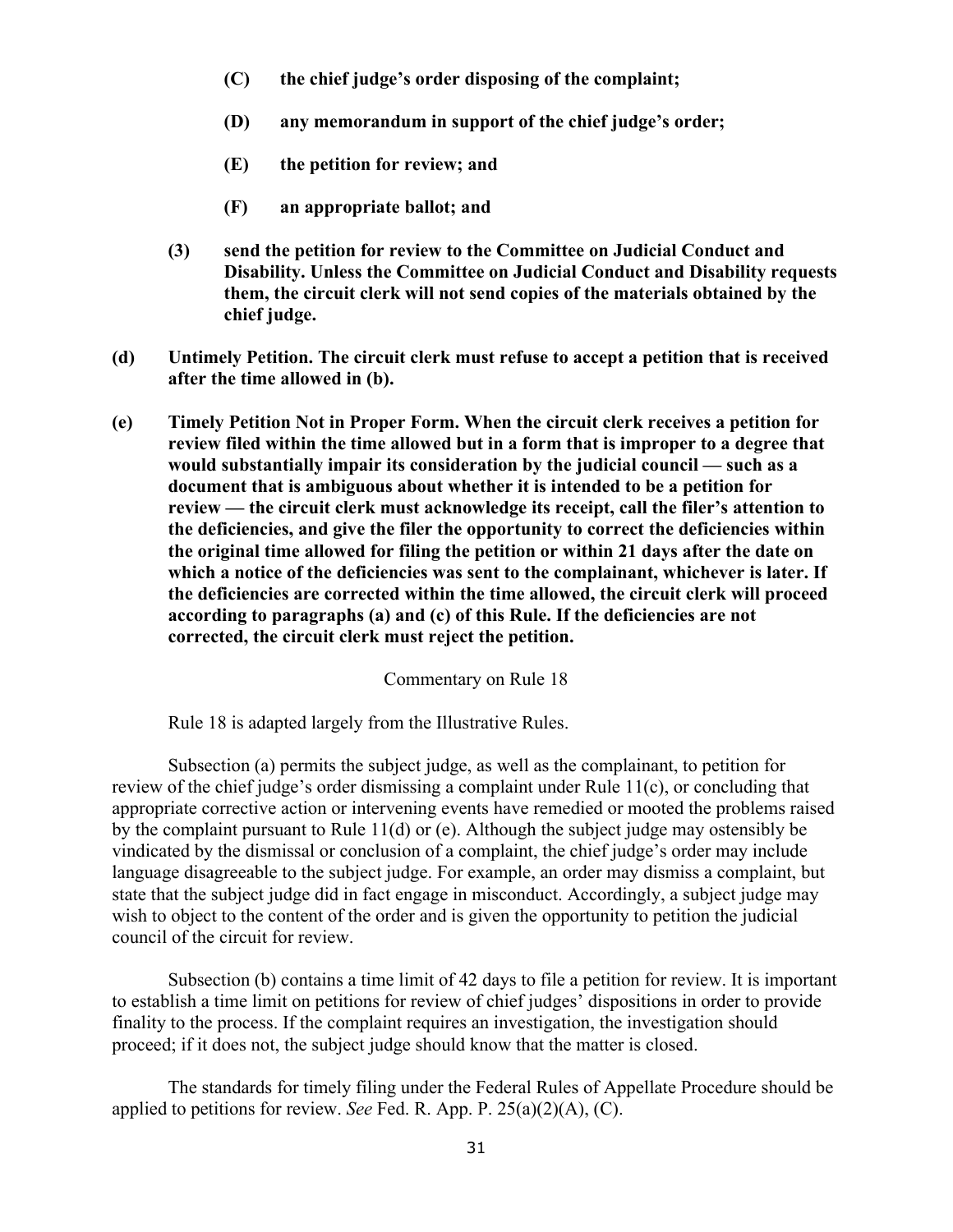Rule 18(e) provides for an automatic extension of the time limit imposed under subsection (b) if a person files a petition that is rejected for failure to comply with formal requirements.

# **19. Judicial-Council Disposition of Petition for Review**

- **(a) Rights of Subject Judge**. **At any time after a complainant files a petition for review, the subject judge may file a written response with the circuit clerk. The circuit clerk must promptly distribute copies of the response to each member of the judicial council or of the relevant panel, unless that member is disqualified under Rule 25. Copies must also be distributed to the chief judge, to the complainant, and to the Committee on Judicial Conduct and Disability. The subject judge must not otherwise communicate with individual judicial-council members about the matter. The subject judge must be given copies of any communications to the judicial council from the complainant.**
- **(b) Judicial-Council Action**. **After considering a petition for review and the materials before it, the judicial council may:**
	- **(1) affirm the chief judge's disposition by denying the petition;**
	- **(2) return the matter to the chief judge with directions to conduct a further inquiry under Rule 11(b) or to identify a complaint under Rule 5;**
	- **(3) return the matter to the chief judge with directions to appoint a special committee under Rule 11(f); or**
	- **(4) in exceptional circumstances, take other appropriate action.**
- **(c) Notice of Judicial-Council Decision**. **Copies of the judicial council's order, together with memoranda incorporated by reference in the order and separate concurring or dissenting statements, must be given to the complainant, the subject judge, and the Committee on Judicial Conduct and Disability.**
- **(d) Memorandum of Judicial-Council Decision**. **If the judicial council's order affirms the chief judge's disposition, a supporting memorandum must be prepared only if the council concludes that there is a need to supplement the chief judge's explanation. A memorandum supporting a judicial-council order must not include the name of the complainant or the subject judge.**
- **(e) Review of Judicial-Council Decision**. **If the judicial council's decision is adverse to the petitioner, and if no member of the council dissented, the complainant must be notified that he or she has no right to seek review of the decision. If there was a dissent, the petitioner must be informed that he or she can file a petition for review under Rule 21(b).**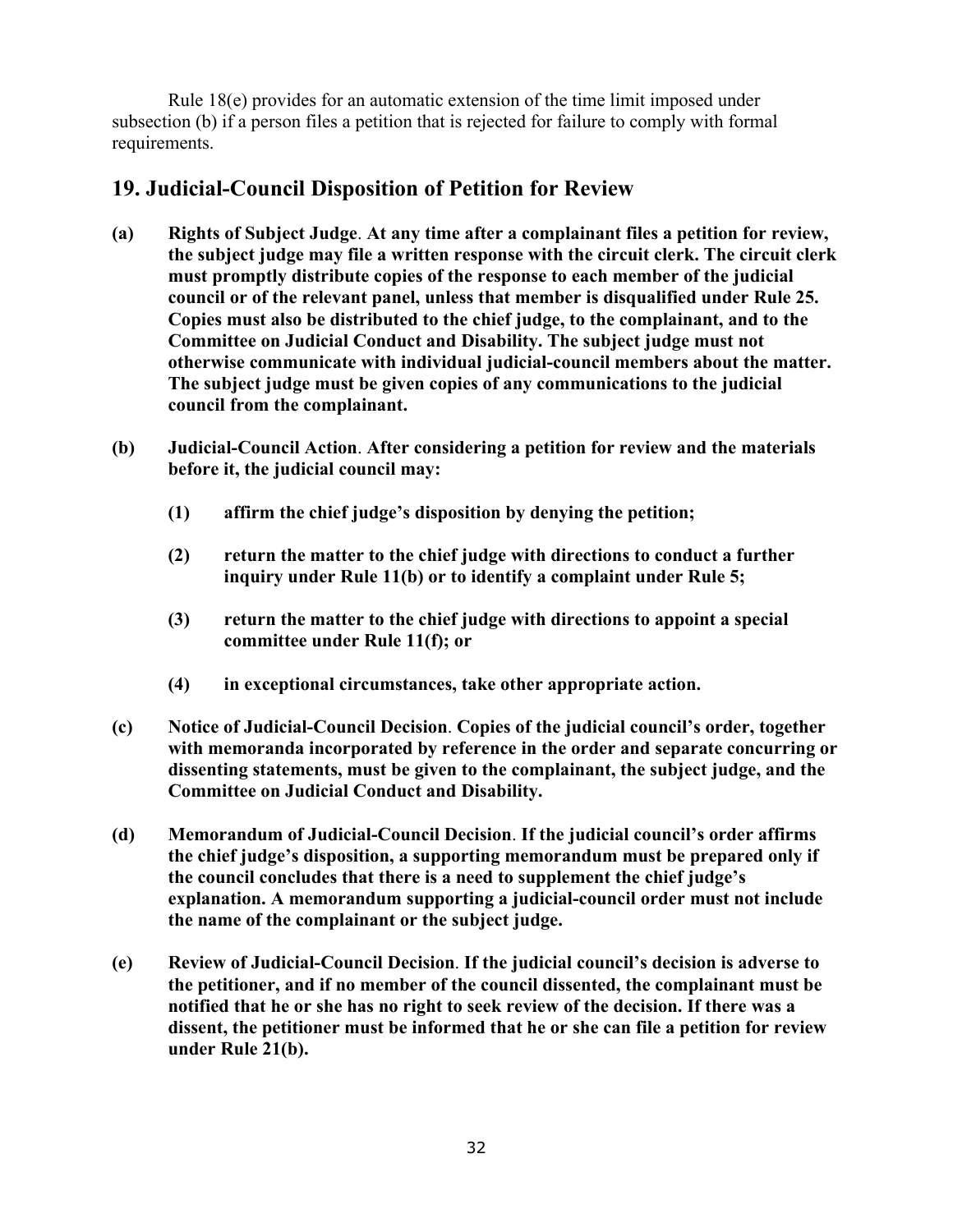#### **(f) Public Availability of Judicial-Council Decision**. **Materials related to the judicial council's decision must be made public to the extent, at the time, and in the manner set forth in Rule 24.**

Commentary on Rule 19

This Rule is adapted largely from the Act and is self-explanatory.

The judicial council should ordinarily review the decision of the chief judge on the merits, treating the petition for review for all practical purposes as an appeal. The judicial council may respond to a petition for review by affirming the chief judge's order, remanding the matter, or, in exceptional cases, taking other appropriate action.

Under Rule 19(b), after considering a petition for review and the materials before it, a judicial council may return a matter to the chief judge to take various actions, including conducting further inquiry under Rule 11(b), identifying a complaint under Rule 5, or appointing a special committee under Rule 11(f).

A petition for review of a judicial council's decision under this Rule may be filed in any matter in which one or more members of the council dissented from the order. *See* Rule 21(b).

### **20. Judicial-Council Action Following Appointment of Special Committee**

- **(a) Subject Judge's Rights**. **Within 21 days after the filing of the report of a special committee, the subject judge may send a written response to the members of the judicial council. The subject judge must also be given an opportunity to present argument, personally or through counsel, written or oral, as determined by the judicial council. The subject judge must not otherwise communicate with judicial-council members about the matter.**
- **(b) Judicial-Council Action**.
	- **(1) Discretionary actions**. **Subject to the subject judge's rights set forth in subsection (a), the judicial council may:**
		- **(A) dismiss the complaint because:**
			- **(i) even if the claim is true, the claimed conduct is not conduct prejudicial to the effective and expeditious administration of the business of the courts and does not indicate a mental or physical disability resulting in inability to discharge the duties of office;**
			- **(ii) the complaint is directly related to the merits of a decision or procedural ruling;**
			- **(iii) the facts on which the complaint is based have not been established; or**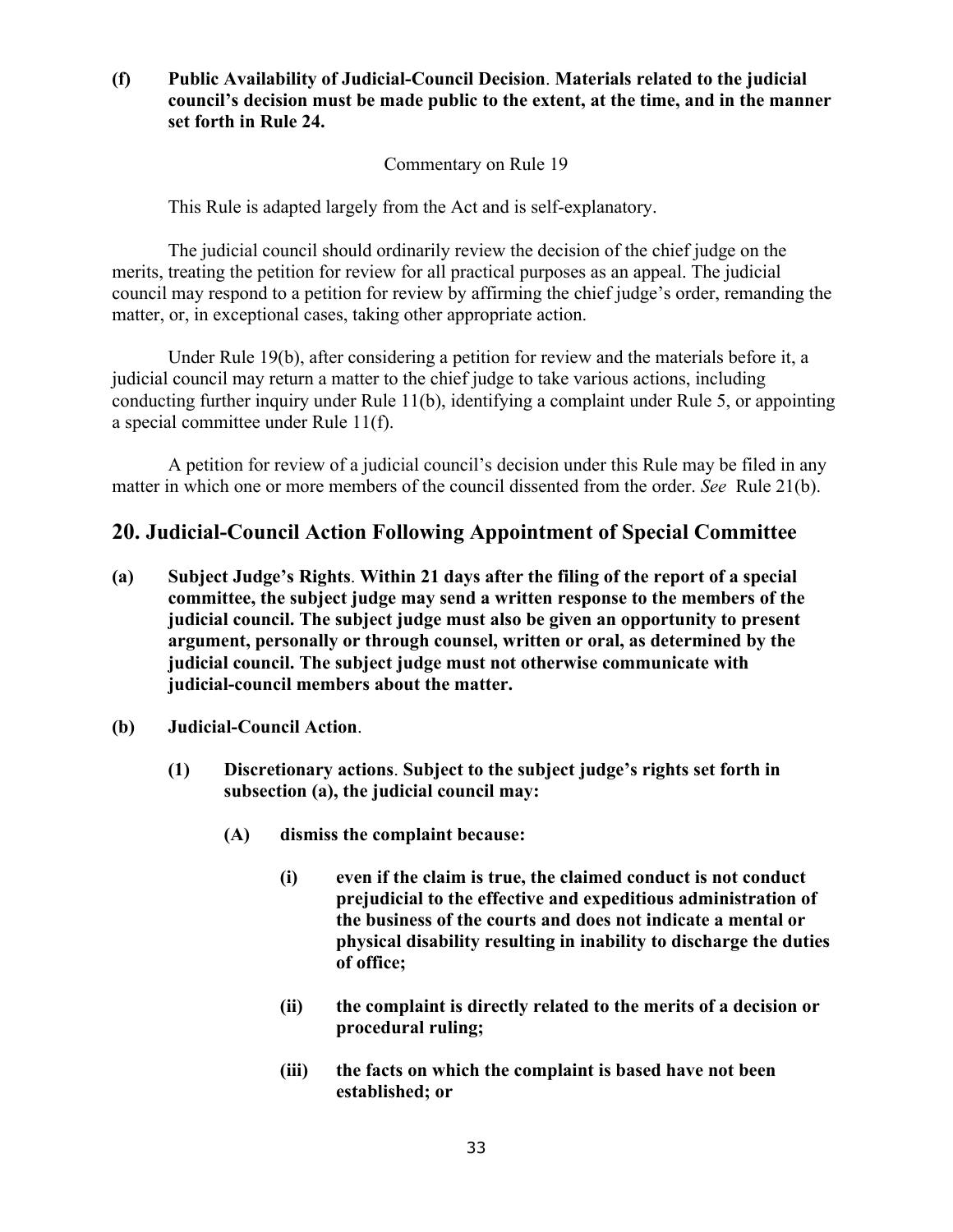- **(iv) the complaint is otherwise not appropriate for consideration under 28 U.S.C. §§ 351–364.**
- **(B) conclude the proceeding because appropriate corrective action has been taken or intervening events have made the proceeding unnecessary.**
- **(C) refer the complaint to the Judicial Conference with the judicial council's recommendations for action.**
- **(D) take remedial action to ensure the effective and expeditious administration of the business of the courts, including:**
	- **(i) censuring or reprimanding the subject judge, either by private communication or by public announcement;**
	- **(ii) ordering that no new cases be assigned to the subject judge for a limited, fixed period;**
	- **(iii) in the case of a magistrate judge, ordering the chief judge of the district court to take action specified by the council, including the initiation of removal proceedings under 28 U.S.C. § 631(i) or 42 U.S.C. § 300aa-12(c)(2);**
	- **(iv) in the case of a bankruptcy judge, removing the judge from office under 28 U.S.C. § 152(e);**
	- **(v) in the case of a circuit or district judge, requesting the judge to retire voluntarily with the provision (if necessary) that ordinary length-of-service requirements be waived;**
	- **(vi) in the case of a circuit or district judge who is eligible to retire but does not do so, certifying the disability of the judge under 28 U.S.C. § 372(b) so that an additional judge may be appointed; and**
	- **(vii) in the case of a circuit chief judge or district chief judge, finding that the judge is temporarily unable to perform chief-judge duties, with the result that those duties devolve to the next eligible judge in accordance with 28 U.S.C. § 45(d) or § 136(e).**
- **(E) take any combination of actions described in (b)(1)(A)–(D) of this Rule that is within its power.**
- **(2) Mandatory actions**. **A judicial council must refer a complaint to the Judicial Conference if the council determines that a circuit judge or district judge may have engaged in conduct that:**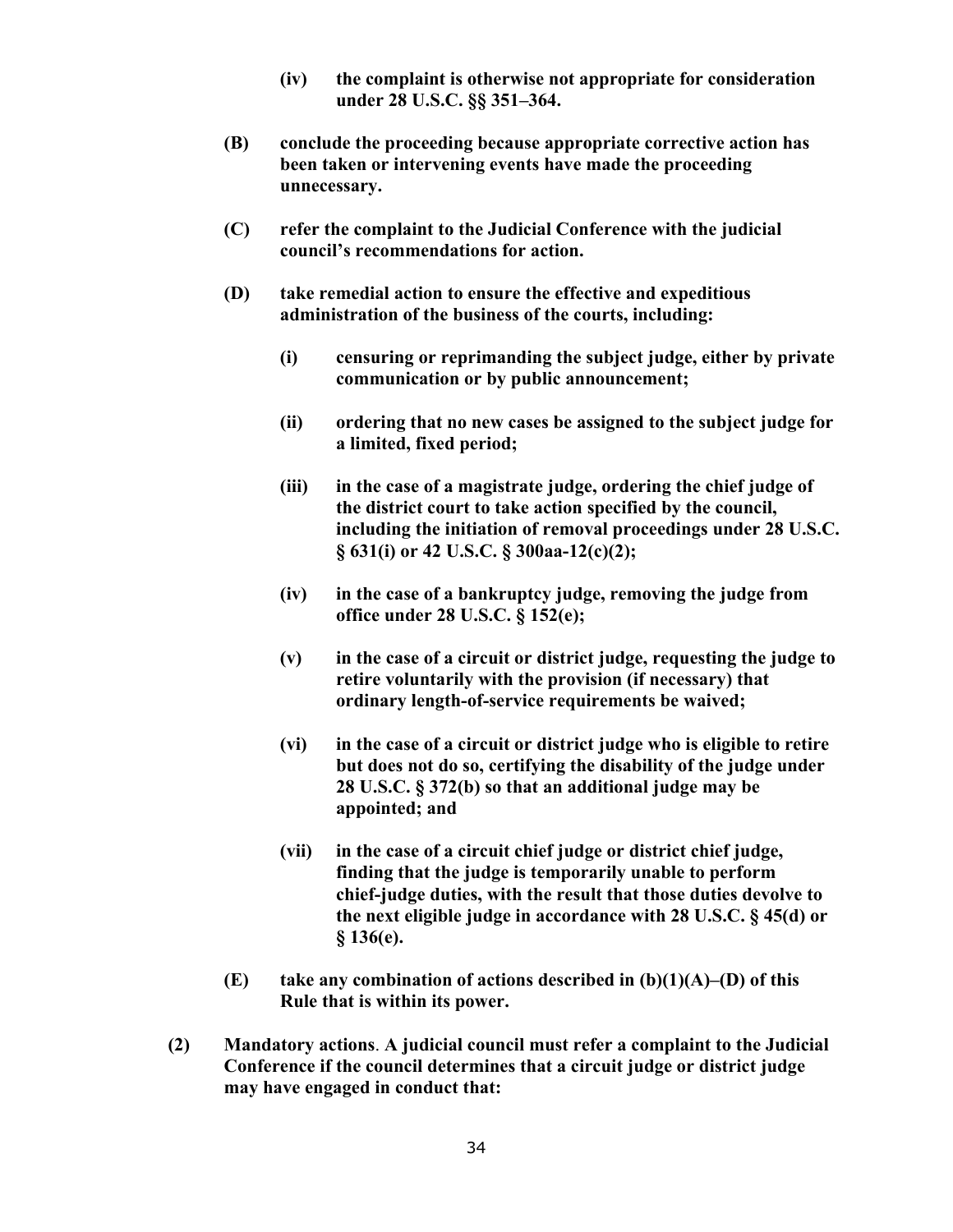- **(A) might constitute ground for impeachment; or**
- **(B) in the interest of justice, is not amenable to resolution by the judicial council.**
- **(c) Inadequate Basis for Decision**. **If the judicial council finds that a special committee's report, recommendations, and record provide an inadequate basis for decision, it may return the matter to the committee for further investigation and a new report, or it may conduct further investigation. If the judicial council decides to conduct further investigation, the subject judge must be given adequate prior notice in writing of that decision and of the general scope and purpose of the additional investigation. The judicial council's conduct of the additional investigation must generally accord with the procedures and powers set forth in Rules 13 through 16 for the conduct of an investigation by a special committee.**
- **(d) Judicial-Council Vote**. **Judicial-council action must be taken by a majority of those members of the council who are not disqualified. A decision to remove a bankruptcy judge from office requires a majority vote of all the members of the judicial council.**
- **(e) Recommendation for Fee Reimbursement**. **If the complaint has been finally dismissed or concluded under (b)(1)(A) or (B) of this Rule, and if the subject judge so requests, the judicial council may recommend that the Director of the Administrative Office use funds appropriated to the judiciary to reimburse the judge for reasonable expenses incurred during the investigation, when those expenses would not have been incurred but for the requirements of the Act and these Rules. Reasonable expenses include attorneys' fees and expenses related to a successful defense or prosecution of a proceeding under Rule 21(a) or (b).**
- **(f) Judicial-Council Order**. **Judicial-council action must be by written order. Unless the judicial council finds that extraordinary reasons would make it contrary to the interests of justice, the order must be accompanied by a memorandum setting forth the factual determinations on which it is based and the reasons for the council action. Such a memorandum may incorporate all or part of any underlying special-committee report. If the complaint was initiated by identification under Rule 5, the memorandum must so indicate. The order and memoranda incorporated by reference in the order must be provided to the complainant, the subject judge, and the Committee on Judicial Conduct and Disability. The complainant and the subject judge must be notified of any right to review of the judicial council's decision as provided in Rule 21(b). If the complaint was identified under Rule 5 or filed by its subject judge, the judicial council must transmit the order and memoranda incorporated by reference in the order to the Committee on Judicial Conduct and Disability for review in accordance with Rule 21. In the event of such a transmission, the subject judge may make a written submission to the Committee on Judicial Conduct and Disability but will have no further right of review.**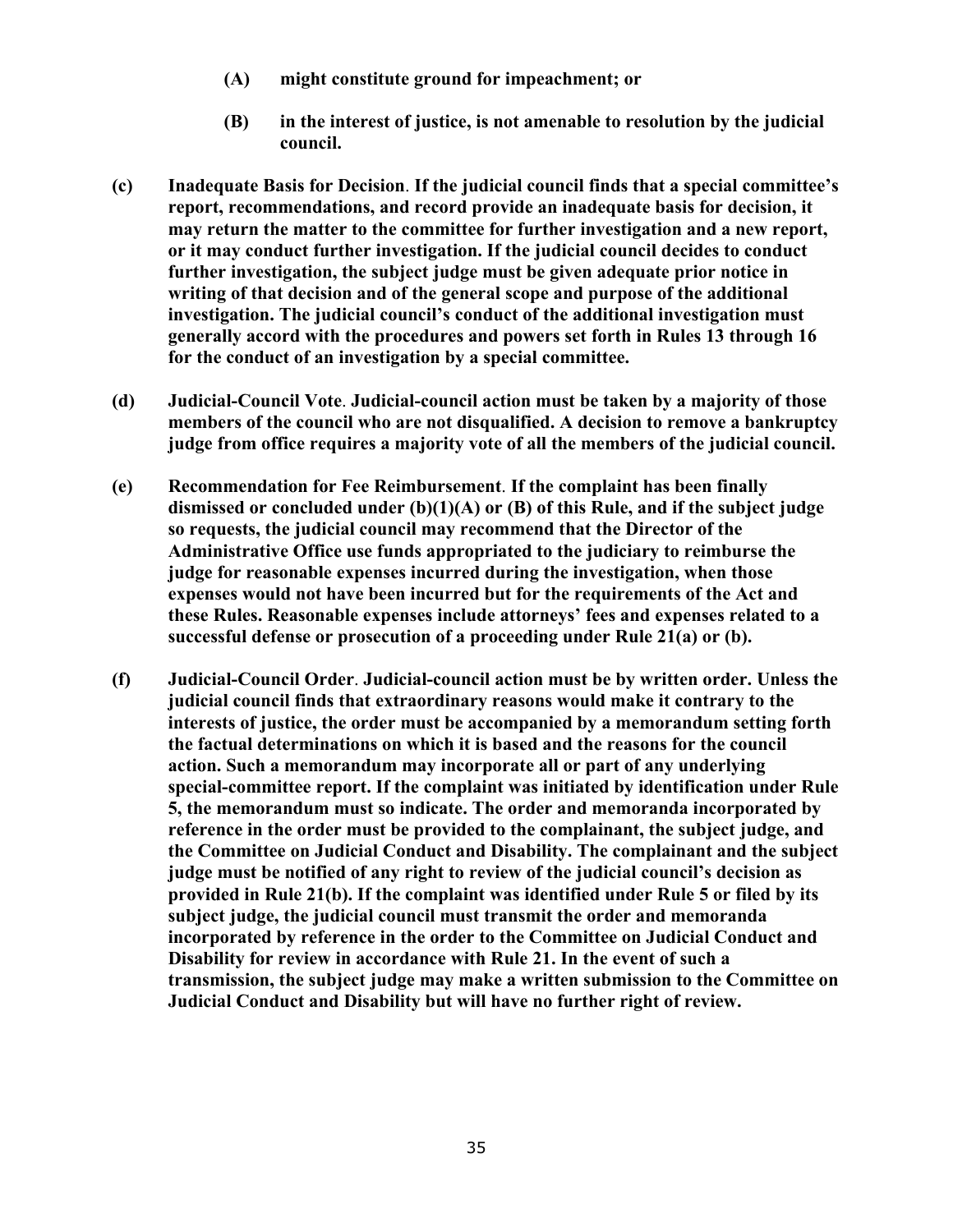This Rule is largely adapted from the Illustrative Rules.

Rule 20(a) provides that within 21 days after the filing of the report of a special committee, the subject judge may address a written response to all of the members of the judicial council. The subject judge must also be given an opportunity to present argument to the judicial council, personally or through counsel, or both, at the direction of the council. Whether that argument is written or oral would be for the judicial council to determine. The subject judge may not otherwise communicate with judicial-council members about the matter.

Rule  $20(b)(1)(B)$  allows a judicial council to conclude a proceeding where appropriate corrective action has been taken or intervening events have made the proceeding unnecessary. This provision tracks Rules 11(d) and (e), which provide for similar action by the chief judge. As with Rule 11(d), appropriate corrective action must acknowledge and remedy the problem raised by the complaint. *See* Breyer Committee Report, 239 F.R.D. at 244. And similar to Rule 11(e), although "action on the complaint is no longer necessary because of intervening events," the Judicial Conference and the judicial council of the subject judge may nonetheless be able to take action on potential institutional issues related to the complaint (such as an analysis of what conditions may have enabled misconduct or prevented its discovery, and what precautionary or curative steps could be undertaken to prevent its recurrence). 28 U.S.C. § 352(b)(2).

Rule  $20(b)(1)(D)$  recites the remedial actions enumerated in 28 U.S.C. § 354(a)(2) while making clear that this list is not exhaustive. A judicial council may consider lesser remedies. Some remedies may be unique to senior judges, whose caseloads can be modified by agreement or through statutory designation and certification processes.

Under 28 U.S.C. §§ 45(d) and 136(e), which provide for succession where "a chief judge is temporarily unable to perform his duties as such," the determination whether such an inability exists is not expressly reserved to the chief judge. Nor, indeed, is it assigned to any particular judge or court-governance body. Clearly, however, a chief judge's inability to function as chief could implicate "the effective and expeditious administration of justice," which the judicial council of the circuit must, under 28 U.S.C. § 332(d)(1), "make all necessary and appropriate orders" to secure. For this reason, such reassignment is among a judicial council's remedial options, as subsection  $(b)(1)(D)(\n{\text{vii}})$  makes clear. Consistent with 28 U.S.C.  $\S$  45(d) and 136(e), however, any reassignment of chief-judge duties must not outlast the subject judge's inability to perform them. Nor can such reassignment result in any extension of the subject judge's term as chief judge.

Rule 20(c) provides that a judicial council may return a matter to a special committee to augment its findings and report of its investigation to include additional areas of inquiry and investigation to allow the judicial council to reach a complete and fully informed judgment. Rule 20(c) also provides that if the judicial council decides to conduct an additional investigation, the subject judge must be given adequate prior notice in writing of that decision and of the general scope and purpose of the additional investigation. The conduct of the investigation will be generally in accordance with the procedures set forth in Rules 13 through 16 for the conduct of an investigation by a special committee. However, if hearings are held, the judicial council may limit testimony or the presentation of evidence to avoid unnecessary repetition of testimony and evidence before the special committee.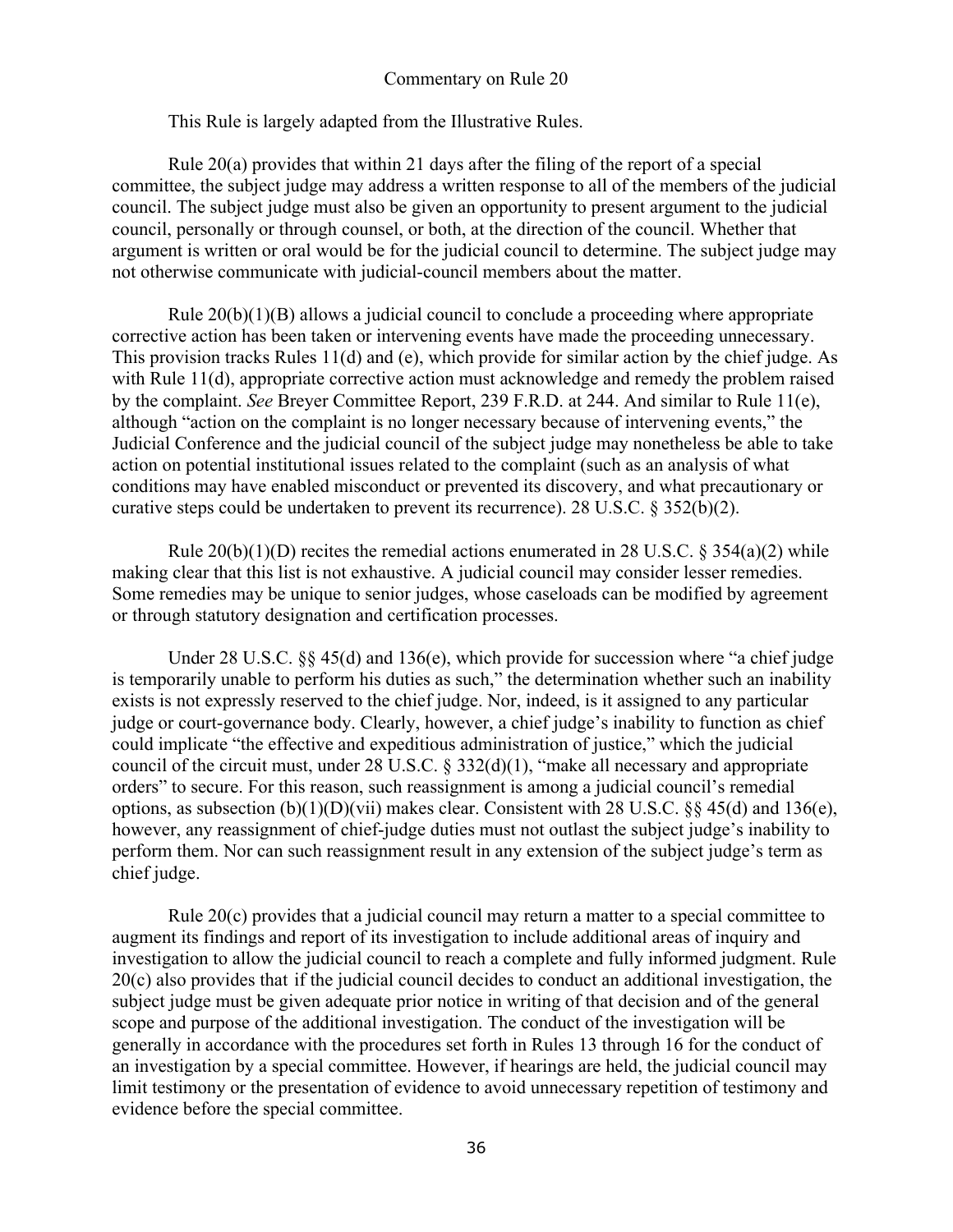Rule 20(d) provides that judicial-council action must be taken by a majority of those members of the council who are not disqualified, except that a decision to remove a bankruptcy judge from office requires a majority of all the members of the council as required by 28 U.S.C. § 152(e). However, it is inappropriate to apply a similar rule to the less severe actions that a judicial council may take under the Act. If some members of the judicial council are disqualified in the matter, their disqualification should not be given the effect of a vote against council action.

With regard to Rule 20(e), the judicial council, on the request of the subject judge, may recommend to the Director of the Administrative Office that the subject judge be reimbursed for reasonable expenses incurred, including attorneys' fees. The judicial council has the authority to recommend such reimbursement where, after investigation by a special committee, the complaint has been finally dismissed or concluded under subsection (b)(1)(A) or (B) of this Rule. It is contemplated that such reimbursement may be provided for the successful prosecution or defense of a proceeding under Rule 21(a) or (b), in other words, one that results in a Rule  $20(b)(1)(A)$  or (B) dismissal or conclusion.

Rule 20(f) requires that judicial-council action be by order and, normally, that it be supported with a memorandum of factual determinations and reasons. Notice of the action must be given to the complainant and the subject judge, and must include notice of any right to petition for review of the judicial council's decision under Rule 21(b). Because an identified complaint has no "complainant" to petition for review, a judicial council's dispositive order on an identified complaint on which a special committee has been appointed must be transmitted to the Committee on Judicial Conduct and Disability for review. The same will apply where a complaint was filed by its subject judge.

# **ARTICLE VII. REVIEW BY COMMITTEE ON JUDICIAL CONDUCT AND DISABILITY**

# **21. Committee on Judicial Conduct and Disability**

- **(a) Committee Review**. **The Committee on Judicial Conduct and Disability, consisting of seven members, considers and disposes of all petitions for review under (b) of this Rule, in conformity with the Committee's jurisdictional statement. Its review of judicial-council orders is for errors of law, clear errors of fact, or abuse of discretion. Its disposition of petitions for review is ordinarily final. The Judicial Conference may, in its sole discretion, review any such Committee decision, but a complainant or subject judge does not have a right to this review.**
- **(b) Reviewable Matters.**
	- **(1) Upon petition**. **A complainant or subject judge may petition the Committee for review of a judicial-council order entered in accordance with:**
		- **(A) Rule 20(b)(1)(A), (B), (D), or (E); or**
		- **(B) Rule 19(b)(1) or (4) if one or more members of the judicial council dissented from the order.**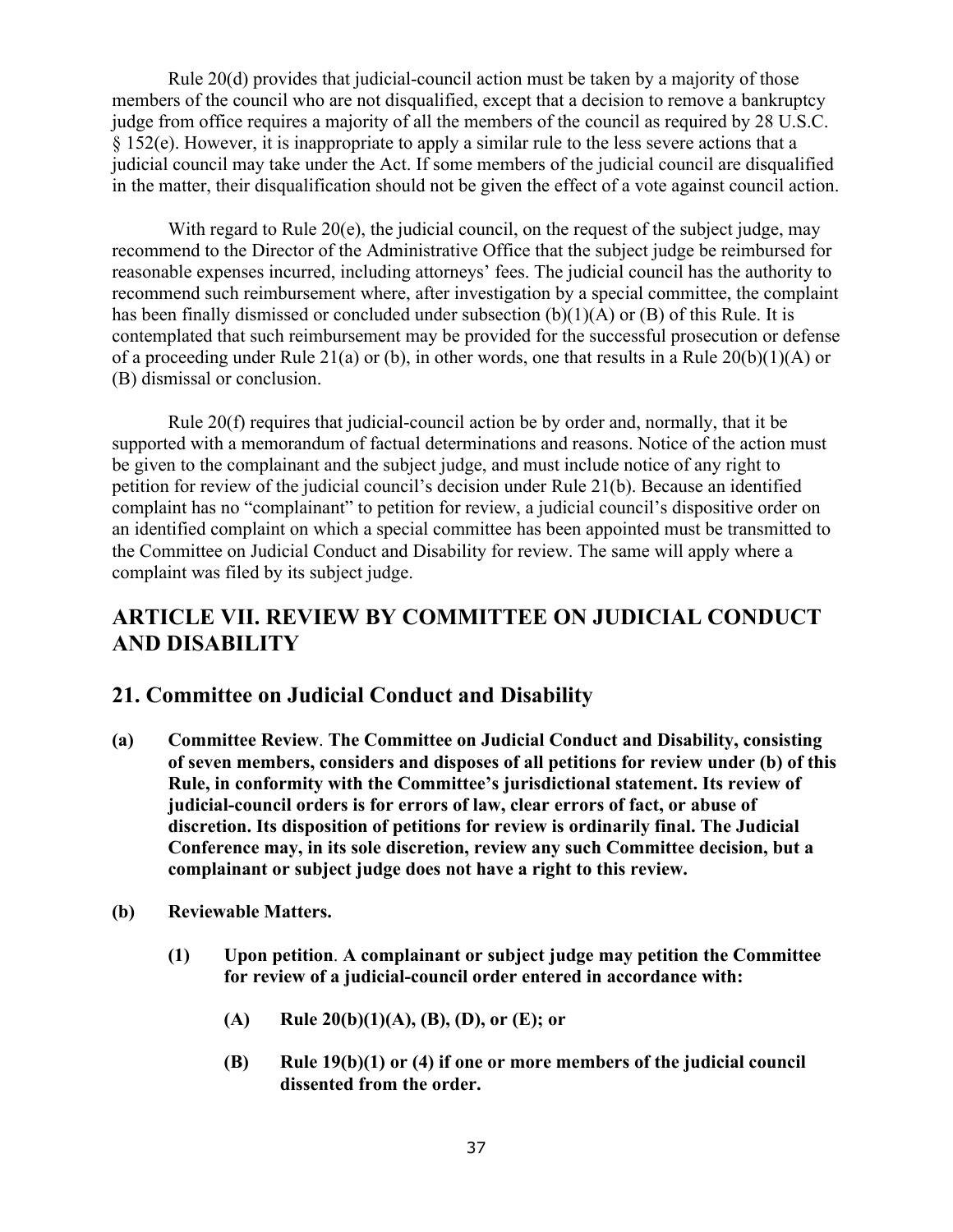- **(2) Upon Committee's initiative**. **At its initiative and in its sole discretion, the Committee may review any judicial-council order entered under Rule 19(b)(1) or (4), but only to determine whether a special committee should be appointed. Before undertaking the review, the Committee must invite that judicial council to explain why it believes the appointment of a special committee is unnecessary, unless the reasons are clearly stated in the council's order denying the petition for review. If the Committee believes that it would benefit from a submission by the subject judge, it may issue an appropriate request. If the Committee determines that a special committee should be appointed, the Committee must issue a written decision giving its reasons.**
- **(c) Committee Vote**. **Any member of the Committee from the same circuit as the subject judge is disqualified from considering or voting on a petition for review related to that subject judge. Committee decisions under (b) of this Rule must be by majority vote of the qualified Committee members. Those members hearing the petition for review should serve in that capacity until final disposition of the petition, whether or not their term of committee membership has ended. If only six members are qualified to consider a petition for review, the Chief Justice shall select an additional judge to join the qualified members to consider the petition. If four or fewer members are qualified to consider a petition for review, the Chief Justice shall select a panel of five judges, including the qualified Committee members, to consider it.**
- **(d) Additional Investigation**. **Except in extraordinary circumstances, the Committee will not conduct an additional investigation. The Committee may return the matter to the judicial council with directions to undertake an additional investigation. If the Committee conducts an additional investigation, it will exercise the powers of the Judicial Conference under 28 U.S.C. § 331.**
- **(e) Oral Argument; Personal Appearance**. **There is ordinarily no oral argument or personal appearance before the Committee. In its discretion, the Committee may permit written submissions.**
- **(f) Committee Decision**. A **Committee decision under this Rule must be transmitted promptly to the Judicial Conference. Other distribution will be by the Administrative Office at the direction of the Committee chair.**
- **(g) Finality**. **All orders of the Judicial Conference or of the Committee (when the Conference does not exercise its power of review) are final.**

This Rule is largely self-explanatory.

Rule 21(a) is intended to clarify that the delegation of power to the Committee on Judicial Conduct and Disability to dispose of petitions for review does not preclude review of such dispositions by the Judicial Conference. However, there is no right to such review in any party.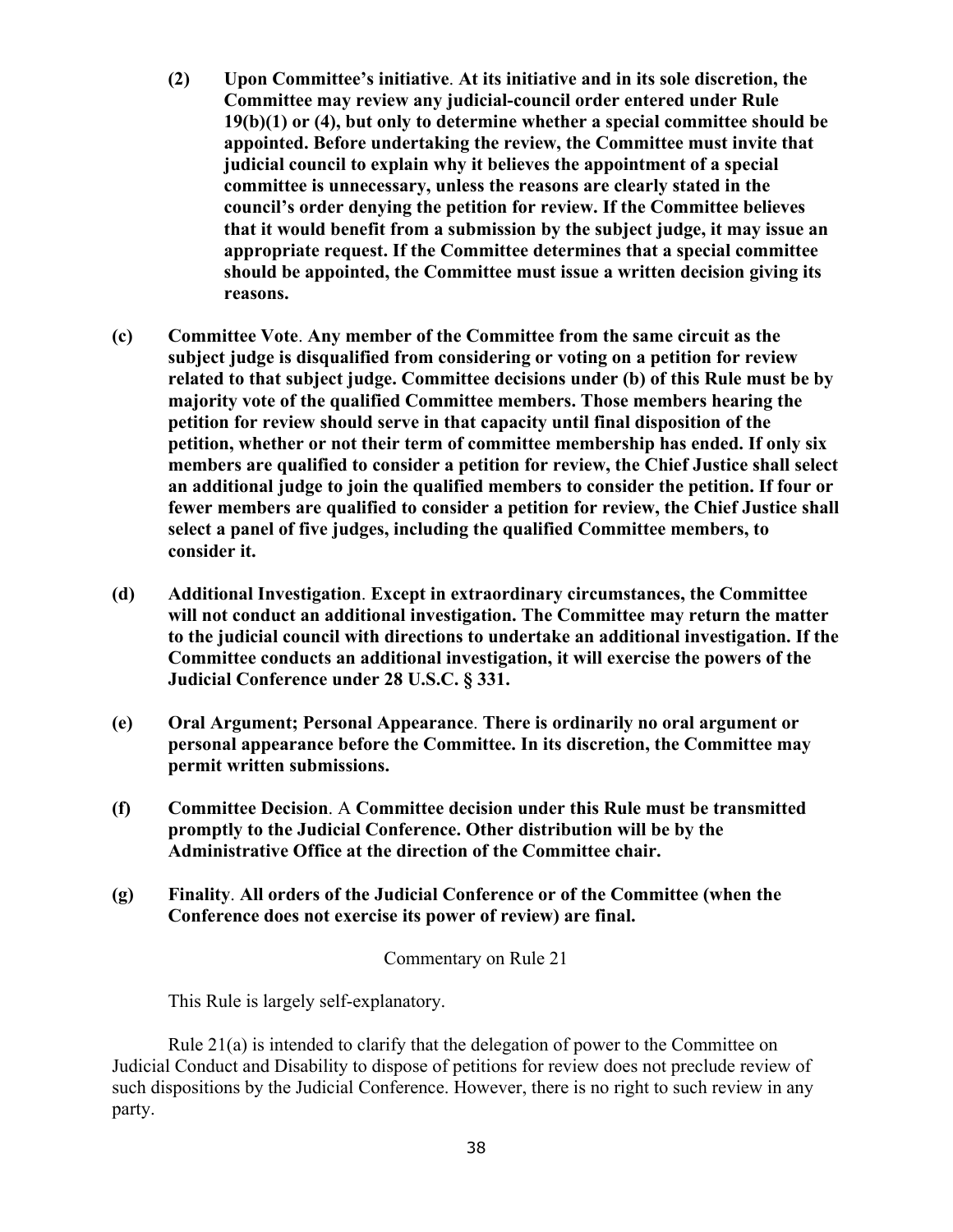Rules  $21(b)(1)(B)$  and  $(b)(2)$  are intended to fill a jurisdictional gap as to review of a dismissal or a conclusion of a complaint under Rule 19(b)(1) or (4). Where one or more members of a judicial council reviewing a petition have dissented, the complainant or the subject judge has the right to petition for review by the Committee. Under Rule 21(b)(2), the Committee may review such a dismissal or conclusion in its sole discretion, whether or not a dissent occurred, and only as to the appointment of a special committee. Any review under Rule 21(b)(2) will be conducted as soon as practicable after the dismissal or conclusion at issue. No party has a right to such review, and such review will be rare.

Rule 21(c) provides for review only by Committee members from circuits other than that of the subject judge. The Rule provides that every petition for review must be considered and voted on by at least five, and if possible by seven, qualified Committee members to avoid the possibility of tie votes. If six, or four or fewer, members are qualified, the Chief Justice shall appoint other judges to join the qualified members to consider the petition for review. To the extent possible, the judges whom the Chief Justice selects to join the qualified members should be drawn from among former members of the Committee.

Under this Rule, all Committee decisions are final in that they are unreviewable unless the Judicial Conference, in its discretion, decides to review a decision. Committee decisions, however, do not necessarily constitute final action on a complaint for purposes of Rule 24.

#### **22. Procedures for Review**

**(a) Filing Petition for Review**. **A petition for review of a judicial-council decision on a reviewable matter, as defined in Rule 21(b)(1), may be filed by sending a brief written statement to the Committee on Judicial Conduct and Disability at JCD\_PetitionforReview@ao.uscourts.gov or to:**

> **Judicial Conference Committee on Judicial Conduct and Disability Attn: Office of the General Counsel Administrative Office of the United States Courts One Columbus Circle, NE Washington, D.C. 20544**

**The Administrative Office will send a copy of the petition for review to the complainant or the subject judge, as the case may be.**

**(b) Form and Contents of Petition**. **No particular form is required. The petition for review must contain a short statement of the basic facts underlying the complaint, the history of its consideration before the appropriate judicial council, a copy of the council's decision, and the grounds on which the petitioner seeks review. The petition for review must specify the date and docket number of the judicial-council order for which review is sought. The petitioner may attach any documents or correspondence arising in the course of the proceeding before the judicial council or its special committee. A petition for review should not normally exceed 20 pages plus necessary attachments. A petition for review must be signed by the petitioner or his or her attorney.**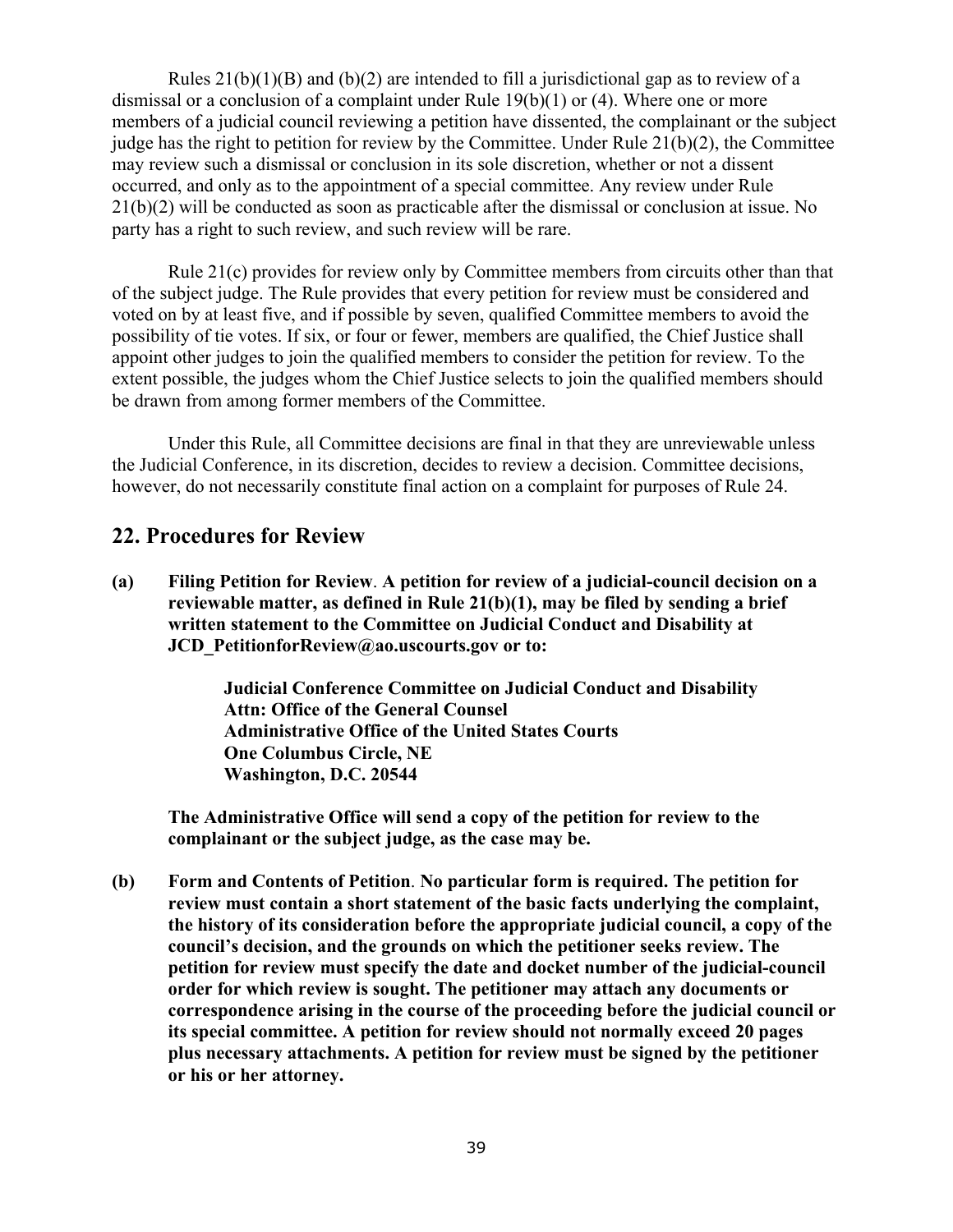- **(c) Time**. **A petition for review must be submitted within 42 days after the date of the order for which review is sought.**
- **(d) Action on Receipt of Petition**. **When a petition for review of a judicial-council decision on a reviewable matter, as defined in Rule 21(b)(1), is submitted in accordance with this Rule, the Administrative Office shall acknowledge its receipt, notify the chair of the Committee on Judicial Conduct and Disability, and distribute the petition to the members of the Committee for their deliberation.**

Rule 22 is self-explanatory.

# **ARTICLE VIII. MISCELLANEOUS RULES**

### **23. Confidentiality**

- **(a) Confidentiality Generally. Confidentiality under these Rules is intended to protect the fairness and thoroughness of the process by which a complaint is filed or initiated, investigated (in specific circumstances), and ultimately resolved, as specified under these Rules.**
- **(b) Confidentiality in the Complaint Process.**
	- **(1) General Rule**. **The consideration of a complaint by a chief judge, a special committee, a judicial council, or the Committee on Judicial Conduct and Disability is confidential. Information about this consideration must not be publicly disclosed by any judge or judicial employee, or by any person who records or transcribes testimony except as allowed by these Rules. A chief judge, a judicial council, or the Committee on Judicial Conduct and Disability may disclose the existence of a proceeding under these Rules when necessary or appropriate to maintain public confidence in the judiciary's ability to redress misconduct or disability.**
	- **(2) Files**. **All files related to a complaint must be separately maintained with appropriate security precautions to ensure confidentiality.**
	- **(3) Disclosure in Decisions**. **Except as otherwise provided in Rule 24, written decisions of a chief judge, a judicial council, or the Committee on Judicial Conduct and Disability, and dissenting opinions or separate statements of members of a council or the Committee may contain information and exhibits that the authors consider appropriate for inclusion, and the information and exhibits may be made public.**
	- **(4) Availability to Judicial Conference**. **On request of the Judicial Conference or its Committee on Judicial Conduct and Disability, the circuit clerk must furnish any requested records related to a complaint. For auditing purposes, the circuit clerk must provide access to the Committee on Judicial Conduct**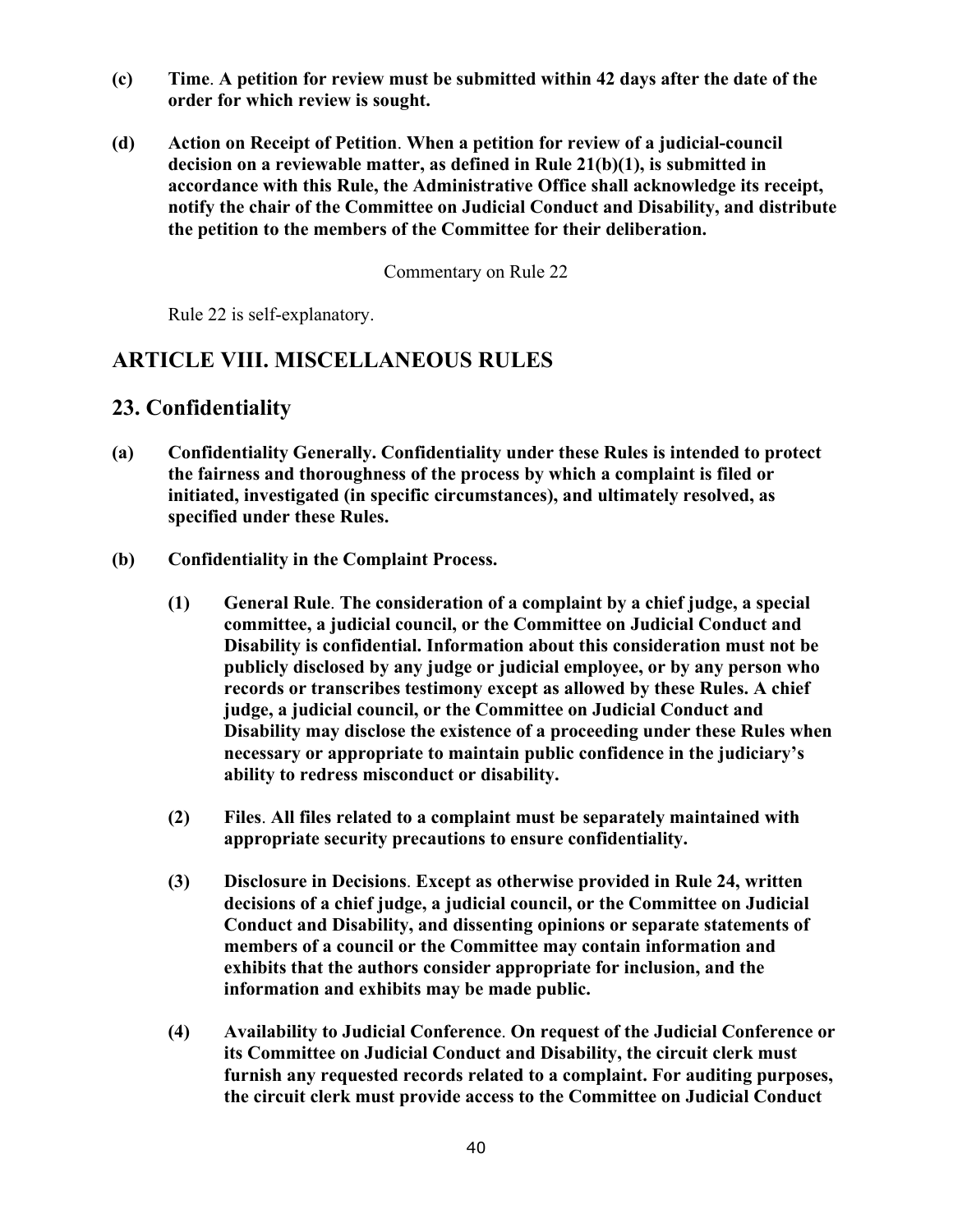**and Disability to records of proceedings under the Act at the site where the records are kept.**

- **(5) Availability to District Court**. **If the judicial council directs the initiation of proceedings for removal of a magistrate judge under Rule 20(b)(1)(D)(iii), the circuit clerk must provide to the chief judge of the district court copies of the report of the special committee and any other documents and records that were before the council at the time of its decision. On request of the chief judge of the district court, the judicial council may authorize release to that chief judge of any other records relating to the investigation.**
- **(6) Impeachment Proceedings**. **If the Judicial Conference determines that consideration of impeachment may be warranted, it must transmit the record of all relevant proceedings to the Speaker of the House of Representatives.**
- **(7) Subject Judge's Consent**. **If both the subject judge and the chief judge consent in writing, any materials from the files may be disclosed to any person. In any such disclosure, the chief judge may require that the identity of the complainant, or of witnesses in an investigation conducted under these Rules, not be revealed.**
- **(8) Disclosure in Special Circumstances**. **The Judicial Conference, its Committee on Judicial Conduct and Disability, a judicial council, or a chief judge may authorize disclosure of information about the consideration of a complaint, including the papers, documents, and transcripts relating to the investigation, to the extent that disclosure is justified by special circumstances and is not prohibited by the Act. For example, disclosure may be made to judicial researchers engaged in the study or evaluation of experience under the Act and related modes of judicial discipline, but only where the study or evaluation has been specifically approved by the Judicial Conference or by the Committee on Judicial Conduct and Disability. Appropriate steps must be taken to protect the identities of the subject judge, the complainant, and witnesses from public disclosure. Other appropriate safeguards to protect against the dissemination of confidential information may be imposed.**
- **(9) Disclosure of Identity by Subject Judge**. **Nothing in this Rule precludes the subject judge from acknowledging that he or she is the judge referred to in documents made public under Rule 24.**
- **(10) Assistance and Consultation. Nothing in this Rule prohibits a chief judge, a special committee, a judicial council, or the Judicial Conference or its Committee on Judicial Conduct and Disability, in the performance of any function authorized under the Act or these Rules, from seeking the help of qualified staff or experts or from consulting other judges who may be helpful regarding the performance of that function**.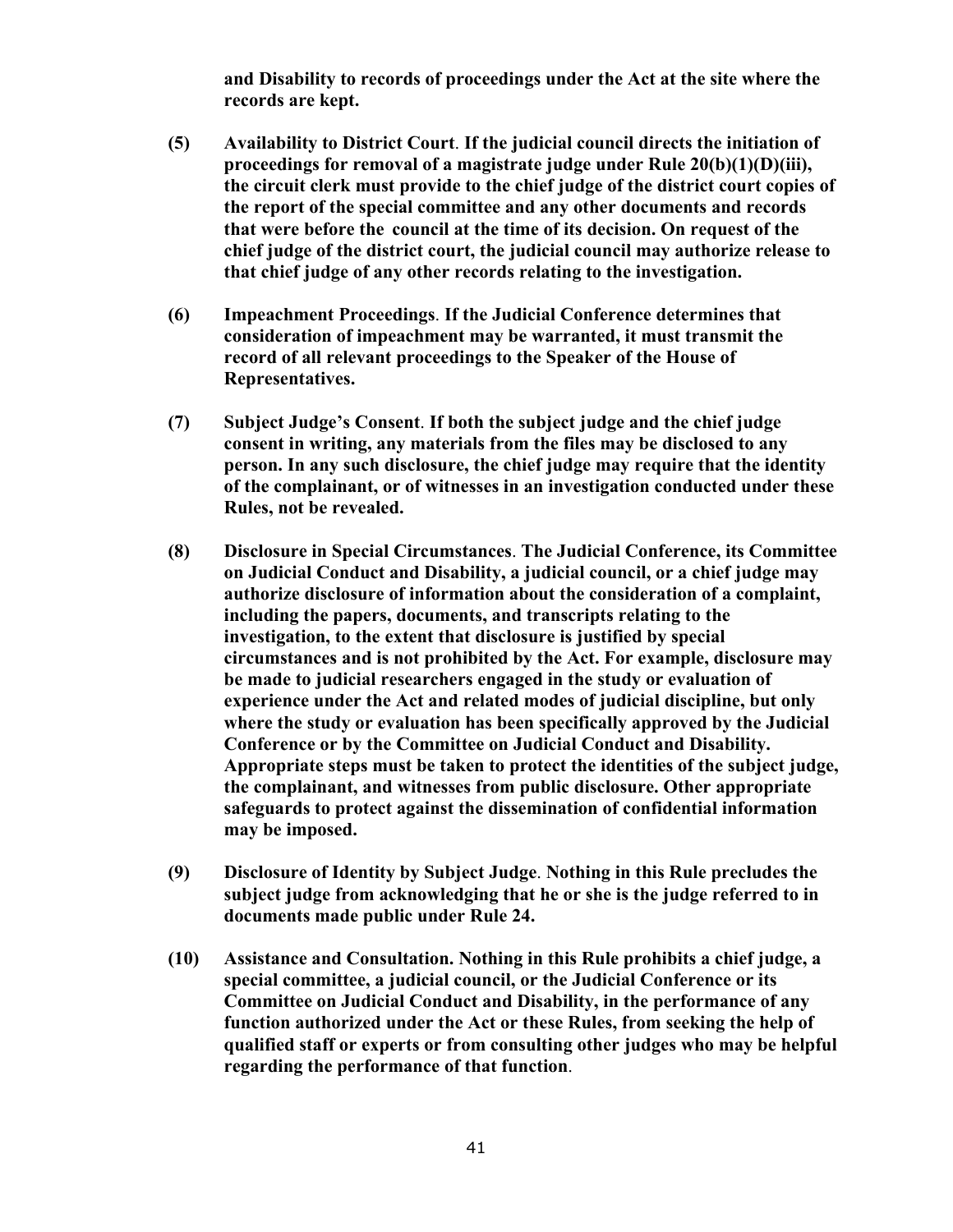**(c) Disclosure of Misconduct and Disability. Nothing in these Rules and Commentary concerning the confidentiality of the complaint process, or in the Code of Conduct for Judicial Employees concerning the use or disclosure of confidential information received in the course of official duties, prevents a judicial employee from reporting or disclosing misconduct or disability.**

Commentary on Rule 23

Rule 23 was adapted from the Illustrative Rules.

The Act applies a rule of confidentiality to "papers, documents, and records of proceedings related to investigations conducted under this chapter" and states that they may not be disclosed "by any person in any proceeding," with enumerated exceptions. 28 U.S.C. § 360(a). Three questions arise: Who is bound by the confidentiality rule, what proceedings are subject to the rule, and who is within the circle of people who may have access to information without breaching the rule?

With regard to the first question, Rule 23(b)(1) provides that judges, employees of the judiciary, and those persons involved in recording proceedings and preparing transcripts are obliged to respect the confidentiality requirement. This of course includes subject judges who do not consent to identification under Rule 23(b)(9).

With regard to the second question, Rule  $23(b)(1)$  applies the rule of confidentiality broadly to consideration of a complaint at any stage.

With regard to the third question, there is no barrier of confidentiality among a chief judge, a judicial council, the Judicial Conference, and the Committee on Judicial Conduct and Disability. Each may have access to any of the confidential records for use in their consideration of a referred matter, a petition for review, or monitoring the administration of the Act. A district court may have similar access if the judicial council orders the district court to initiate proceedings to remove a magistrate judge from office, and Rule 23(b)(5) so provides.

In extraordinary circumstances, a chief judge, a judicial council, or the Committee on Judicial Conduct and Disability may disclose the existence of a proceeding under these Rules. The disclosure of such information in high-visibility or controversial cases is to reassure the public that the judiciary is capable of redressing judicial misconduct or disability. Moreover, the confidentiality requirement does not prevent a chief judge from "communicat[ing] orally or in writing with . . . [persons] who may have knowledge of the matter," as part of a limited inquiry conducted by the chief judge under Rule 11(b).

Rule 23 recognizes that there must be some exceptions to the Act's confidentiality requirement. For example, the Act requires that certain orders and the reasons for them must be made public. 28 U.S.C. § 360(b). Rule 23(b)(3) makes it explicit that written decisions, as well as dissenting opinions and separate statements, may contain references to information that would otherwise be confidential and that such information may be made public. However, subsection (b)(3) is subject to Rule 24(a), which provides the general rule regarding the public availability of decisions. For example, the name of a subject judge cannot be made public in a decision if disclosure of the name is prohibited by that Rule.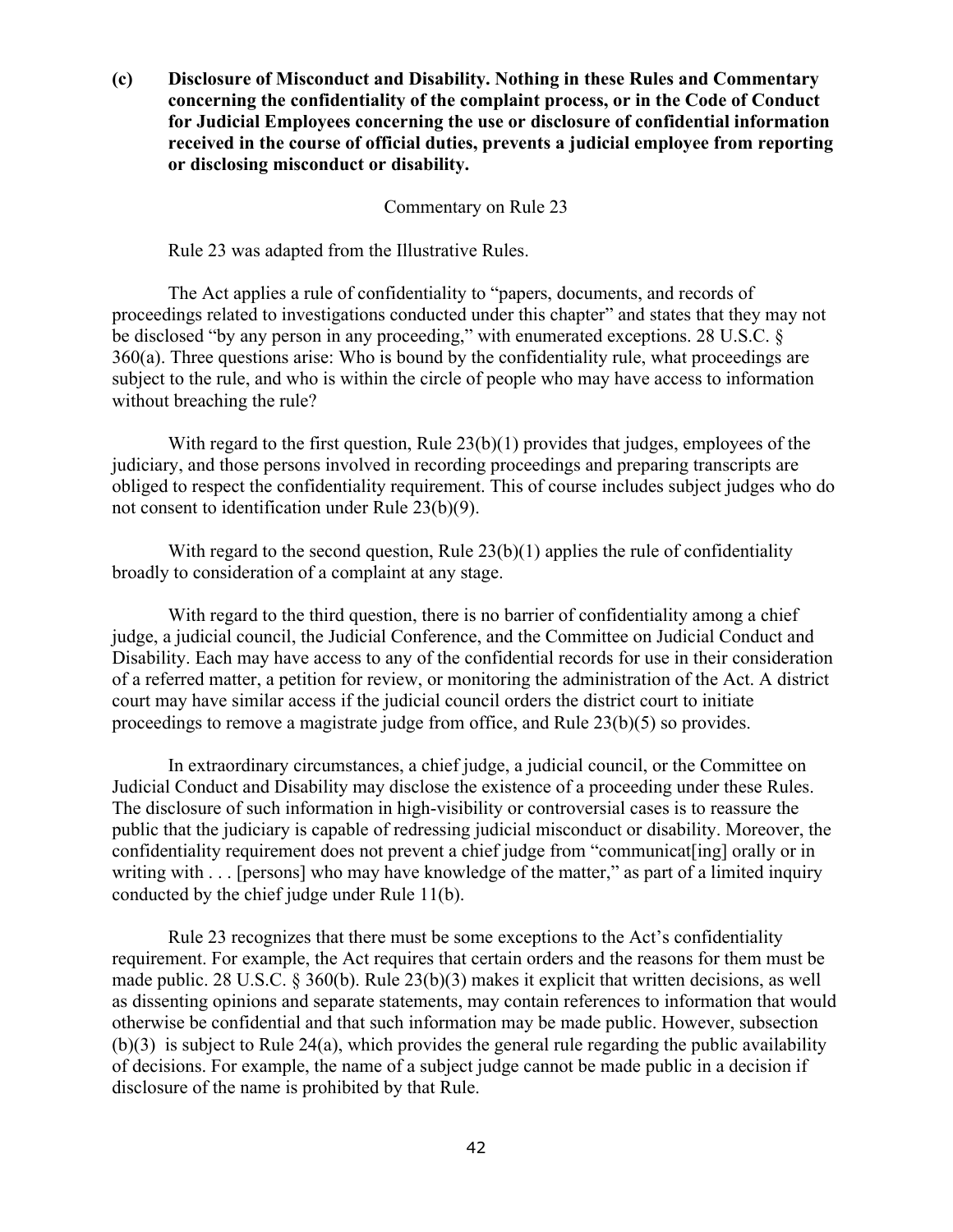The Act makes clear that there is a barrier of confidentiality between the judicial branch and the legislative branch. It provides that material may be disclosed to Congress only if it is believed necessary to an impeachment investigation or trial of a judge. 28 U.S.C. § 360(a)(2). Accordingly, Section 355(b) of the Act requires the Judicial Conference to transmit the record of a proceeding to the House of Representatives if the Conference believes that impeachment of a subject judge may be appropriate. Rule 23(b)(6) implements this requirement.

The Act provides that confidential materials may be disclosed if authorized in writing by the subject judge and by the chief judge. 28 U.S.C.  $\S$  360(a)(3). Rule 23(b)(7) implements this requirement. Once the subject judge has consented to the disclosure of confidential materials related to a complaint, the chief judge ordinarily will refuse consent only to the extent necessary to protect the confidentiality interests of the complainant or of witnesses who have testified in investigatory proceedings or who have provided information in response to a limited inquiry undertaken pursuant to Rule 11. It will generally be necessary, therefore, for the chief judge to require that the identities of the complainant or of such witnesses, as well as any identifying information, be shielded in any materials disclosed, except insofar as the chief judge has secured the consent of the complainant or of a particular witness to disclosure, or there is a demonstrated need for disclosure of the information that, in the judgment of the chief judge, outweighs the confidentiality interest of the complainant or of a particular witness (as may be the case where the complainant is delusional or where the complainant or a particular witness has already demonstrated a lack of concern about maintaining the confidentiality of the proceedings).

Rule 23(b)(8) permits disclosure of additional information in circumstances not enumerated. For example, disclosure may be appropriate to permit prosecution for perjury based on testimony given before a special committee, where a special committee discovers evidence of a judge's criminal conduct, to permit disciplinary action by a bar association or other licensing body, or in other appropriate circumstances.

Under subsection (b)(8), where a complainant or other person has publicly released information regarding the existence of a complaint proceeding, the Judicial Conference, the Committee on Judicial Conduct and Disability, a judicial council, or a chief judge may authorize the disclosure of information about the consideration of the complaint, including orders and other materials related to the complaint proceeding, in the interest of assuring the public that the judiciary is acting effectively and expeditiously in addressing the relevant complaint proceeding.

Subsection (b)(8) also permits the authorization of disclosure of information about the consideration of a complaint, including the papers, documents, and transcripts relating to the investigation, to judicial researchers engaged in the study or evaluation of experience under the Act and related modes of judicial discipline. The Rule envisions disclosure of information from the official record of a complaint proceeding to a limited category of persons for appropriately authorized research purposes only, and with appropriate safeguards to protect individual identities in any published research results. In authorizing disclosure, a judicial council may refuse to release particular materials when such release would be contrary to the interests of justice, or when those materials constitute purely internal communications. The Rule does not envision disclosure of purely internal communications between judges and their colleagues and staff.

Under Rule 23(b)(10), any of the specified judges or entities performing a function authorized under these Rules may seek expert or staff assistance or may consult with other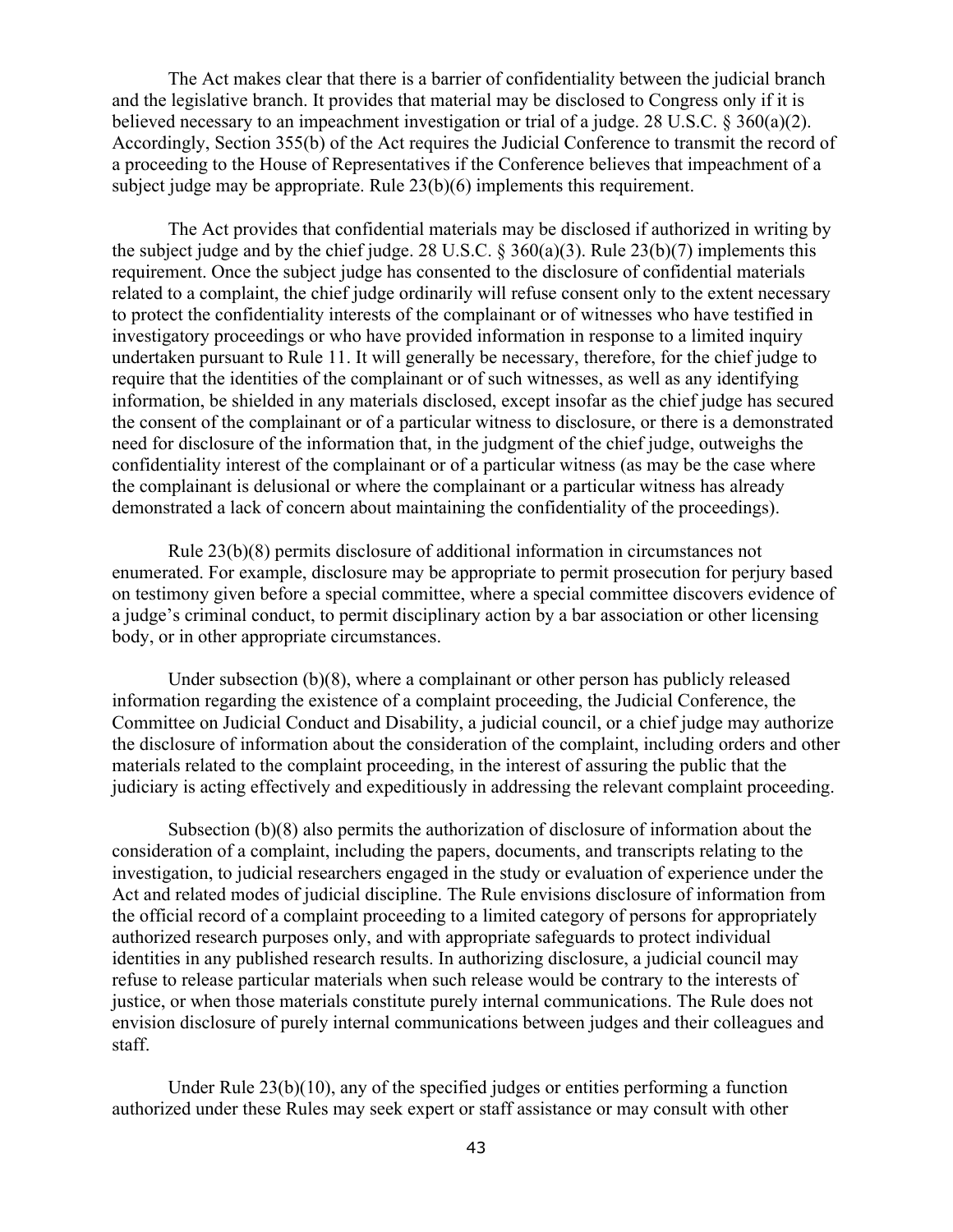judges who may be helpful regarding performance of that function; the confidentiality requirement does not preclude this. A chief judge, for example, may properly seek the advice and assistance of another judge who the chief judge deems to be in the best position to communicate with the subject judge in an attempt to bring about corrective action. As another example, a new chief judge may wish to confer with a predecessor to learn how similar complaints have been handled. In consulting with other judges, of course, a chief judge should disclose information regarding the complaint only to the extent the chief judge deems necessary under the circumstances.

Rule 23(c) provides that confidentiality as referenced in these Rules and Commentary is directed toward protecting the fairness and thoroughness of the process by which a complaint is filed or initiated, investigated (in specific circumstances), and ultimately resolved, as specified under these Rules. Nothing in these Rules concerning the confidentiality of the complaint process or the Code of Conduct for Judicial Employees concerning use or disclosure of confidential information received in the course of official duties prevents judicial employees from reporting or disclosing misconduct or disability.

Judges should bring such matters to the attention of the relevant chief district judge or chief circuit judge in accordance with Rule  $4(a)(6)$ . Judges should be mindful of Canon  $3(B)(6)$ of the Code of Conduct for United States Judges, which provides in part that a judge "should take appropriate action upon receipt of reliable information indicating the likelihood that a judge's conduct contravened the Code."

# **24. Public Availability of Decisions**

- **(a) General Rule; Specific Cases. When final action has been taken on a complaint and it is no longer subject to review as of right, all orders entered by the chief judge and judicial council, including memoranda incorporated by reference in those orders and any dissenting opinions or separate statements by members of the judicial council, must be made public, with the following exceptions:**
	- **(1) if the complaint is finally dismissed under Rule 11(c) without the appointment of a special committee, or if it is concluded under Rule 11(d) because of voluntary corrective action, the publicly available materials generally should not disclose the name of the subject judge without his or her consent.**
	- **(2) if the complaint is concluded because of intervening events, or dismissed at any time after a special committee is appointed, the judicial council must determine whether the name of the subject judge should be disclosed.**
	- **(3) if the complaint is finally disposed of by a privately communicated censure or reprimand, the publicly available materials must not disclose either the name of the subject judge or the text of the reprimand.**
	- **(4) if the complaint is finally disposed of under Rule 20(b)(1)(D) by any remedial action other than private censure or reprimand, the text of the dispositive order must be included in the materials made public, and the name of the subject judge must be disclosed.**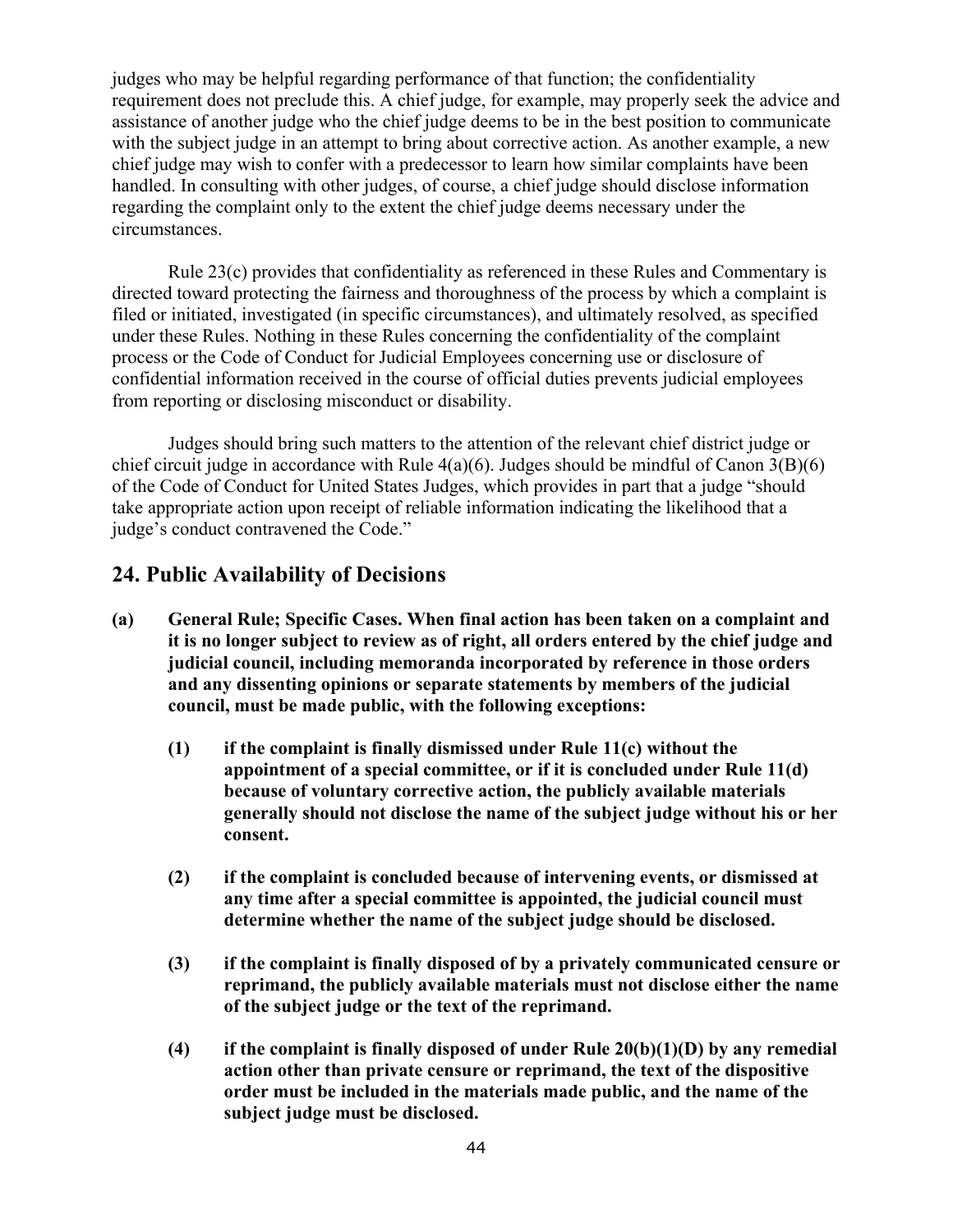- **(5) the name of the complainant must not be disclosed in materials made public under this Rule unless the chief judge or the judicial council orders disclosure.**
- **(b) Manner of Making Public**. **The orders described in (a) must be made public by placing the orders on the court's public website and by placing them in a publicly accessible file in the office of the circuit clerk. If the orders appear to have precedential value, the chief judge may cause them to be published. In addition, the Committee on Judicial Conduct and Disability will make available on the judiciary's website, www.uscourts.gov, selected illustrative orders described in paragraph (a), appropriately redacted, to provide additional information to the public on how complaints are addressed under the Act.**
- **(c) Orders of Committee on Judicial Conduct and Disability**. **Orders of the Committee on Judicial Conduct and Disability constituting final action in a complaint proceeding arising from a particular circuit will be made available to the public in the office of the circuit clerk of the relevant court of appeals. The Committee on Judicial Conduct and Disability will also make such orders available on the judiciary's website, www.uscourts.gov. When authorized by the Committee on Judicial Conduct and Disability, other orders related to complaint proceedings will similarly be made available.**
- **(d) Complaints Referred to Judicial Conference**. **If a complaint is referred to the Judicial Conference under Rule 20(b)(1)(C) or 20(b)(2), materials relating to the complaint will be made public only if ordered by the Judicial Conference.**

Rule 24 is adapted from the Illustrative Rules and the recommendations of the Breyer Committee.

The Act requires the circuits to make available only written orders of a judicial council or the Judicial Conference imposing some form of sanction. 28 U.S.C. § 360(b). The Judicial Conference, however, has long recognized the desirability of public availability of a broader range of orders and other materials. In 1994, the Judicial Conference "urge[d] all circuits and courts covered by the Act to submit to the West Publishing Company, for publication in Federal Reporter 3d, and to Lexis all orders issued pursuant to [the Act] that are deemed by the issuing circuit or court to have significant precedential value to other circuits and courts covered by the Act." Report of the Proceedings of the Judicial Conference of the United States, Mar. 1994, at 28. Following this recommendation, the 2000 revision of the Illustrative Rules contained a public availability provision very similar to Rule 24. In 2002, the Judicial Conference again voted to encourage the circuits "to submit non-routine public orders disposing of complaints of judicial misconduct or disability for publication by on-line and print services." Report of the Proceedings of the Judicial Conference of the United States, Sept. 2002, at 58. The Breyer Committee Report further emphasized that "[p]osting such orders on the judicial branch's public website would not only benefit judges directly, it would also encourage scholarly commentary and analysis of the orders." Breyer Committee Report, 239 F.R.D. at 216. With these considerations in mind, Rule 24 provides for public availability of a wide range of materials.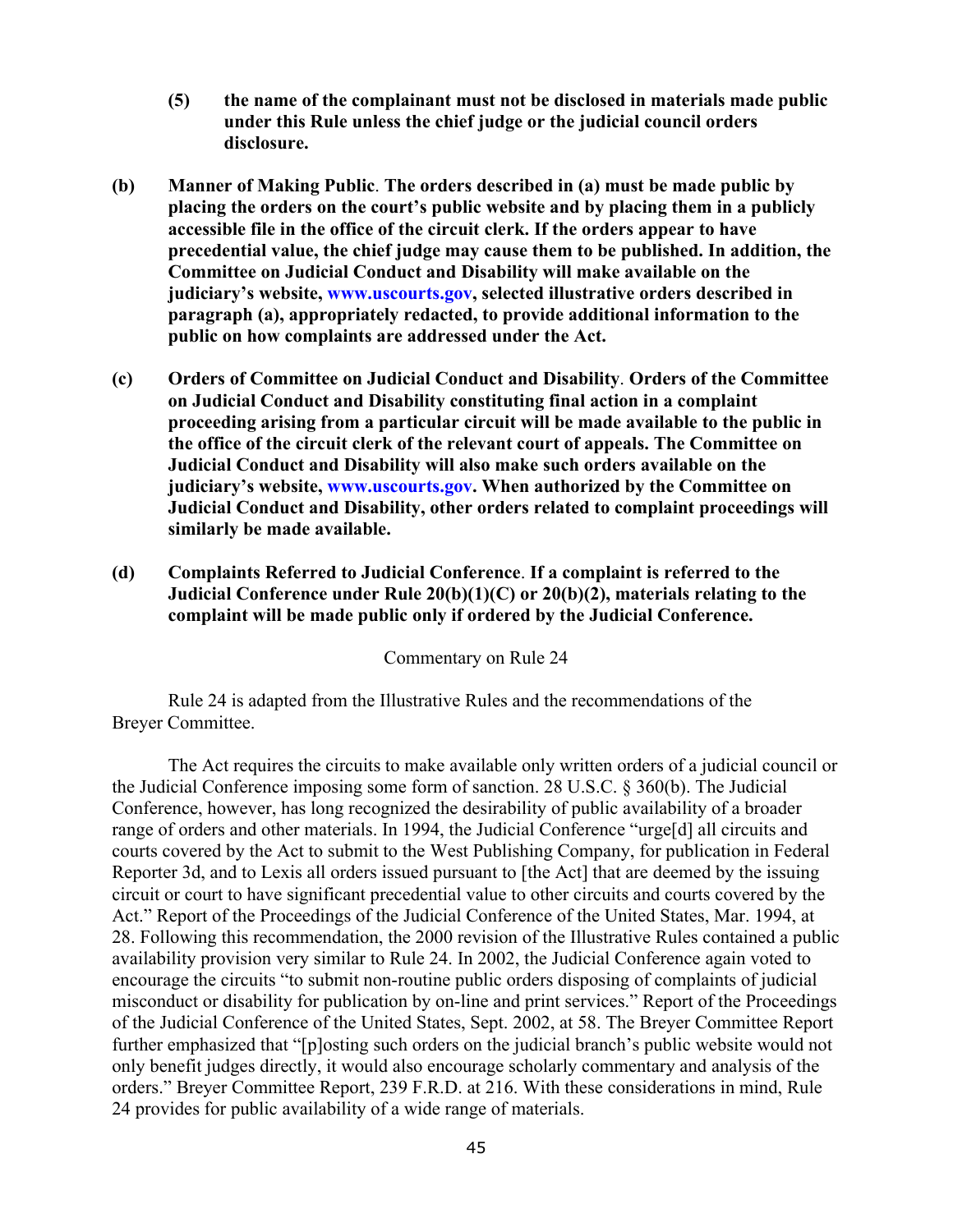Rule 24 provides for public availability of orders of a chief judge, a judicial council, and the Committee on Judicial Conduct and Disability, as well as the texts of memoranda incorporated by reference in those orders, together with any dissenting opinions or separate statements by members of the judicial council. No memoranda other than those incorporated by reference in those orders shall be disclosed. However, these orders and memoranda are to be made public only when final action on the complaint has been taken and any right of review has been exhausted. The provision that decisions will be made public only after final action has been taken is designed in part to avoid public disclosure of the existence of pending proceedings. Whether the name of the subject judge is disclosed will then depend on the nature of the final action. If the final action is an order predicated on a finding of misconduct or disability (other than a privately communicated censure or reprimand) the name of the subject judge must be made public. If the final action is dismissal of the complaint, the name of the subject judge must not be disclosed. Rule 24(a)(1) provides that where a proceeding is concluded under Rule 11(d) by the chief judge on the basis of voluntary corrective action, the name of the subject judge generally should not be disclosed, except where the complainant or another person has disclosed the existence of a complaint proceeding to the public. Shielding the name of the subject judge in this circumstance should encourage informal disposition.

If a complaint is dismissed as moot, or because intervening events have made action on the complaint unnecessary, after appointment of a special committee, Rule 24(a)(2) allows the judicial council to determine whether the subject judge will be identified. In such a case, no final decision has been rendered on the merits, but it may be in the public interest — particularly if a judicial officer resigns in the course of an investigation — to make the identity of the subject judge known.

Once a special committee has been appointed, and a proceeding is concluded by the full judicial council on the basis of a remedial order of the council, Rule 24(a)(4) provides for disclosure of the name of the subject judge.

Rule  $24(a)(5)$  provides that the identity of the complainant will be disclosed only if the chief judge so orders. Identifying the complainant when the subject judge is not identified would increase the likelihood that the identity of the subject judge would become publicly known, thus circumventing the policy of nondisclosure. It may not always be practicable to shield the complainant's identity while making public disclosure of the judicial council's order and supporting memoranda; in some circumstances, moreover, the complainant may consent to public identification.

Rule 24(b) makes clear that circuits must post on their external websites all orders required to be made public under Rule 24(a). The judiciary will seek ways to make decisions on complaints filed in their courts more readily accessible to the public through searchable electronic indices.

Matters involving orders issued following a special-committee investigation often involve highly sensitive situations, and it is important that judicial councils have every opportunity to reach a correct and just outcome. This would include the ability to reach informal resolution before a subject judge's identity must be released. But there must also come a point of procedural finality. The date of finality — and thus the time at which other safeguards and rules such as the publication requirement are triggered — is the date on which the judicial council issues a Final Order. *See In re Complaint of Judicial Misconduct*, 751 F.3d 611, 617 (2014)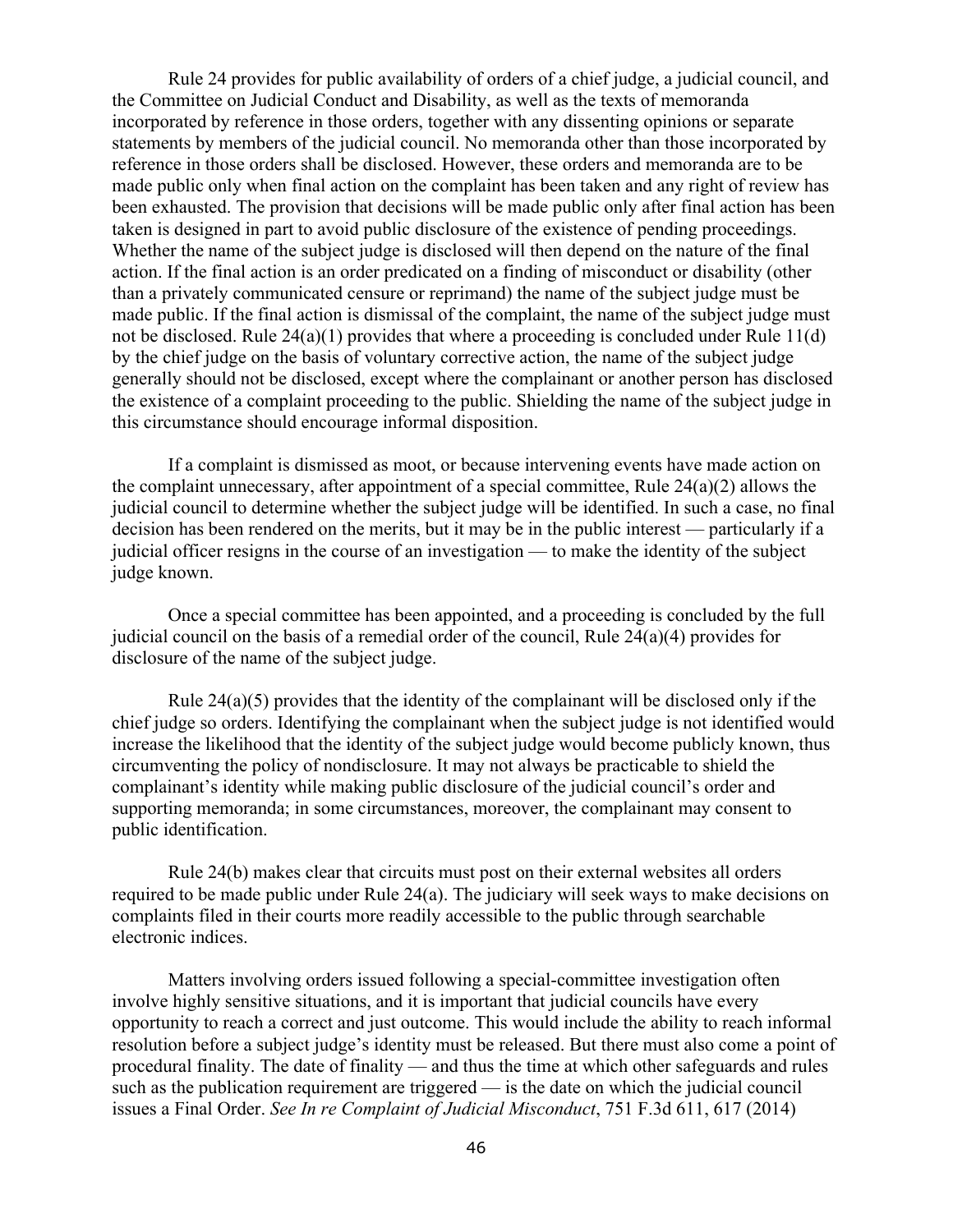(requiring publication of a judicial council order "[e]ven though the period for review had not yet elapsed" and concluding that "the order was a final decision because the Council had adjudicated the matter on the merits after having received a report from a special investigating committee"). As determined in the cited case, modifications of this kind to a final order are subject to review by the Committee on Judicial Conduct and Disability.

# **25. Disqualification**

- **(a) General Rule**. **Any judge is disqualified from participating in any proceeding under these Rules if the judge concludes that circumstances warrant disqualification. If a complaint is filed by a judge, that judge is disqualified from participating in any consideration of the complaint except to the extent that these Rules provide for a complainant's participation. A chief judge who has identified a complaint under Rule 5 is not automatically disqualified from considering the complaint.**
- **(b) Subject Judge**. **A subject judge, including a chief judge, is disqualified from considering a complaint except to the extent that these Rules provide for participation by a subject judge.**
- **(c) Chief Judge Disqualified from Considering Petition for Review of Chief Judge's Order**. **If a petition for review of the chief judge's order entered under Rule 11(c), (d), or (e) is filed with the judicial council in accordance with Rule 18, the chief judge is disqualified from participating in the council's consideration of the petition.**
- **(d) Member of Special Committee Not Disqualified**. **A member of the judicial council who serves on a special committee, including the chief judge, is not disqualified from participating in council consideration of the committee's report.**
- **(e) Subject Judge's Disqualification After Appointment of Special Committee**. **Upon appointment of a special committee, the subject judge is disqualified from participating in the identification or consideration of any complaint, related or unrelated to the pending matter, under the Act or these Rules. The disqualification continues until all proceedings on the complaint against the subject judge are finally terminated with no further right of review**.
- **(f) Substitute for Disqualified Chief Judge**. **If the chief judge is disqualified from performing duties that the Act and these Rules assign to a chief judge (including where a complaint is filed against a chief judge), those duties must be assigned to the most-senior active circuit judge not disqualified. If all circuit judges in regular active service are disqualified, the judicial council may determine whether to request a transfer under Rule 26, or, in the interest of sound judicial administration, to permit the chief judge to dispose of the complaint on the merits. Members of the judicial council who are named in the complaint may participate in this determination if necessary to obtain a quorum of the council.**
- **(g) Judicial-Council Action When Multiple Judges Disqualified**. **Notwithstanding any other provision in these Rules to the contrary,**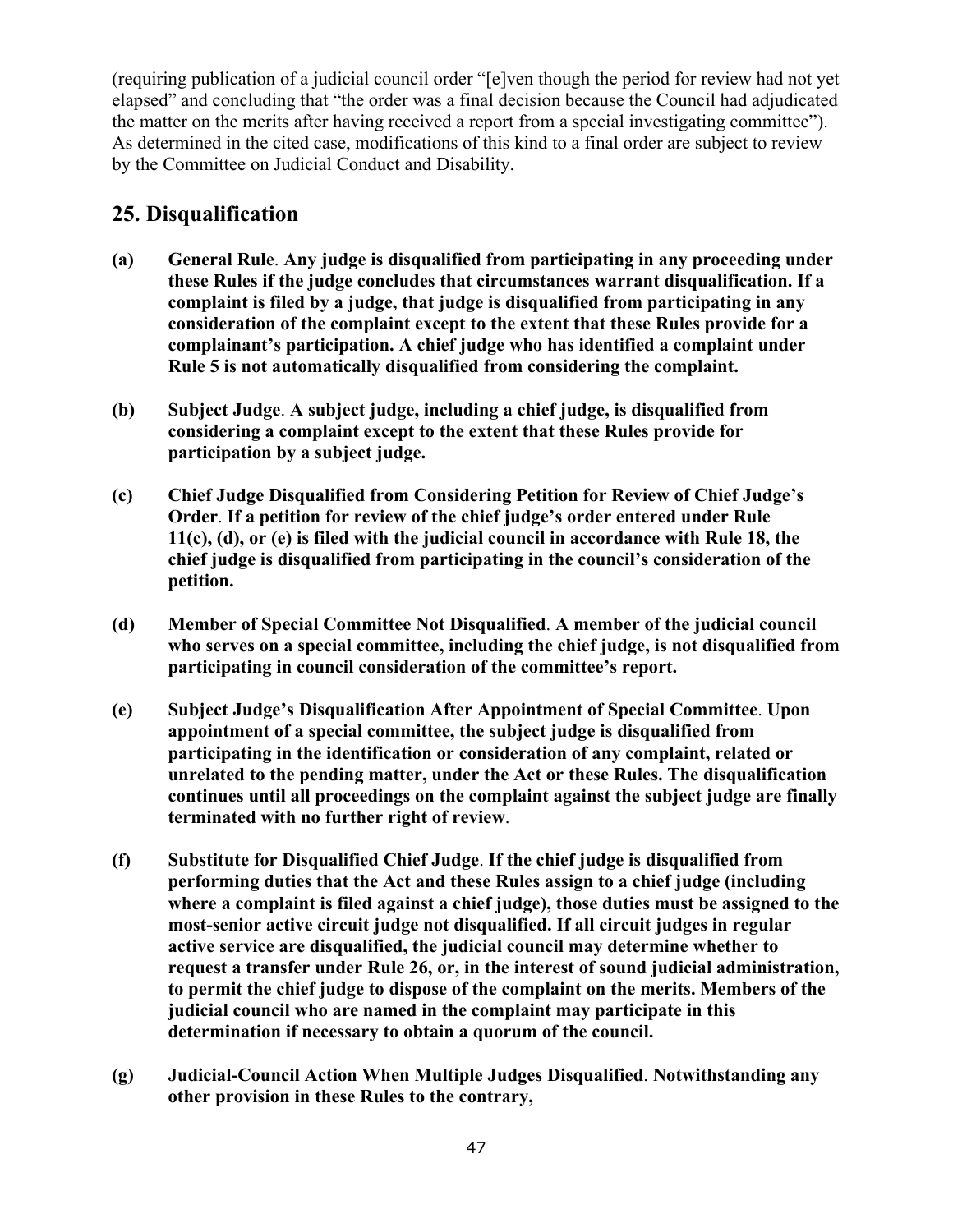- **(1) a member of the judicial council who is a subject judge may participate in its disposition if:**
	- **(A) participation by one or more subject judges is necessary to obtain a quorum of the judicial council;**
	- **(B) the judicial council finds that the lack of a quorum is due to the naming of one or more judges in the complaint for the purpose of disqualifying that judge or those judges, or to the naming of one or more judges based on their participation in a decision excluded from the definition of misconduct under Rule 4(b); and**
	- **(C) the judicial council votes that it is necessary, appropriate, and in the interest of sound judicial administration that one or more subject judges be eligible to act.**
- **(2) otherwise disqualified members may participate in votes taken under (g)(1)(B) and (g)(1)(C).**
- **(h) Disqualification of Members of Committee on Judicial Conduct and Disability**. **No member of the Committee on Judicial Conduct and Disability is disqualified from participating in any proceeding under the Act or these Rules because of consultations with a chief judge, a member of a special committee, or a member of a judicial council about the interpretation or application of the Act or these Rules, unless the member believes that the consultation would prevent fair-minded participation.**

Rule 25 is adapted from the Illustrative Rules.

Subsection (a) provides the general rule for disqualification. Of course, a judge is not disqualified simply because the subject judge is on the same court. However, this subsection recognizes that there may be cases in which an appearance of bias or prejudice is created by circumstances other than an association with the subject judge as a colleague. For example, a judge may have a familial relationship with a complainant or subject judge. When such circumstances exist, a judge may, in his or her discretion, conclude that disqualification is warranted.

Subsection (e) makes it clear that the disqualification of the subject judge relates only to the subject judge's participation in any proceeding arising under the Act or these Rules. For example, the subject judge cannot initiate complaints by identification, conduct limited inquiries, or choose between dismissal and special-committee investigation as the threshold disposition of a complaint. Likewise, the subject judge cannot participate in any proceeding arising under the Act or these Rules as a member of any special committee, the judicial council of the circuit, the Judicial Conference, or the Committee on Judicial Conduct and Disability. The Illustrative Rule, based on Section 359(a) of the Act, is ambiguous and could be read to disqualify a subject judge from service of any kind on each of the bodies mentioned. This is undoubtedly not the intent of the Act; such a disqualification would be anomalous in light of the Act's allowing a subject judge to continue to decide cases and to continue to exercise the powers of chief circuit or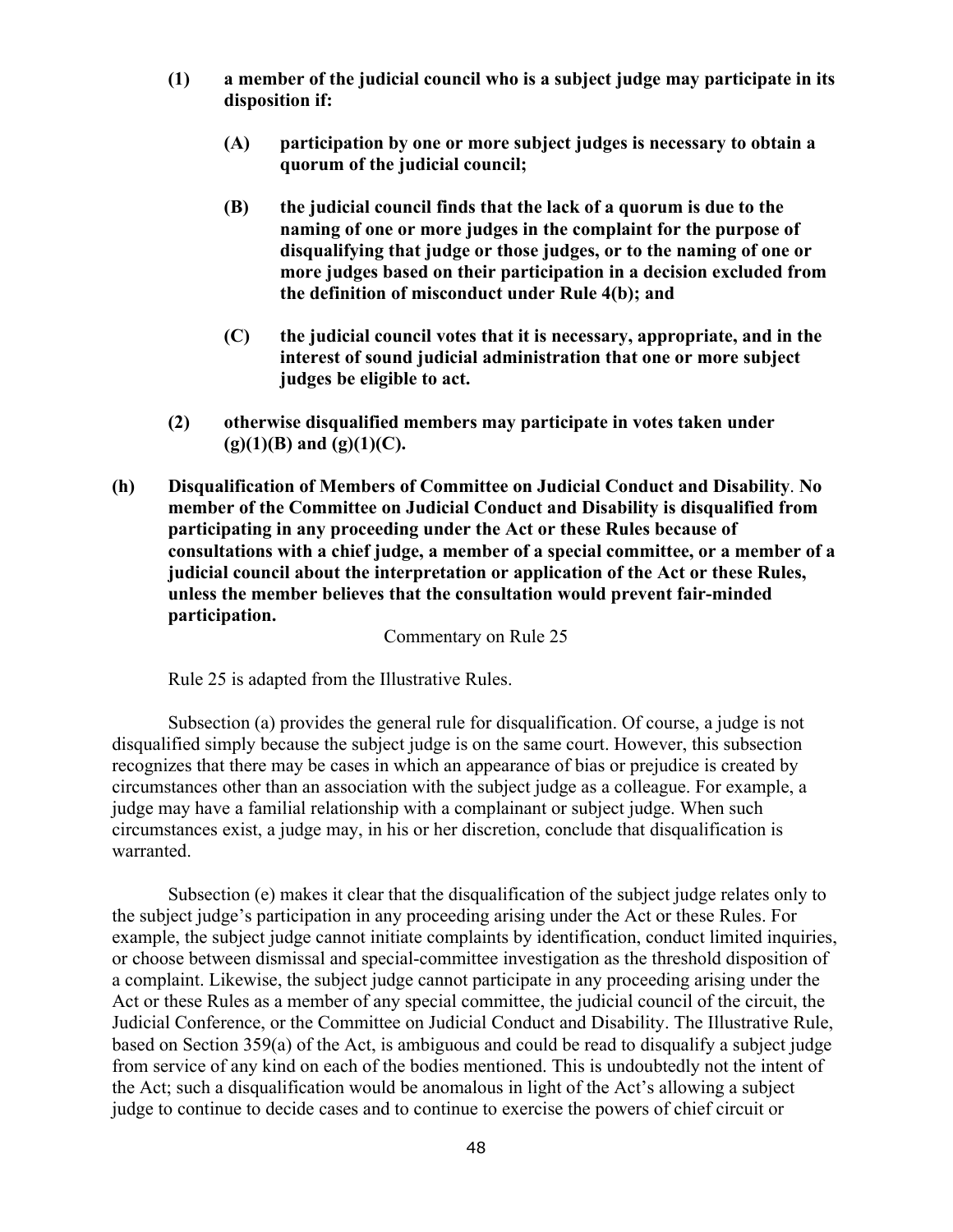district judge. It would also create a substantial deterrence to the appointment of special committees, particularly where a special committee is needed solely because the chief judge may not decide matters of credibility in his or her review under Rule 11.

While a subject judge is barred by Rule 25(b) from participating in the disposition of the complaint in which he or she is named, Rule 25(e) recognizes that participation in proceedings arising under the Act or these Rules by a judge who is the subject of a special committee investigation may lead to an appearance of self-interest in creating substantive and procedural precedents governing such proceedings. Rule 25(e) bars such participation.

Under the Act, a complaint against the chief judge is to be handled by "that circuit judge in regular active service next senior in date of commission." 28 U.S.C.  $\S 351(c)$ . Rule 25(f) provides that seniority among judges other than the chief judge is to be determined by date of commission, with the result that complaints against the chief judge may be routed to a former chief judge or other judge who was appointed earlier than the chief judge. The Rules do not purport to prescribe who is to preside over meetings of the judicial council. Consequently, where the presiding member of the judicial council is disqualified from participating under these Rules, the order of precedence prescribed by Rule 25(f) for performing "duties that the Act and these Rules assign to a chief judge" does not apply to determine the acting presiding member of the council. That is a matter left to the internal rules or operating practices of each judicial council. In most cases the most senior active circuit judge who is a member of the judicial council and who is not disqualified will preside.

Sometimes a single complaint is filed against a large group of judges. If the normal disqualification rules are observed in such a case, no court of appeals judge can serve as acting chief judge of the circuit, and the judicial council will be without appellate members. Where the complaint is against all circuit and district judges, under normal rules no member of the judicial council can perform the duties assigned to the council under the statute.

A similar problem is created by successive complaints arising out of the same underlying grievance. For example, a complainant files a complaint against a district judge based on alleged misconduct, and the complaint is dismissed by the chief judge under the statute. The complainant may then file a complaint against the chief judge for dismissing the first complaint, and when that complaint is dismissed by the next senior judge, still a third complaint may be filed. The threat is that the complainant will bump down the seniority ladder until, once again, there is no member of the court of appeals who can serve as acting chief judge for the purpose of the next complaint. Similarly, complaints involving the merits of litigation may involve a series of decisions in which many judges participated or in which a rehearing en banc was denied by the court of appeals, and the complaint may name a majority of the judicial council as subject judges.

In recognition that these multiple-judge complaints are virtually always meritless, the judicial council is given discretion to determine: (1) whether it is necessary, appropriate, and in the interest of sound judicial administration to permit the chief judge to dispose of a complaint where it would otherwise be impossible for any active circuit judge in the circuit to act, and (2) whether it is necessary, appropriate, and in the interest of sound judicial administration, after appropriate findings as to need and justification are made, to permit subject judges of the judicial council to participate in the disposition of a petition for review where it would otherwise be impossible to obtain a quorum.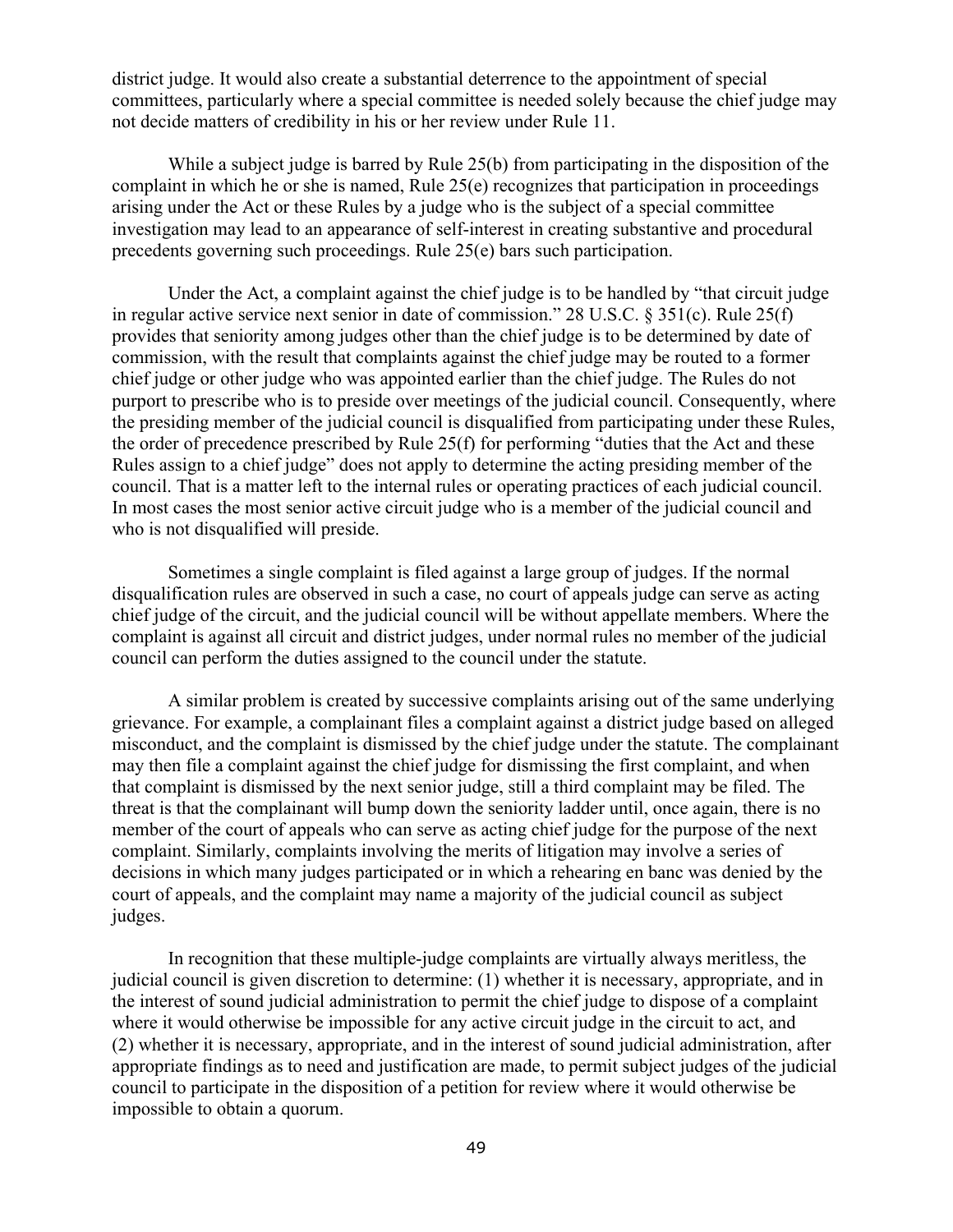Applying a rule of necessity in these situations is consistent with the appearance of justice. *See, e.g.*, *In re Complaint of Doe*, 2 F.3d 308 (8th Cir. Jud. Council 1993) (invoking the rule of necessity); *In re Complaint of Judicial Misconduct*, No. 91-80464 (9th Cir. Jud. Council 1992) (same). There is no unfairness in permitting the chief judge to dispose of a patently insubstantial complaint that names all active circuit judges in the circuit.

Similarly, there is no unfairness in permitting subject judges, in these circumstances, to participate in the review of the chief judge's dismissal of an insubstantial complaint. The remaining option is to assign the matter to another body. Among other alternatives, the judicial council may request a transfer of the petition under Rule 26. Given the administrative inconvenience and delay involved in these alternatives, it is desirable to request a transfer only if the judicial council determines that the petition for review is substantial enough to warrant such action.

In the unlikely event that a quorum of the judicial council cannot be obtained to consider the report of a special committee, it would normally be necessary to request a transfer under Rule 26.

Rule 25(h) recognizes that the jurisdictional statement of the Committee on Judicial Conduct and Disability contemplates consultation between members of the Committee and judicial participants in proceedings under the Act and these Rules. Such consultation should not automatically preclude participation by a member in that proceeding.

# **26. Transfer to Another Judicial Council**

**In exceptional circumstances, a chief judge or a judicial council may ask the Chief Justice to transfer a proceeding based on a complaint identified under Rule 5 or filed under Rule 6 to the judicial council of another circuit. The request for a transfer may be made at any stage of the proceeding before a reference to the Judicial Conference under Rule 20(b)(1)(C) or 20(b)(2) or a petition for review is filed under Rule 22. Upon receiving such a request, the Chief Justice may refuse the request or select the transferee judicial council, which may then exercise the powers of a judicial council under these Rules.**

Commentary on Rule 26

Rule 26 implements the Breyer Committee's recommended use of transfers. Breyer Committee Report, 239 F.R.D. at 214–15.

Rule 26 authorizes the transfer of a complaint proceeding to another judicial council selected by the Chief Justice. Such transfers may be appropriate, for example, in the case of a serious complaint where there are multiple disqualifications among the original judicial council, where the issues are highly visible and a local disposition may weaken public confidence in the process, where internal tensions arising in the council as a result of the complaint render disposition by a less involved council appropriate, or where a complaint calls into question policies or governance of the home court of appeals. The power to effect a transfer is lodged in the Chief Justice to avoid disputes in a judicial council over where to transfer a sensitive matter and to ensure that the transferee council accepts the matter.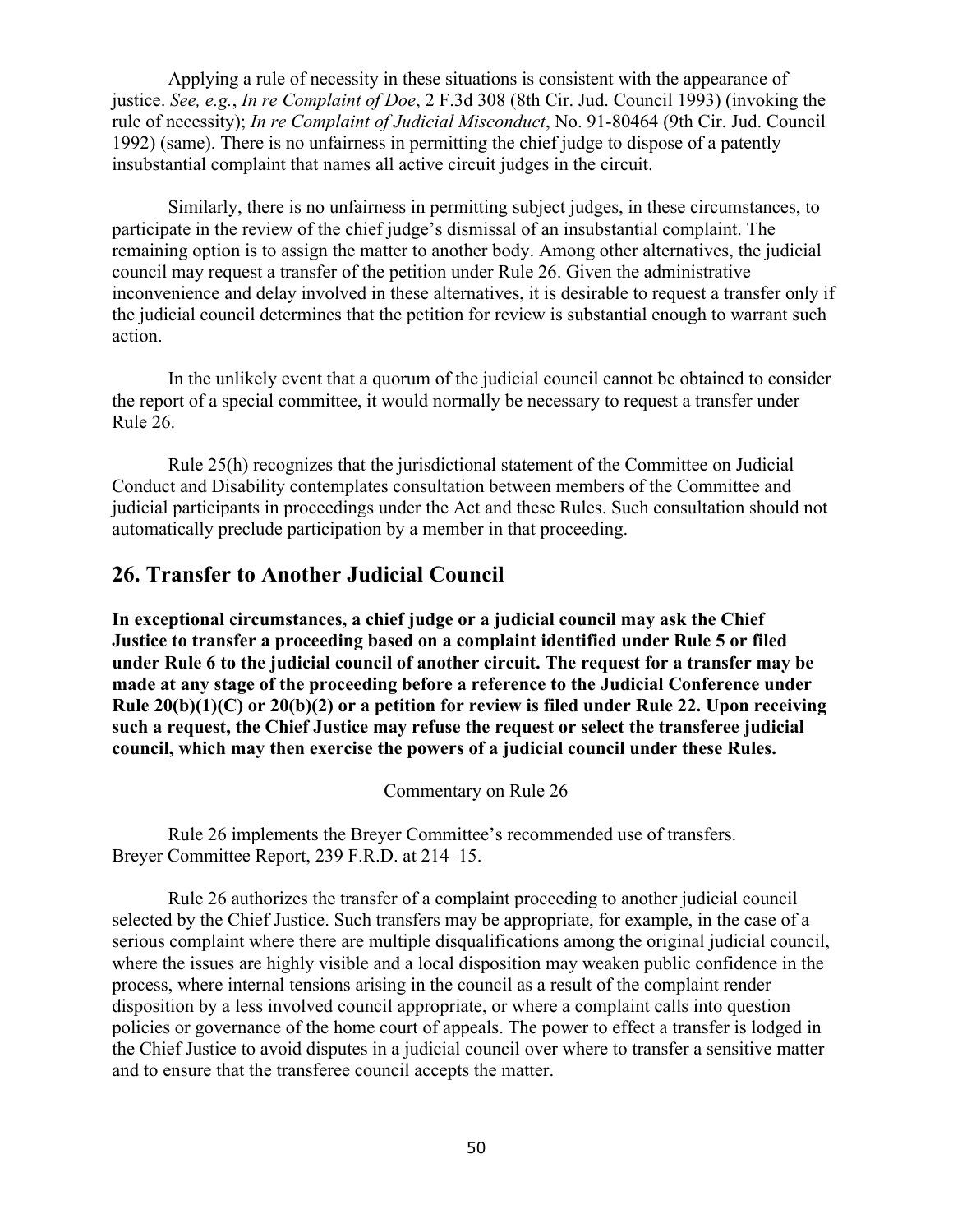Upon receipt of a transferred proceeding, the transferee judicial council shall determine the proper stage at which to begin consideration of the complaint — for example, reference to the transferee chief judge, appointment of a special committee, etc.

# **27. Withdrawal of Complaint or Petition for Review**

- **(a) Complaint Pending Before Chief Judge**. **With the chief judge's consent, the complainant may withdraw a complaint that is before the chief judge for a decision under Rule 11. The withdrawal of a complaint will not prevent the chief judge from identifying or having to identify a complaint under Rule 5 based on the withdrawn complaint.**
- **(b) Complaint Pending Before Special Committee or Judicial Council**. **After a complaint has been referred to the special committee for investigation and before the committee files its report, the complainant may withdraw the complaint only with the consent of both the subject judge and either the special committee or the judicial council.**
- **(c) Petition for Review**. **A petition for review addressed to the judicial council under Rule 18, or the Committee on Judicial Conduct and Disability under Rule 22, may be withdrawn if no action on the petition has been taken.**

#### Commentary on Rule 27

Rule 27 is adapted from the Illustrative Rules and treats the complaint proceeding, once begun, as a matter of public business rather than as the property of the complainant. Accordingly, the chief judge or the judicial council remains responsible for addressing any complaint under the Act, even a complaint that has been formally withdrawn by the complainant.

Under subsection (a), a complaint pending before the chief judge may be withdrawn if the chief judge consents. Where the complaint clearly lacked merit, the chief judge may accordingly be saved the burden of preparing a formal order and supporting memorandum. However, the chief judge may, or be obligated under Rule 5, to identify a complaint based on allegations in a withdrawn complaint.

If the chief judge appoints a special committee, Rule 27(b) provides that the complaint may be withdrawn only with the consent of both the body before which it is pending (the special committee or the judicial council) and the subject judge. Once a complaint has reached the stage of appointment of a special committee, a resolution of the issues may be necessary to preserve public confidence. Moreover, the subject judge is given the right to insist that the matter be resolved on the merits, thereby eliminating any ambiguity that might remain if the proceeding were terminated by withdrawal of the complaint.

With regard to all petitions for review, Rule 27(c) grants the petitioner unrestricted authority to withdraw the petition. It is thought that the public's interest in the proceeding is adequately protected, because there will necessarily have been a decision by the chief judge and often by the judicial council as well in such a case.